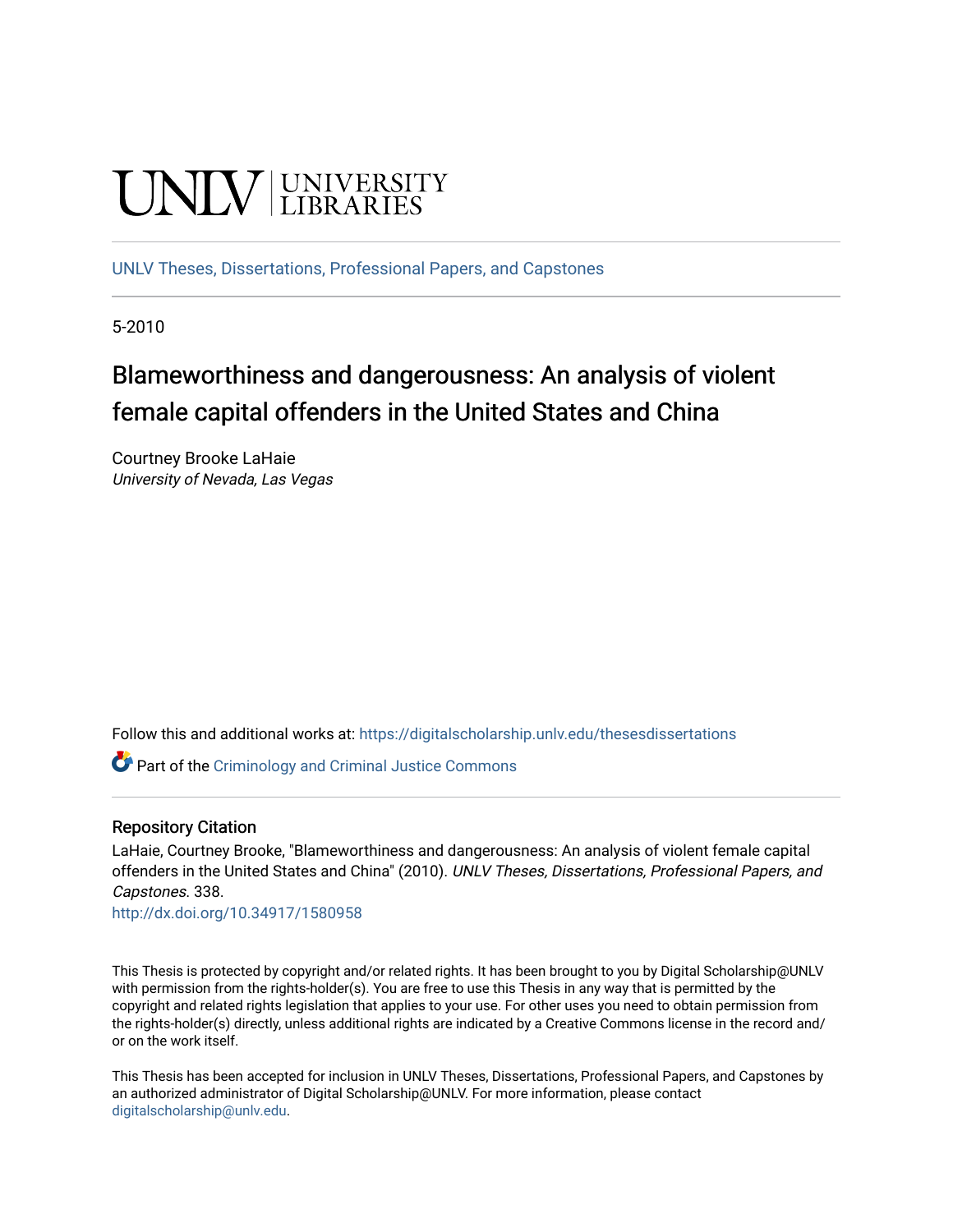# BLAMEWORTHINESS AND DANGEROUSNESS: AN ANALYSIS OF VIOLENT FEMALE CAPITAL OFFENDERS IN THE UNITED STATES AND CHINA

by

Courtney Brooke LaHaie

Bachelor of Arts University of California, Irvine 2008

Bachelor of Arts University of California, Irvine 2008

A thesis submitted in partial fulfillment of the requirements for the

**Master of Arts in Criminal Justice Department of Criminal Justice School of Urban Affairs**

**Graduate College University of Nevada, Las Vegas May 2010**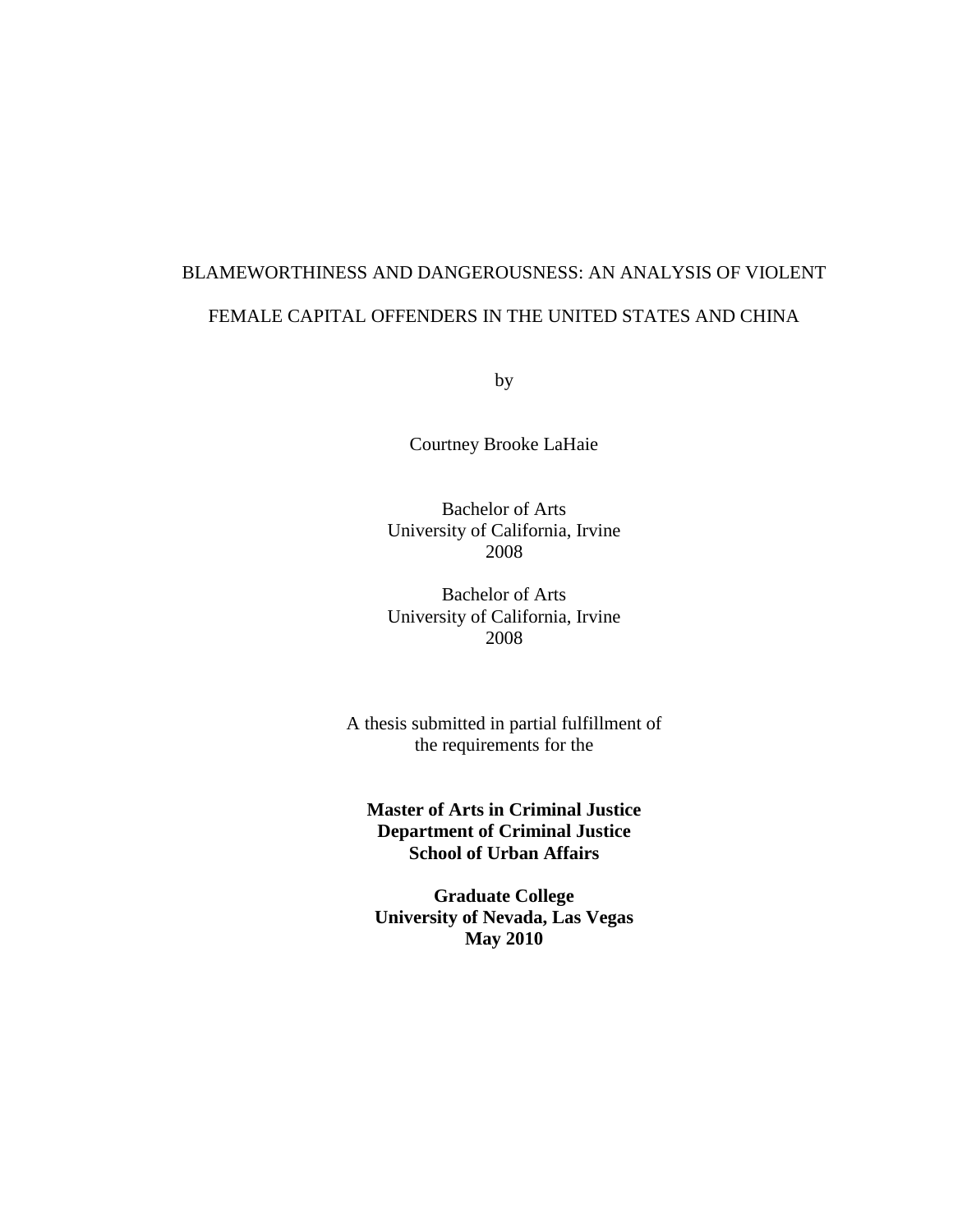Copyright by Courtney B. LaHaie 2010 All Rights Reserved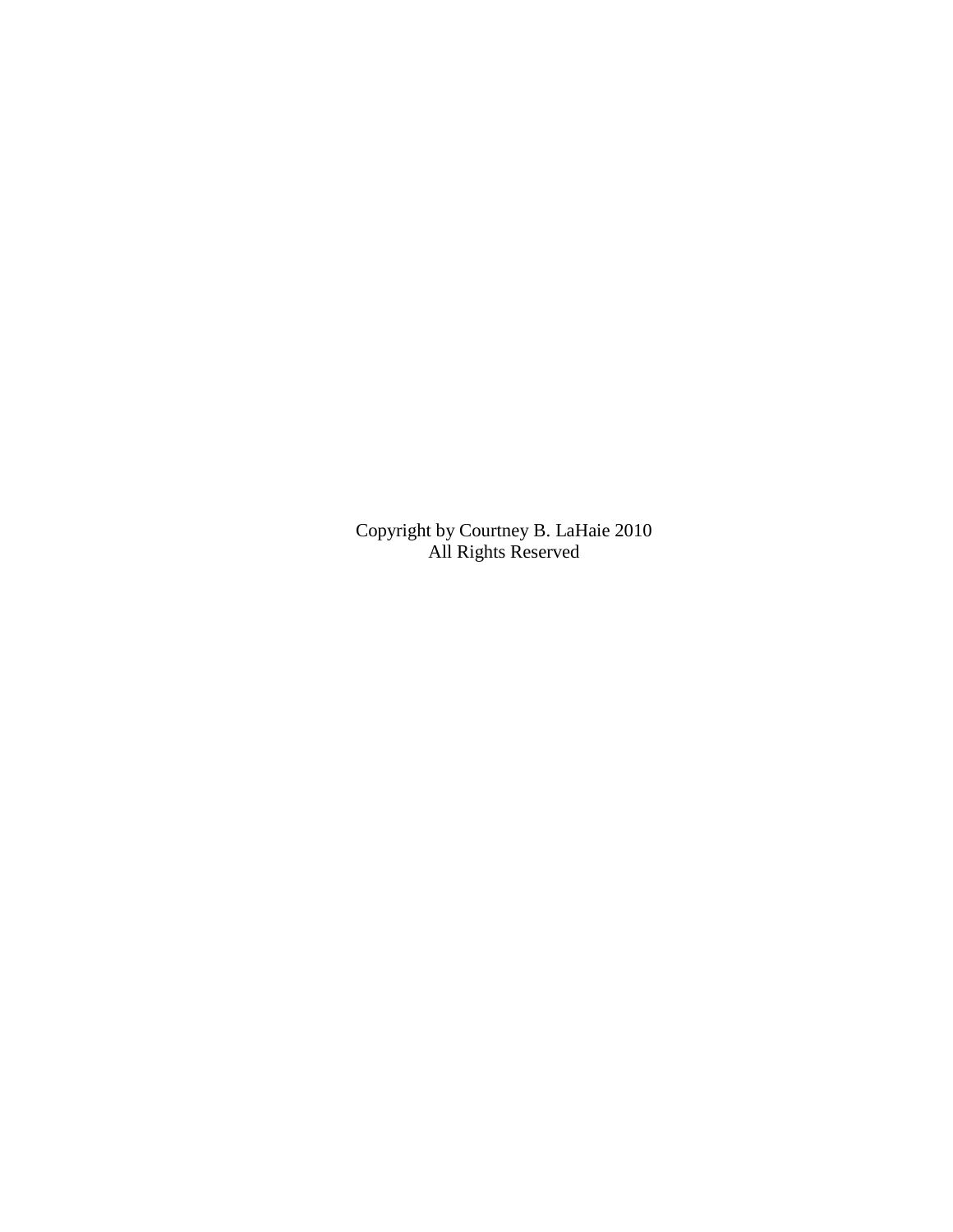

# THE GRADUATE COLLEGE

We recommend the thesis prepared under our supervision by

# **Courtney Brooke LaHaie**

entitled

# **Blameworthiness and Dangerousness: An Analysis of Violent Female Capital Offenders in the United States and China**

be accepted in partial fulfillment of the requirements for the degree of

# **Master of Arts in Criminal Justice**

Hong Lu, Committee Chair

Terence Miethe, Committee Member

Tamara Madensen, Committee Member

Anna Lukemeyer, Graduate Faculty Representative

Ronald Smith, Ph. D., Vice President for Research and Graduate Studies and Dean of the Graduate College

**May 2010**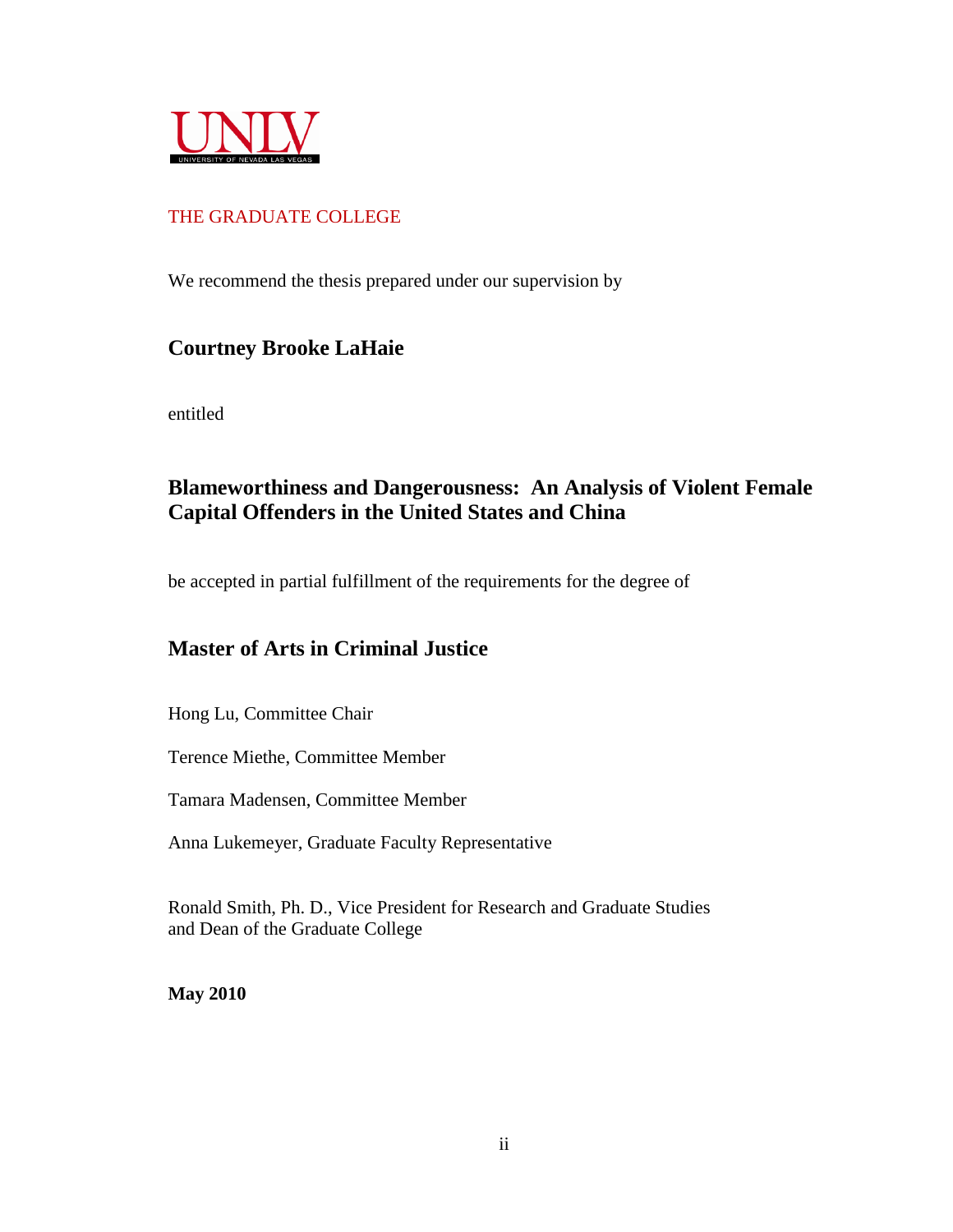#### ABSTRACT

## **Blameworthiness and Dangerousness: An Analysis of Violent Female Capital Offenders in the United States and China**

by

Courtney Brooke LaHaie

Dr. Hong Lu, Examination Committee Chair Professor of Criminal Justice University of Nevada, Las Vegas

The United States and China represent two of the leading nations that retain the death penalty in both law and practice. Research suggests that judges' sentencing decisions are based primarily on two factors, blameworthiness and dangerousness. Studies involving gender and sentencing in capital punishment cases tend to provide inconsistent findings. The current study uses case narratives to examine the direct and conjunctive effects of various factors on the sentencing decisions of violent female capital offenders in the United States and China. The findings suggest that the concepts of blameworthiness and dangerousness are distinctly defined in the United States and China. The study proposes that the differences observed in the capital offense sentencing practices of these two countries can be attributed to the distinct political, legal and social systems of the United States and China.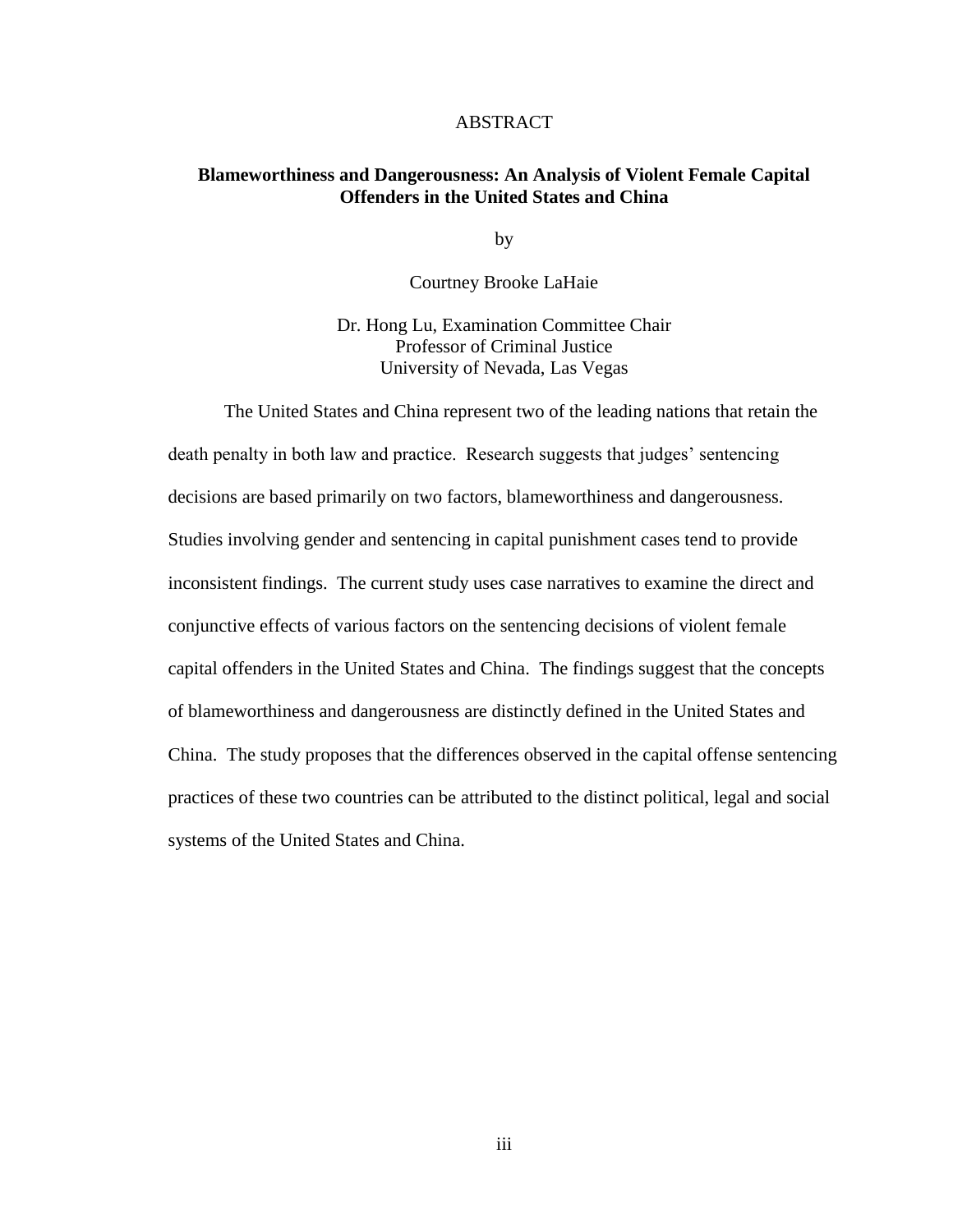# ACKNOWLEDGMENTS

I would like to express the deepest appreciation for my committee chair, Dr. Hong Lu, for continuous support and guidance throughout this entire process. I would like to extend much gratitude to my committee members, Dr. Terence Miethe, Dr. Tamara Madensen, and Dr. Anna Lukemeyer for their helpful insights and suggestions. I would also like to thank my parents, family, and friends for their never-ending support and encouragement.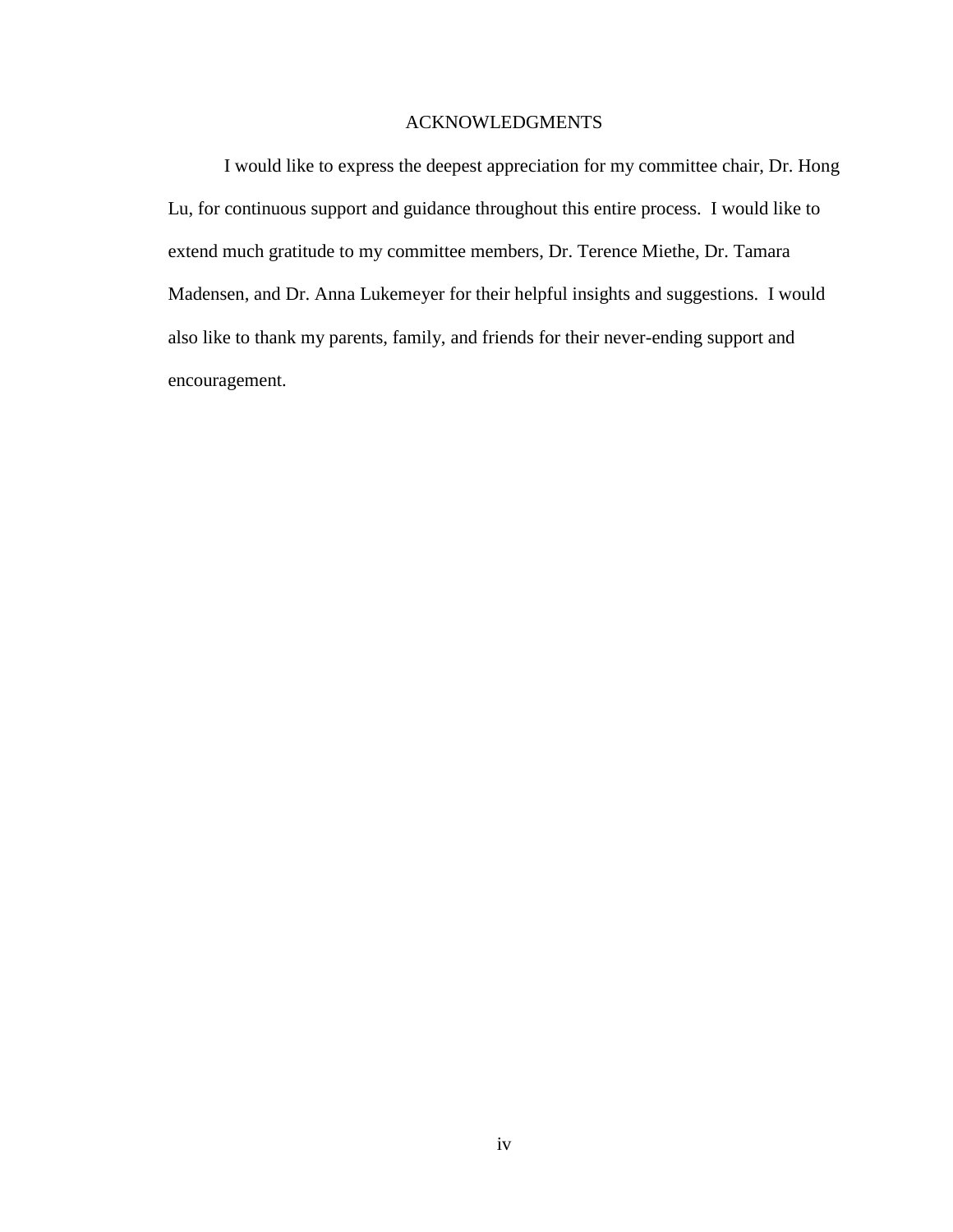| THEORY AND RESEARCH ON GENDER AND SENTENCING 8<br><b>CHAPTER 2</b>                                                                                            |  |
|---------------------------------------------------------------------------------------------------------------------------------------------------------------|--|
| Substantive and Procedural Law Regarding the Death Penalty in the United States  15<br>Substantive and Procedural Law Regarding the Death Penalty in China 24 |  |
| <b>CHAPTER 4</b>                                                                                                                                              |  |
|                                                                                                                                                               |  |
| <b>CHAPTER 6</b>                                                                                                                                              |  |
|                                                                                                                                                               |  |
|                                                                                                                                                               |  |
|                                                                                                                                                               |  |

# **TABLE OF CONTENTS**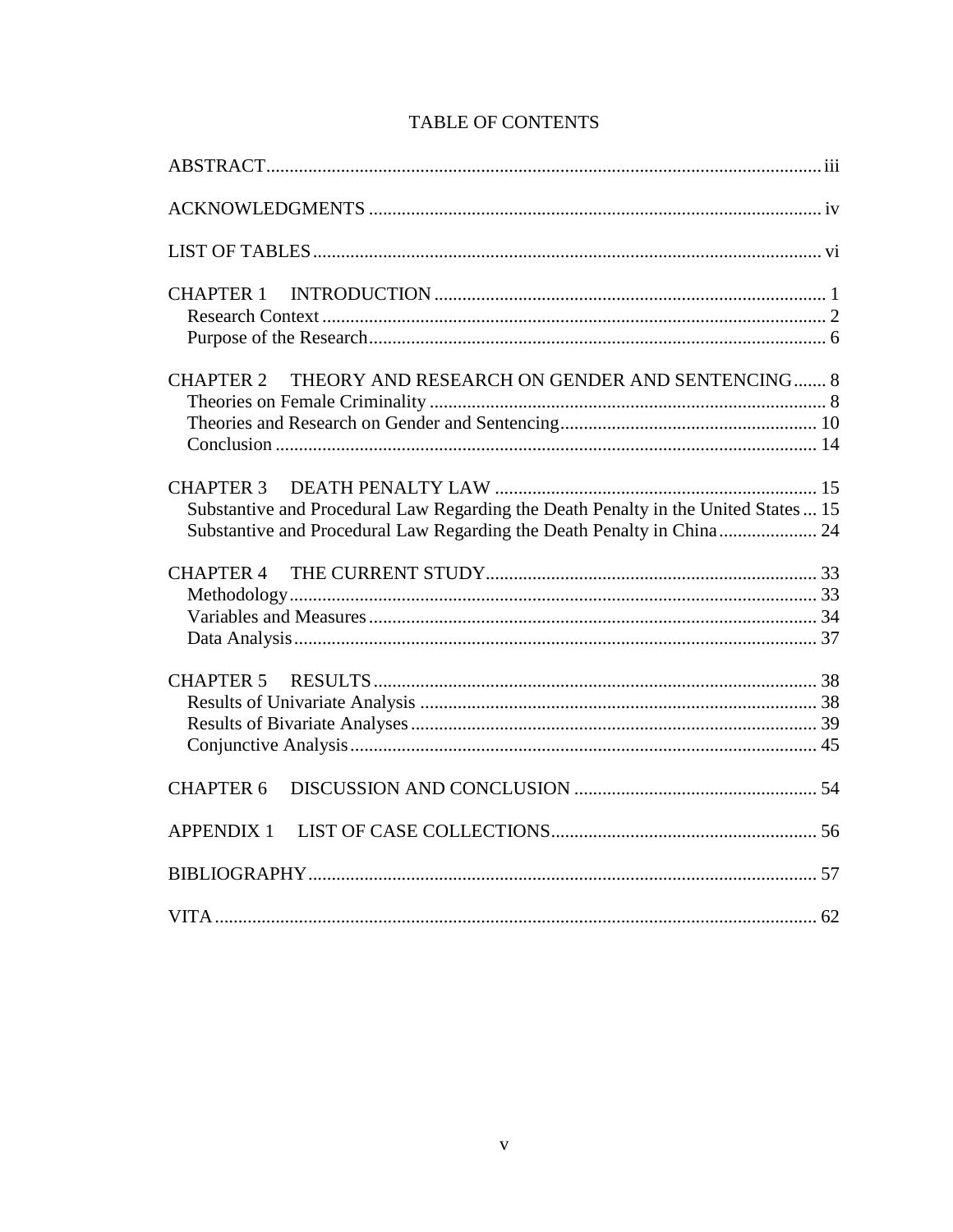# LIST OF TABLES.

| Table 4 |                                                                    |  |
|---------|--------------------------------------------------------------------|--|
| Table 5 |                                                                    |  |
| Table 6 | Qualitative Comparative Analysis of Country Differences in         |  |
|         |                                                                    |  |
|         | Table 7 Qualitative Comparative Analysis of Country Differences in |  |
|         |                                                                    |  |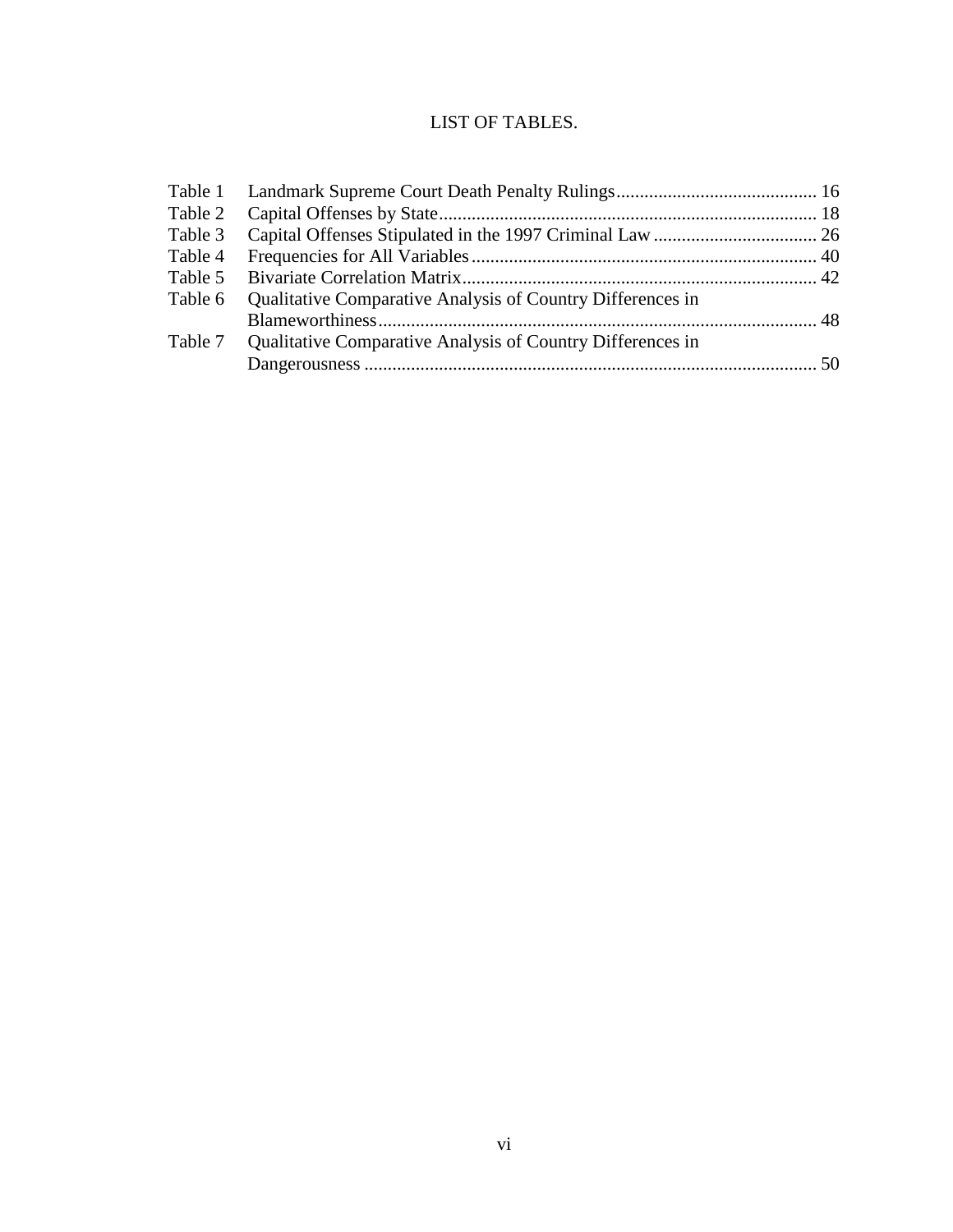## CHAPTER 1

#### INTRODUCTION

Over the past several decades, there has been an international abolitionist movement of the death penalty. According to Amnesty International (1982-2009), the number of countries that have abolished the death penalty in law or in practice has steadily increased over time, from 63 countries in 1981, to 88 countries in 1990, to 108 countries in 2000, and to 137 countries in 2008. Currently, there are more abolitionist countries than retentionist countries globally.

While much progress has been made in abolishing and limiting the scope of the death sentence around the world, death sentences and executions have continuously been used by a substantial number of countries to punish their criminals. The United States and China represent two of the leading nations that retain the death penalty in both law and practice.

In 2008, a total of 8,864 death sentences and 2,390 executions worldwide have been documented by Amnesty International (2009). Nearly 93% of all known executions took place within five countries, among them, the United States and China (Amnesty International, 2009). During 2008, the United States sentenced at least 111 people to death and executed 37 offenders (Amnesty International, 2009). Though none of the executions were female, three of the death sentences in 2008 involved female offenders. In China, at least 1,700 people were executed and about 7,000 were sentenced to death in 2008 (Amnesty International, 2009). Specific information regarding the number of female offenders sentenced to death and executed in China in 2008 is not available.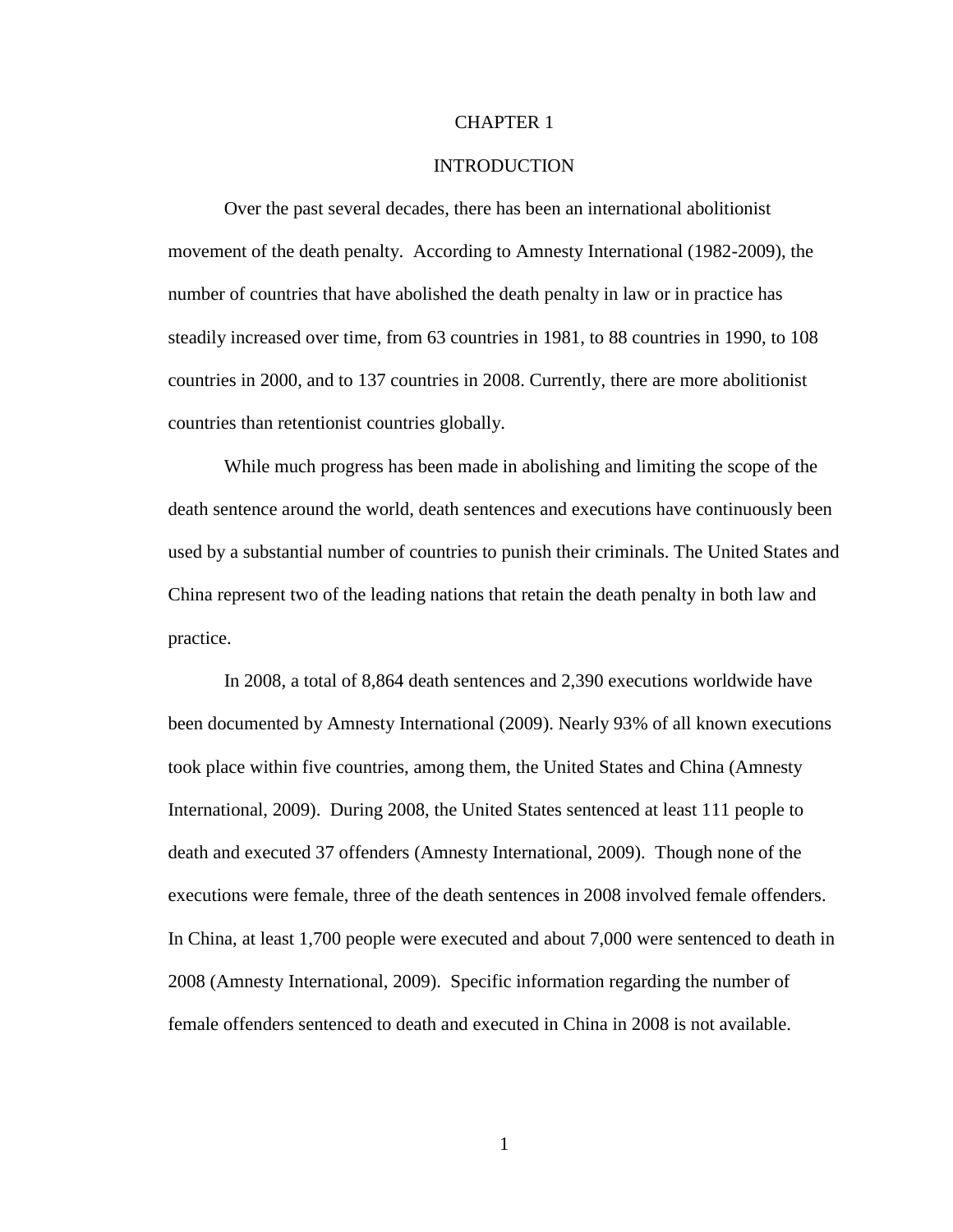Given the significant role the United States and China have on the world scene, both in terms of their practices in the death penalty, as well as their political and economic influences, a comparative analysis of the characteristics of violent offenders and the death sentence decisions between these two countries will help shed light on policies, practices and future prospects of the death penalty.

#### Research Context

#### *United States*

The United States is the third largest country in the world, geographically and by population (U.S. Census Bureau, 2000). The diverse population of the United States is comprised of many ethnic and racial groups, with White/Caucasian Americans making up about 80% of the population and Black/African Americans being the largest minority (12%) (The World Factbook, 2010). The political, social and legal customs of the United States are summarized below.

*Political-Economic System.* The United States of America is a federation, consisting of a constitutional republic and a representative democracy (Scheb  $\&$  Scheb, 2002). Three levels of government, federal, state and local, exist within the federalist system. The government is generally operated by a two-party system, though several political parties exist. Capitalist market economy represents the hallmark of the U.S. economic system. The United States belongs to the United Nations and is one of the five permanent members of the Security Council.

*Socio-Cultural Traditions.* As a multicultural nation, the United States has a variety of practiced traditions and values. Of the many values and cultural traditions, individualism represents one of the hallmarks of the American culture, and its level and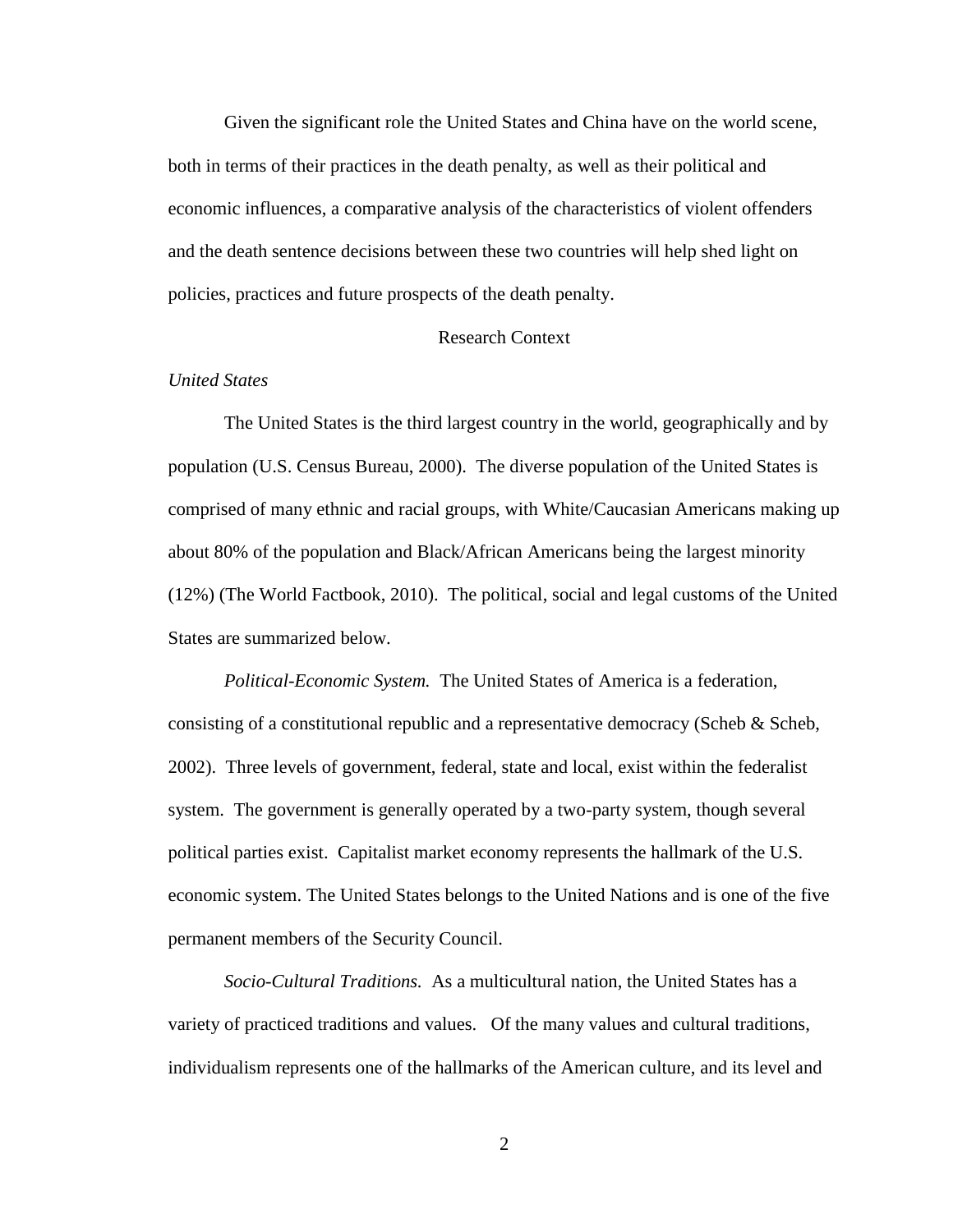intensity have far exceeded any other nations in the world (Ralston, Holt, Terpstra,  $\&$ Kai-Cheng, 1997). Several core values have been traditionally attached to individualism, including self-reliance, natural rights, and freedom (Brown, 1993).

Individualism may have several implications on law and social control. For example, crime rates may be expected to be higher in an individualist society than a communitarian society because social bonds are less important to an individual in this context. Attachment to social groups, however, has been proven to be one of the most salient factors in inhibiting crime (Hirschi, 1963; Sampson & Laub, 1990; Hirschi & Gottfredson, 1995). In addition, an individualist society may place a higher value on formal social control and prefers legal intervention than communal intervention for dispute resolution (Bierbrauer, 1994). Legal sanctions may thus be more punitive because of the lack of alternative punishments (i.e., compensatory, conciliatory sanctions)

*Use of the Death Penalty.* The United States is one of the leading nations for executions and death sentences, and it is the only western developed nation that retains the death penalty. Currently, 35 states and the Federal government retain use of the death penalty (Death Penalty Information Center, 2009). Most of these states are southern, followed by states in the west and Midwest. Most death penalty jurisdictions now follow the guided discretion rule and require aggravating factors when applying the death sentence. Death penalty eligible offenses typically include first-degree murder, felony murder, aggravated rape of a minor, treason, and first-degree kidnapping typically resulting in death. Aggravating factors such as accompanying felony, prior record, especially heinous and cruel methods, and risk to multiple victims are commonly required for the death penalty.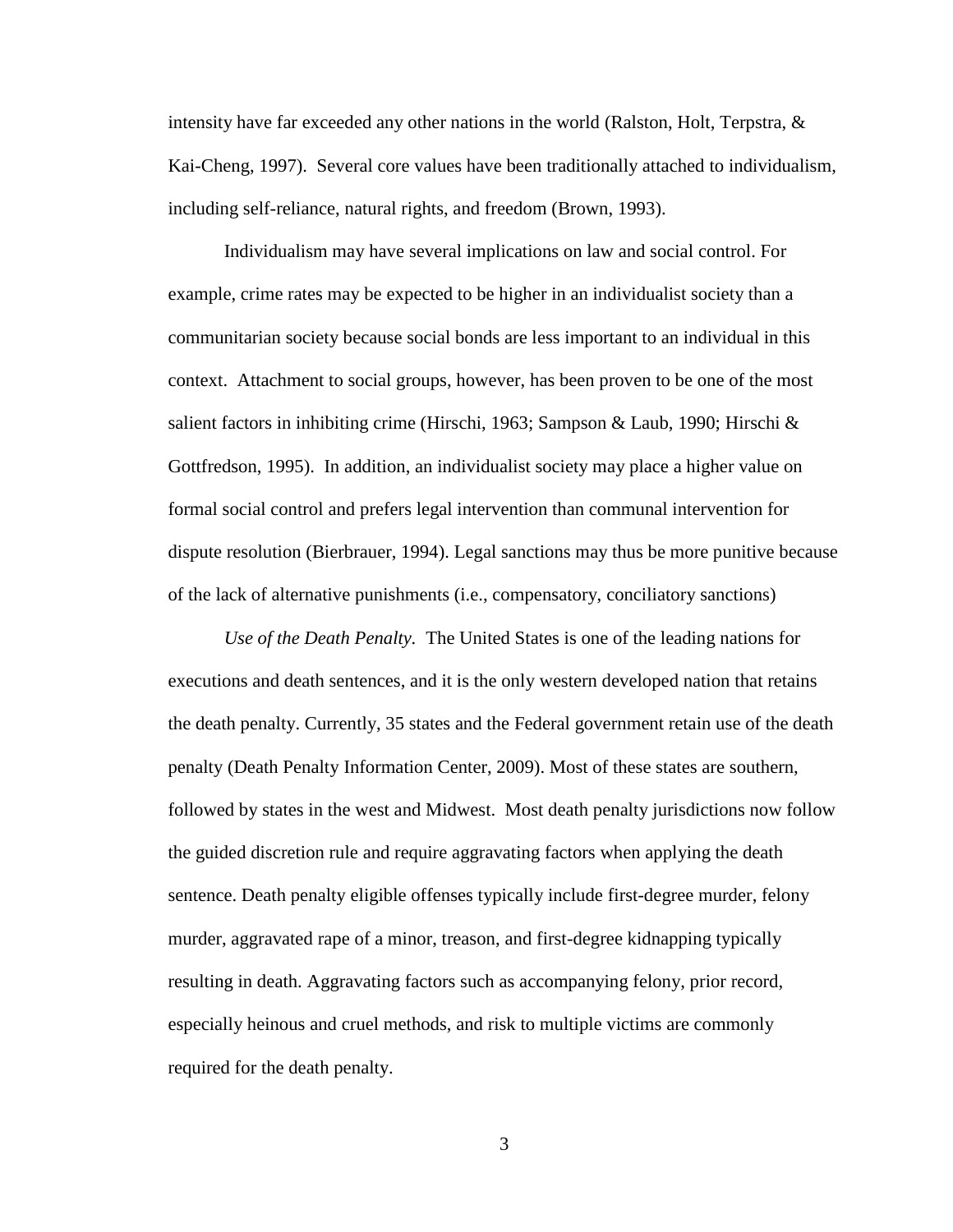Throughout history, the imposition of the death penalty has generated controversies over capricious and discriminatory practices. Research generally finds that race and gender influence arbitrary sentencing decisions, particularly in capital punishment cases. In the United States, capital sentences are rare for women, with only 2% of death sentences and about 1% of executions being from female offenders (Death Penalty Information Center, 2009). The most recent female execution was in 2005 in Texas.

#### *China*

The People's Republic of China is the most populous country in the world and the second largest geographically (Walton, 2001). While several ethnic groups are recognized in China, the largest group is the Han Chinese, which comprises 92% of the total population (The World Factbook, 2010). The political, social and legal traditions of China are summarized below.

*Political-Economic System.* The People's Republic of China is ruled by the Communist Party and is one of the only remaining communist nations in the world. Most of the high-ranking government officials are appointed, not elected, even though the country is moving toward general elections at the grass-roots level. China's economy is transitioning from a state-planned to a market economy where the state-owned sectors coexist with privately run businesses (Liang, 2008). China is part of the United Nations and one of the five permanent members of the Security Council.

*Socio-Cultural Traditions.* China is one of the world's earliest ancient civilizations. Traditional Chinese values are resultant from Confucianism, and to a lesser extent, from conservatism and legalism (De Bary, 1998). Communitarian and collective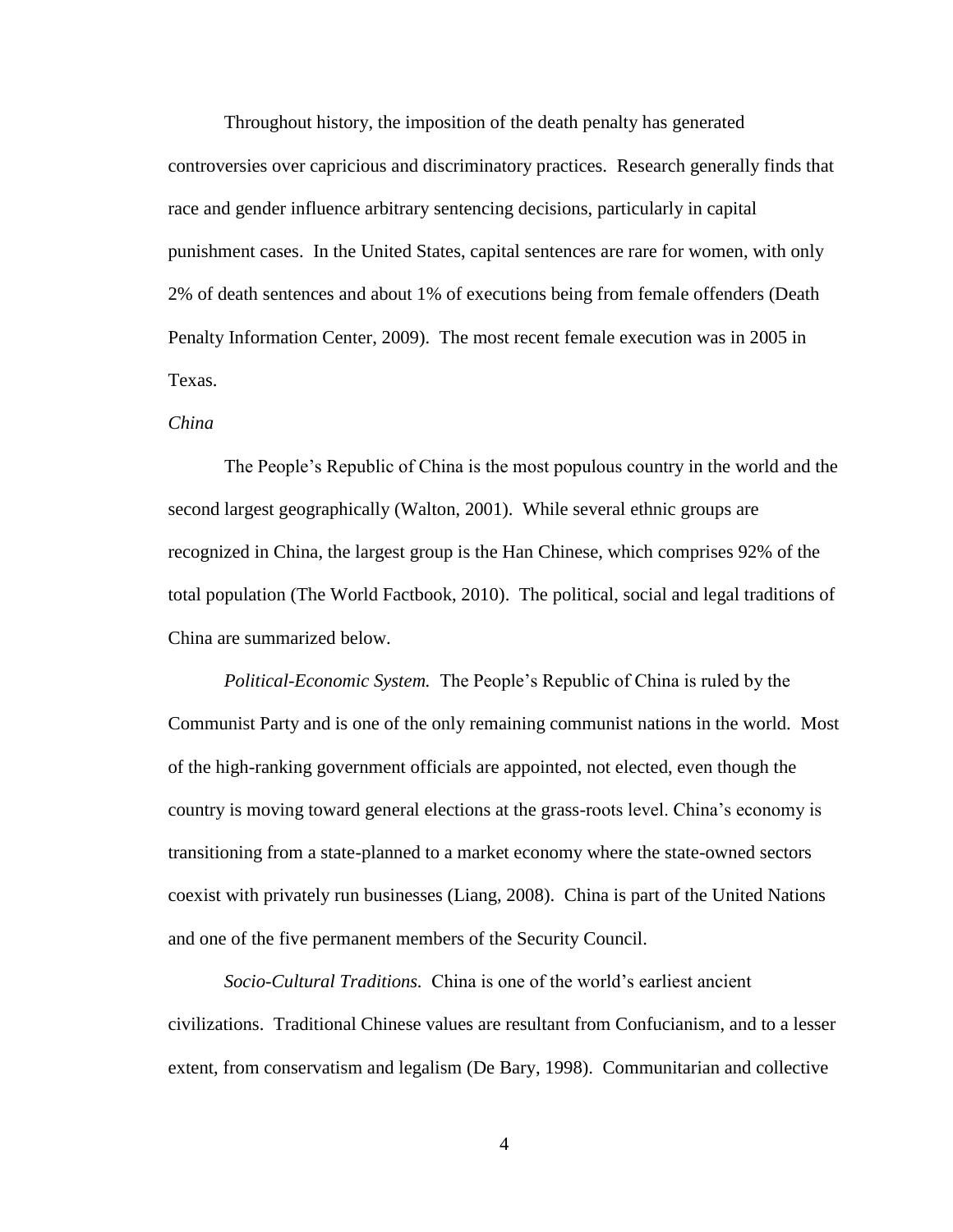principles and values are core to the cultural practices and beliefs. Confucian ideology of hierarchy and group identification makes customary rules (i.e., ritual propriety, clan rules) the guiding principle in maintaining relationships among individuals, their social groups, and the government (Lu & Miethe, 2001). Obedience to the state and family are traditional principles of Chinese culture.

Because of the communitarian and group orientation, the Chinese society has historically regarded the rights of the individual inferior to the rights of the collective. The preference of informal social control and the emphasis of crime control by the criminal justice system represent the key features of the Chinese social control system.

*Use of the Death Penalty.* China is considered to be the leading nation in the practice of the death penalty. It has a long history of capital punishment. Currently, 68 offenses are subject to the death penalty, including a wide range of offenses such as murder, robbery, drug trafficking, corruption, forcing others into prostitution, and theft. In addition, aggravating factors typically are required for the offender to receive the death penalty (i.e., being a ring leader, involving multiple offenders/victims, prior criminal record, lack of remorse). It is rather challenging to conduct research on the death penalty because official data on death sentences and executions have never been released to the public since the establishment of the People's Republic of China in 1949.

*Gender Role.* China is known as a patriarchal society. Confucianism established and reinforced the hierarchical structure of the Chinese society based on age, gender, and class. Women and girls have historically been put at the bottom of the social and family hierarchy, and were given little or no rights to education, employment and/or property. For a long time, women were the property of their husbands, and girls were looked upon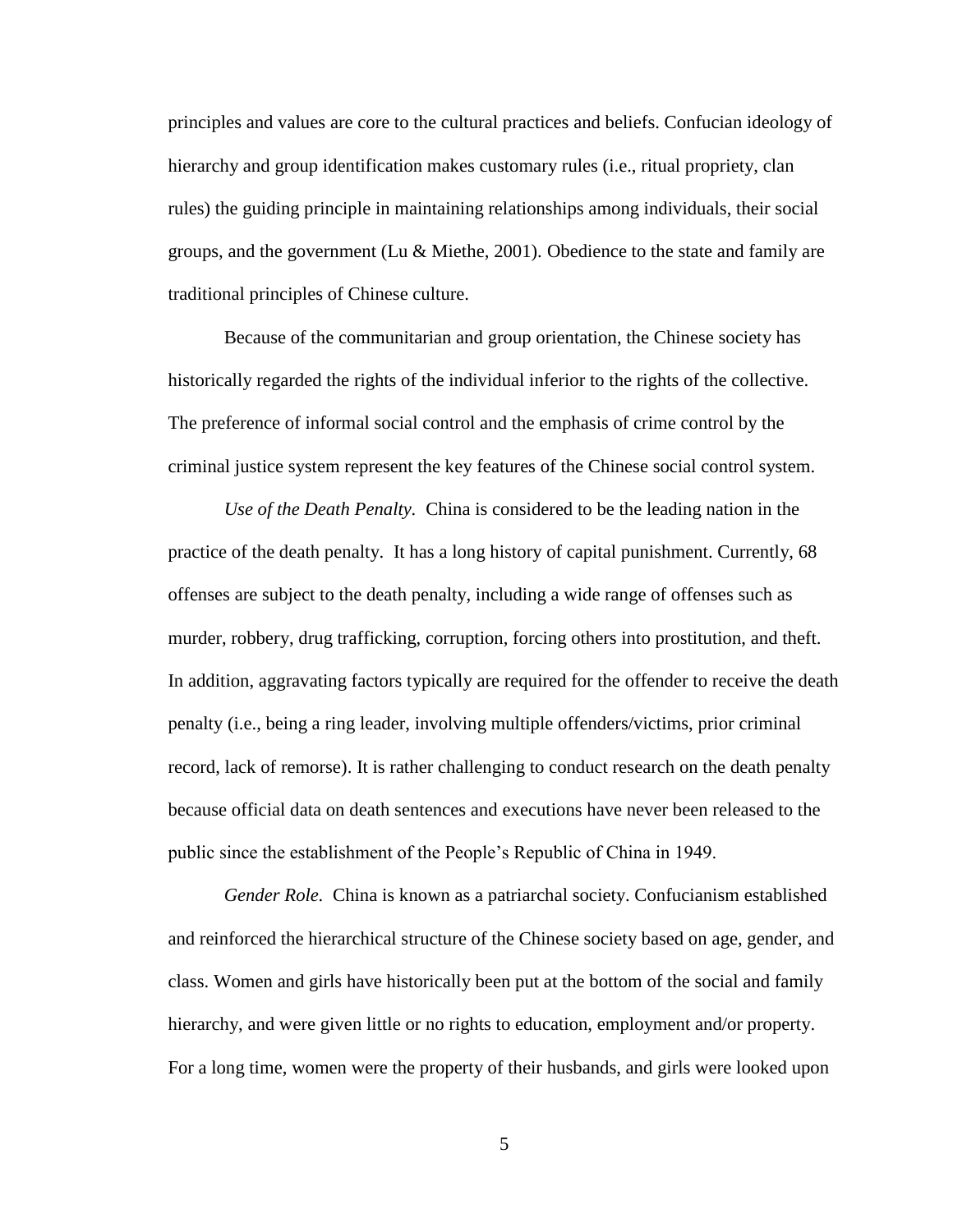as a burden for the family (Fairbank, 1992). While women's status has been improved dramatically under the PRC, its impact, if any, on women's treatment by the legal system remains largely unclear.

## Purpose of the Research

Research suggests that judges' sentencing decisions are primarily based on the offenders' blameworthiness and the degree of dangerousness (Steffensmeier, Ulmer, & Kramer, 1998). Both legal and extra legal factors are likely to be used to formulate these assessments. It is the rule, rather than the exception, that sentencing decisions are made arbitrarily and capriciously, including death penalty decisions. In fact, arbitrariness and capriciousness of death penalty decisions prompted the 1972 Supreme Court decision, *Furman* v. *Georgia,* which imposed a de facto moratorium on the death penalty in the United States. Even in the post Furman era, arbitrary and discriminatory application of the death sentence remains pronounced in death penalty states (Spohn & Beichner, 2000). Studies in the United States typically found arbitrary and capricious use of the death penalty in two areas: race and gender. While studies on racial inequality in death penalty decisions are abundant, studies on gender inequality are relatively rare (Crew, 1991).

Similar empirical evidence also exists in China. For example, research shows that judges' sentencing decisions on theft cases are affected by both legal factors (such as offense severity) and extralegal factors (such as residency status) (Lu & Drass, 2002). Even though systematic empirical studies on death penalty decisions are rare in China, due to the lack of availability of official data on the death penalty, available studies suggest that death penalty decisions are also likely to be imposed in nonsystematic ways, particularly affected by political, social and economic conditions. While race is not a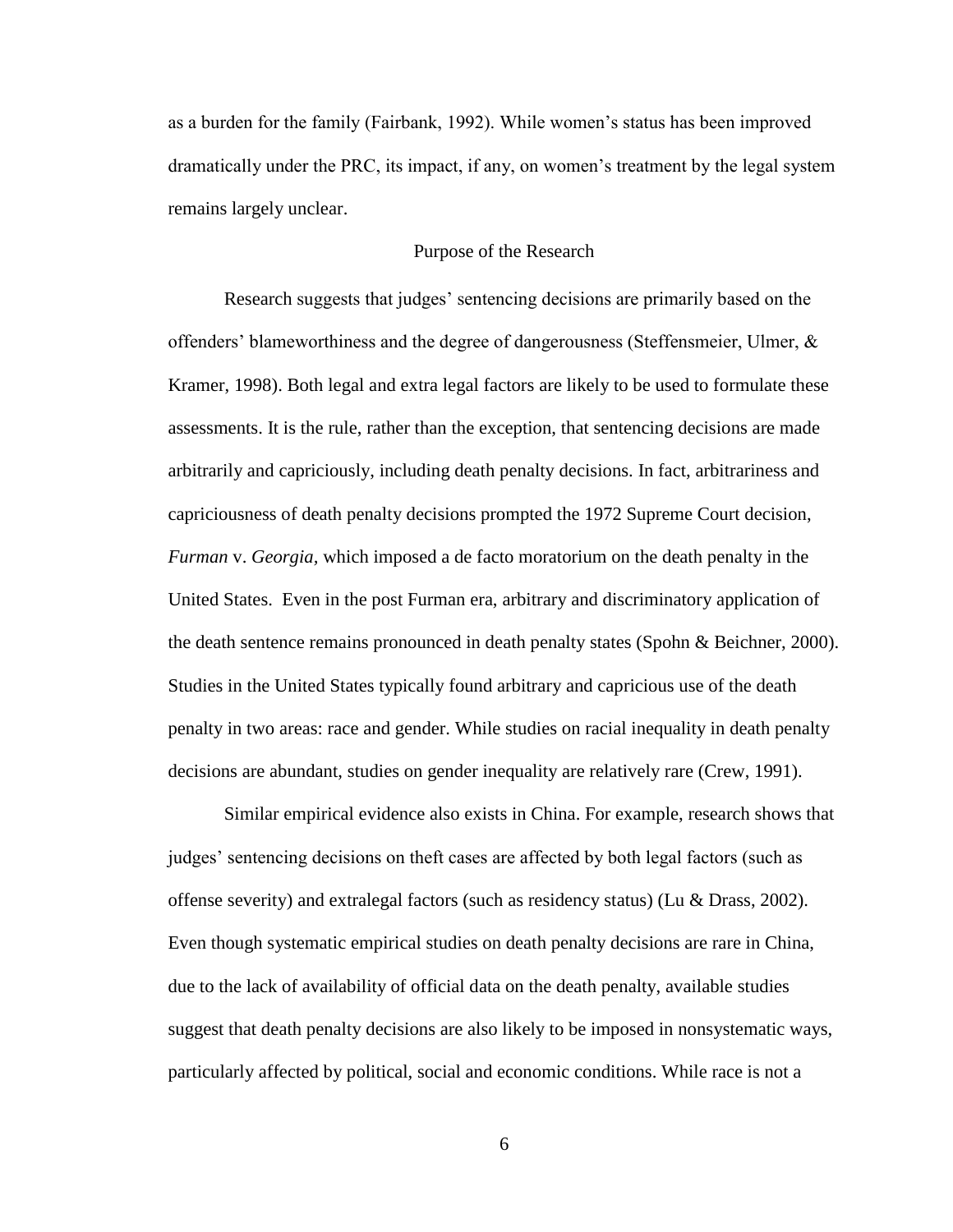prominent factor in criminal justice decisions in China, gender inequality has not been a main focus of criminological research when compared with other factors, such as residency or urban/rural status.

Using death penalty data from the United States and China, the current study explores the convergent and divergent effects of blameworthiness and dangerousness on the sentencing decisions of violent female capital offenders. It could help identify both the general and unique characteristics and patterns of female criminality. It may also help illuminate the legal and extra-legal factors, which impact sentencing decisions for female offenders, especially with data from two distinctively different political, economic, social, and cultural systems.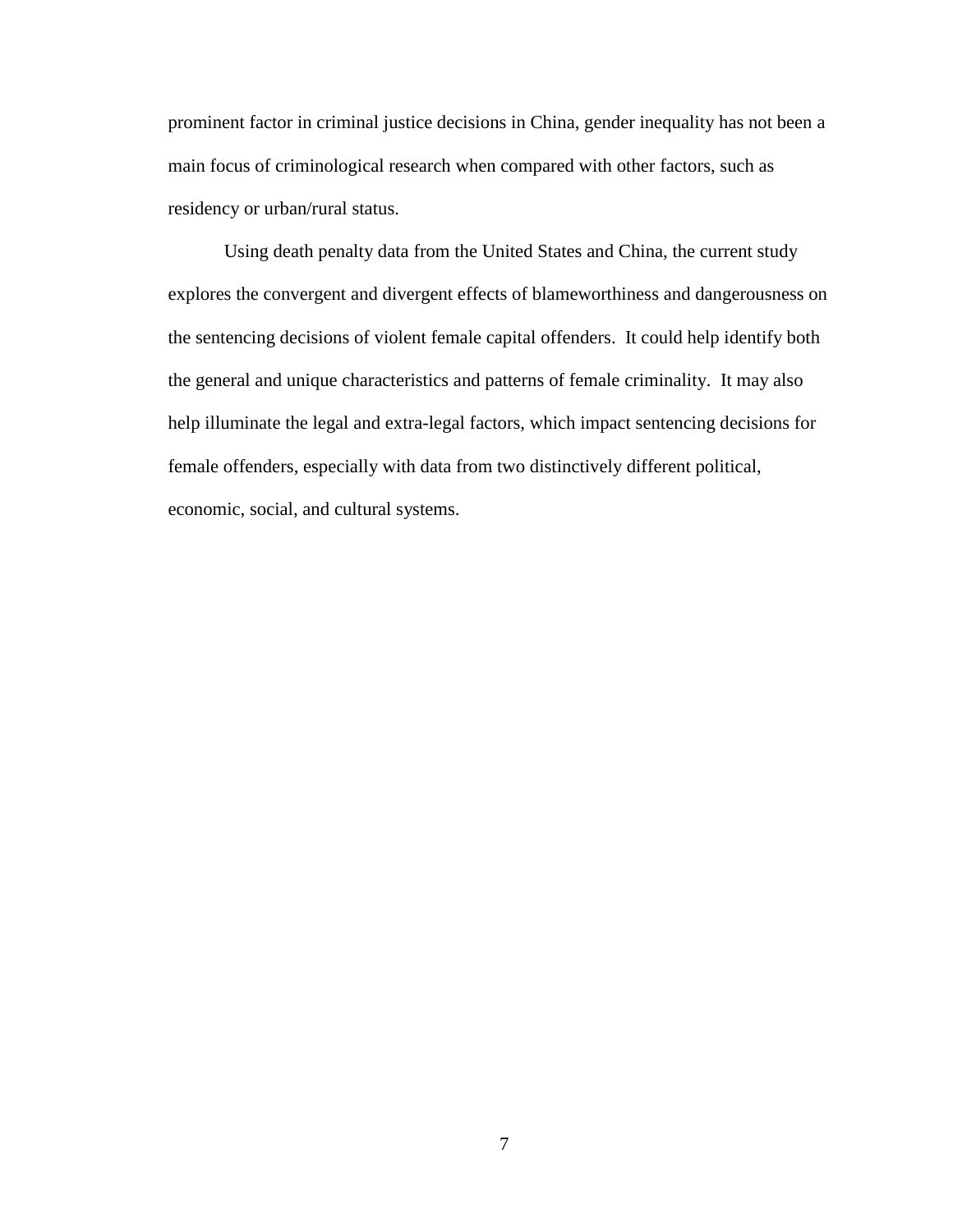## CHAPTER 2

#### THEORY AND RESEARCH ON GENDER AND SENTENCING

A growing body of literature has examined gender and its effect on criminal sentencing. While the findings are mixed, and at times contradictory, these studies have helped formulated several important theories about gender and crime, and gender and sentencing. In this chapter, major theories on female criminality and theories on sentencing are reviewed to wholly assess the impact of violent female capital offenders on the criminal justice system.

#### Theories on Female Criminality

Generally, race, gender, and age are the major characteristics contributing to inequality in the criminal justice system. Though gender disparity is prevalent throughout the criminal justice process, it is most clearly identified during sentencing (Steffensmeier et al., 1998). The chivalry/paternalism hypothesis and the evil woman hypothesis predict sentencing of female offenders compared to males. Though the current study does not focus on the effects of the chivalry hypothesis and the evil woman hypothesis on sentencing, these concepts of female criminality and the effects on sentencing are essential to the understanding and study of women in the criminal justice system.

#### *Chivalry Hypothesis and Paternalism*

One of the dominant theories on gender and crime is chivalry/paternalism. This hypothesis suggests that women receive more lenient treatment than men because criminal justice officials tend to protect the weaker sex from harsh punishment, and that women are perceived to be less blameworthy for their crime and to be less dangerous to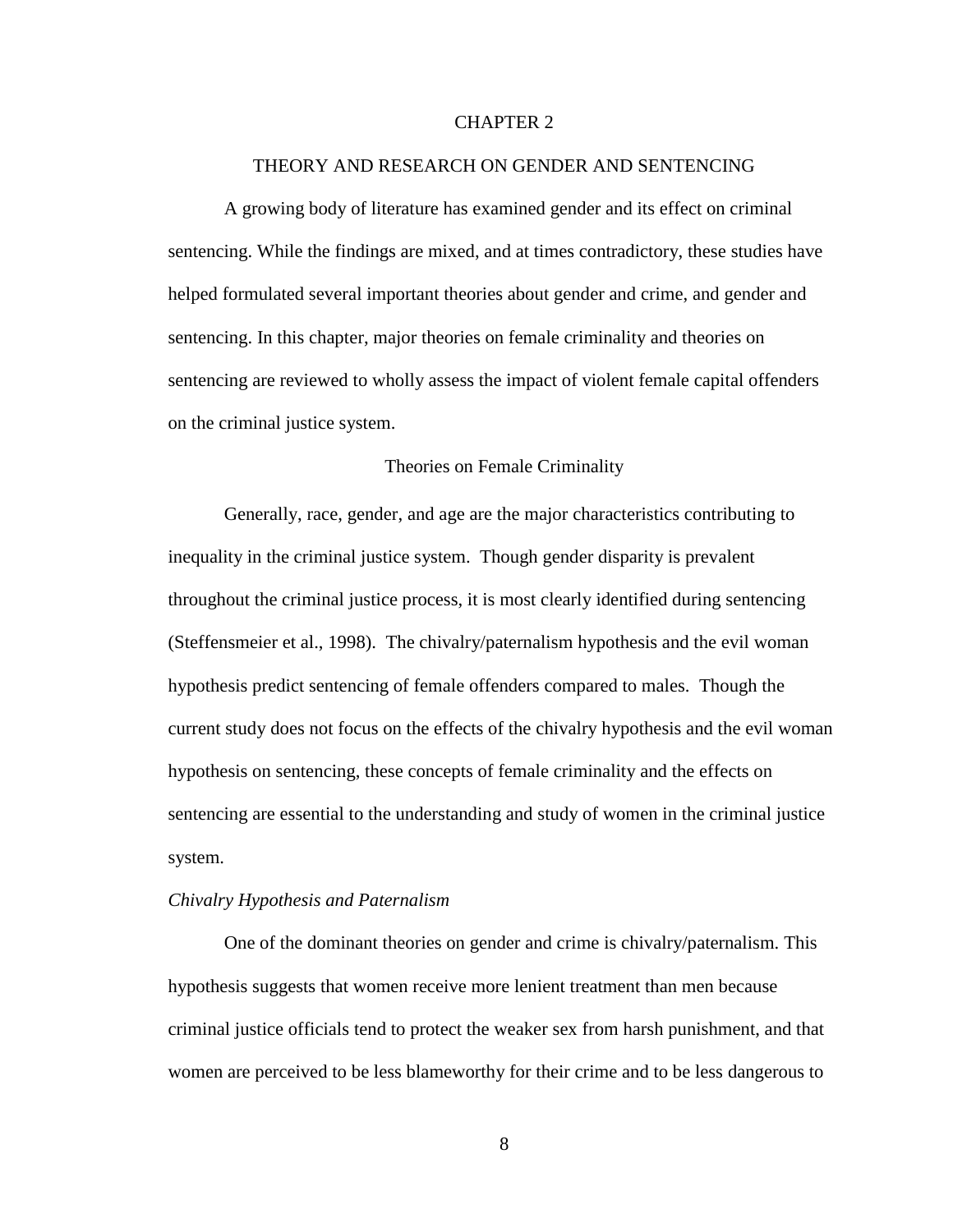the larger community (Moulds, 1978; Nagel & Hagan, 1982; Krohn, Curry, & Nelson-Kilger, 1983).

Though preferential treatment of women in the criminal justice system is generally accepted, research suggests that differences among males and females may actually be minimal. Despite the fact that lenient treatment of women is evident across most offense categories, sex differences tend to be slight, with the exception of incarceration rates (Steffensmeier, 1980). According to Musolino (1988), women may receive preferential treatment during sentencing, but not in the determination of guilt.

Chivalry and paternalistic attitudes are only one aspect of gender effects on sentencing. Steffensmeier (1980) identifies chivalry, perceived permanence of behavior, perception of dangerousness, naïveté, and practicality as inter-related factors that explain preferential treatment. Perceived permanence of behavior and perception of dangerousness are typically high in the case of violent and capital offenders. Therefore, the effects of chivalry should be low in the current study.

#### *Evil Woman Hypothesis*

Contrasting the concept of chivalry/paternalism is the view of the evil woman hypothesis. The evil woman hypothesis suggests that women may be perceived as a worse criminal than men for a similar crime, when their criminal behavior is outside the bounds of traditional sex role expectations (Bernstein, Nagel, Kick, Leung, & Schulz, 1977; Bowker, 1978; Rasche, 1975). Research suggests that women tend to receive fewer incarceration sentences and shorter terms for most offenses, excluding violent crimes (Kruttschnitt, 1984; Kruttschnitt & Green, 1984; Steffensmeier, Kramer, & Streifel, 1993). Women who commit violent crimes infringe on traditional gender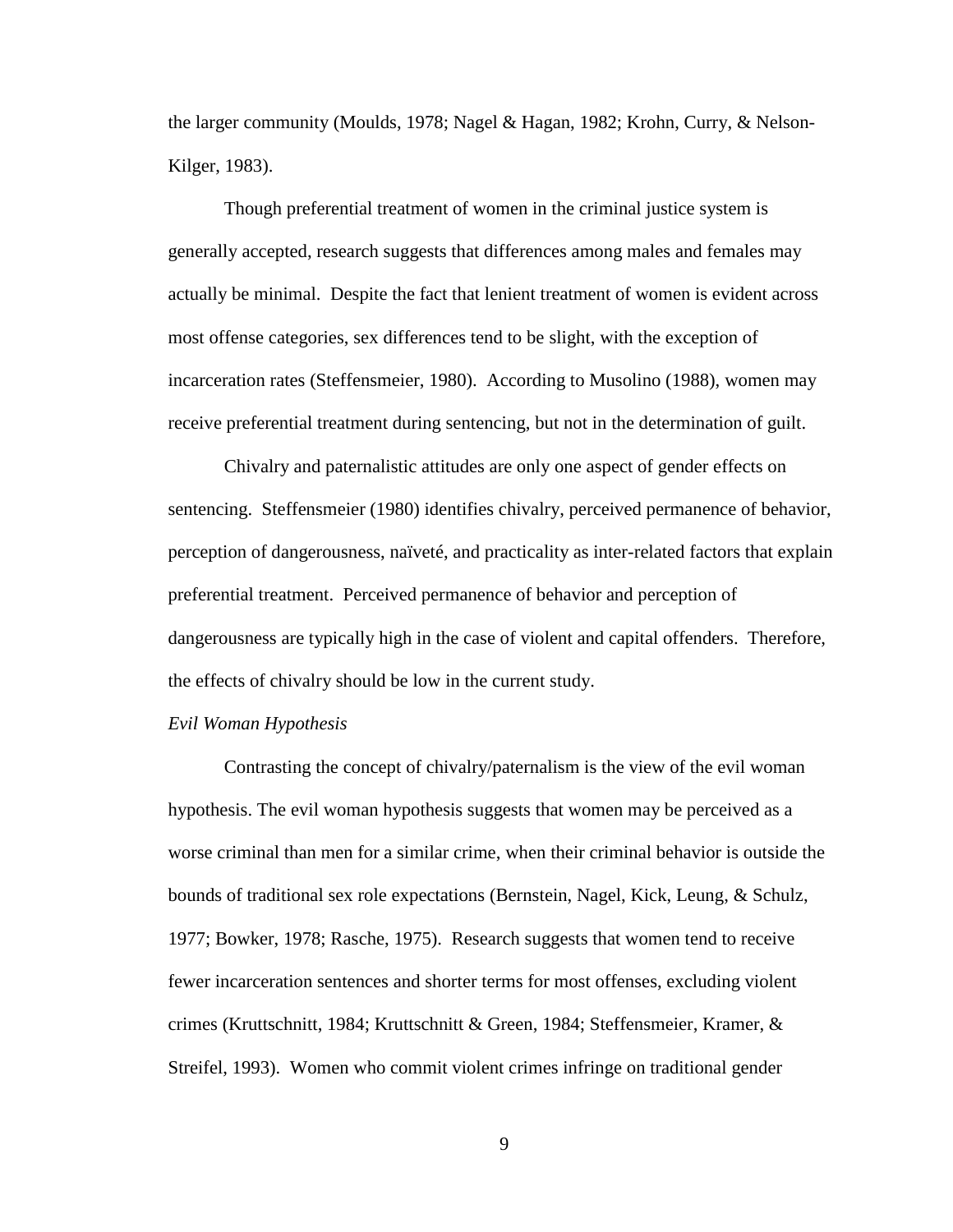stereotypes, thus instigating the harshest and most extreme forms of punishment (Grabe, Trager, Lear, & Rauch, 2006).

Offenses are often characterized by the gender identities of masculinity and femininity. Women who commit "feminine" crimes, such as larceny, are generally granted leniency, while women who commit "masculine" offenses, like murder, are subjected to harsh punitive consequences (Spohn & Spears, 1997). Therefore, sentencing disparities are less a result of chivalry and more a reaction to traditional sex role expectations (Chesney-Lind, 1978). The current study examines only violent female offenders sentenced to the most severe punishment, the death penalty.

Theories and Research on Gender and Sentencing

Research suggests that judges' sentencing decisions are primarily based on the offenders' blameworthiness and the degree of dangerousness (Steffensmeier et al., 1998). Both legal and extra-legal factors are likely to be used to formulate these assessments. The effects of gender on sentencing decisions and the consequences of sentencing guidelines on gender are examined using the Focal Concerns of Sentencing perspective. *Focal Concerns and Sentencing*

The Focal Concerns of Sentencing perspective (Steffensmeier & Demuth, 2001; Steffensmeier et al., 1993; Steffensmeier et al., 1998) posits that judges base sentencing on three primary components: offender blameworthiness, offender dangerousness or protection of the community, and the practical constraints and implications. Miller (1958) originally developed focal concerns to explain lower class culture and the motivation of delinquent behavior, specifically that of youth gangs. Focal concerns are "areas or issues which command widespread and persistent attention and a high degree of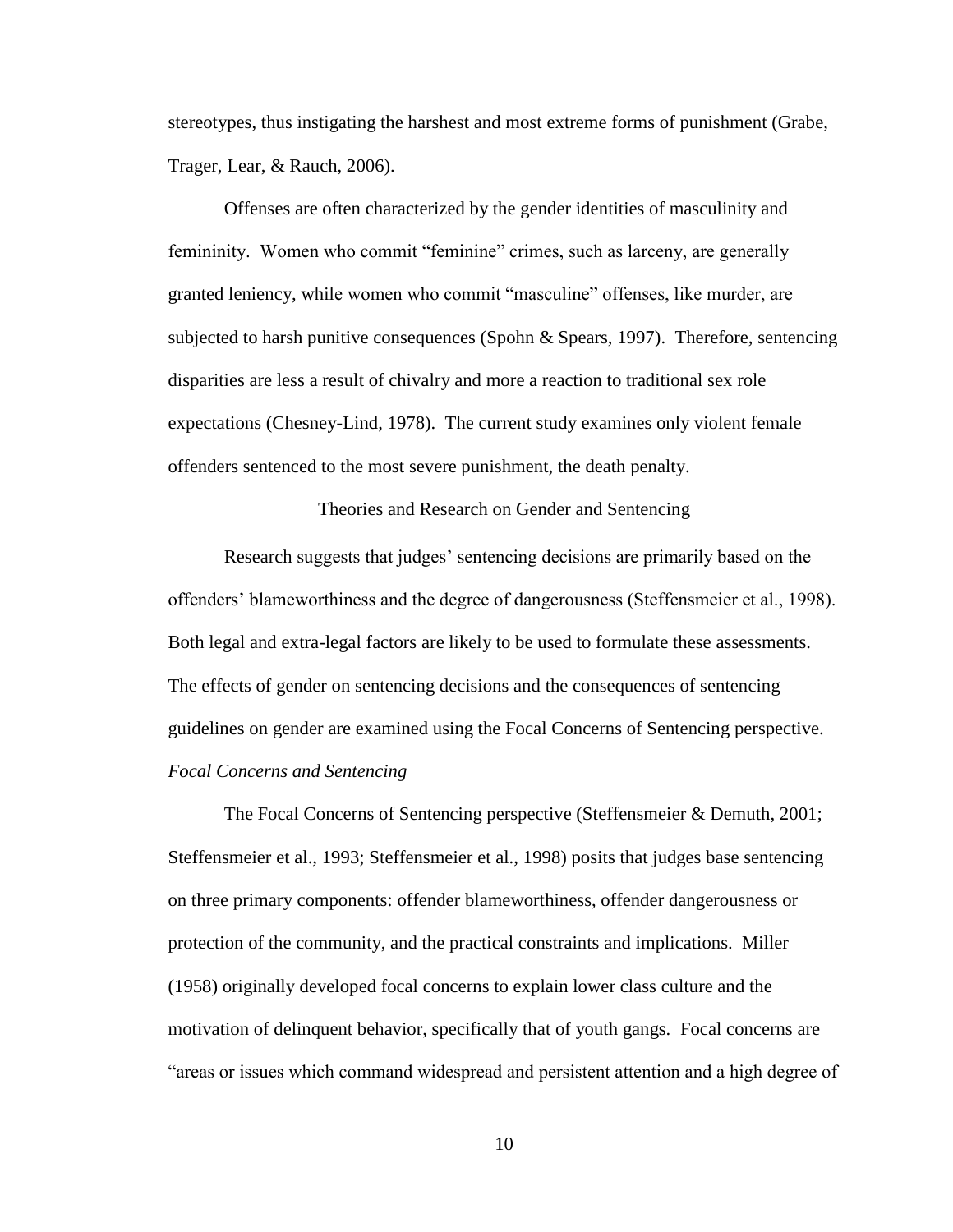emotional involvement" (Miller, 1958). The current study concentrates primarily on the constructs of blameworthiness and dangerousness in sentencing discretion.

*Blameworthiness*. Blameworthiness is legally defined; an offender's culpability and the degree of injury will cause punishment to escalate accordingly. Culpability and injury generally measure offense severity, which research suggests is the most significant factor in sentencing (Steffensmeier et al., 1998). Blameworthiness is typically consistent with the punishment perspective of retribution. Offense severity, offender prior record, the presence of a co-offender and aggravating and mitigating factors will be used to increase and decrease the level of blameworthiness of an offender during sentencing. These variables will also be used in the current study to measure blameworthiness.

*Dangerousness*. Dangerousness, or protection of the community, is conceptually ascertained based on offense and offender characteristics. The measure of dangerousness allows judges to address two primary sentencing goals, public safety and recidivism (Steffensmeier et al., 1998). Dangerousness is a significant factor in considering gender and sentencing. Judges generally believe that females are less dangerous, are less of a risk to public safety, and that female criminality is a consequence of individual female victimization (Steffensmeier & Demuth, 2006). Similar to blameworthiness, offender criminal history, aggravating, and mitigating factors are important measure of dangerousness. Additionally, weapon use, conviction of an additional felony and offender characteristics are used to determine the level of offender dangerousness. *Sentencing Discretion and Guidelines*

Judicial decision-making is a complex process. The Focal Concerns of Sentencing perspective recognizes the complexities of sentencing discretion and the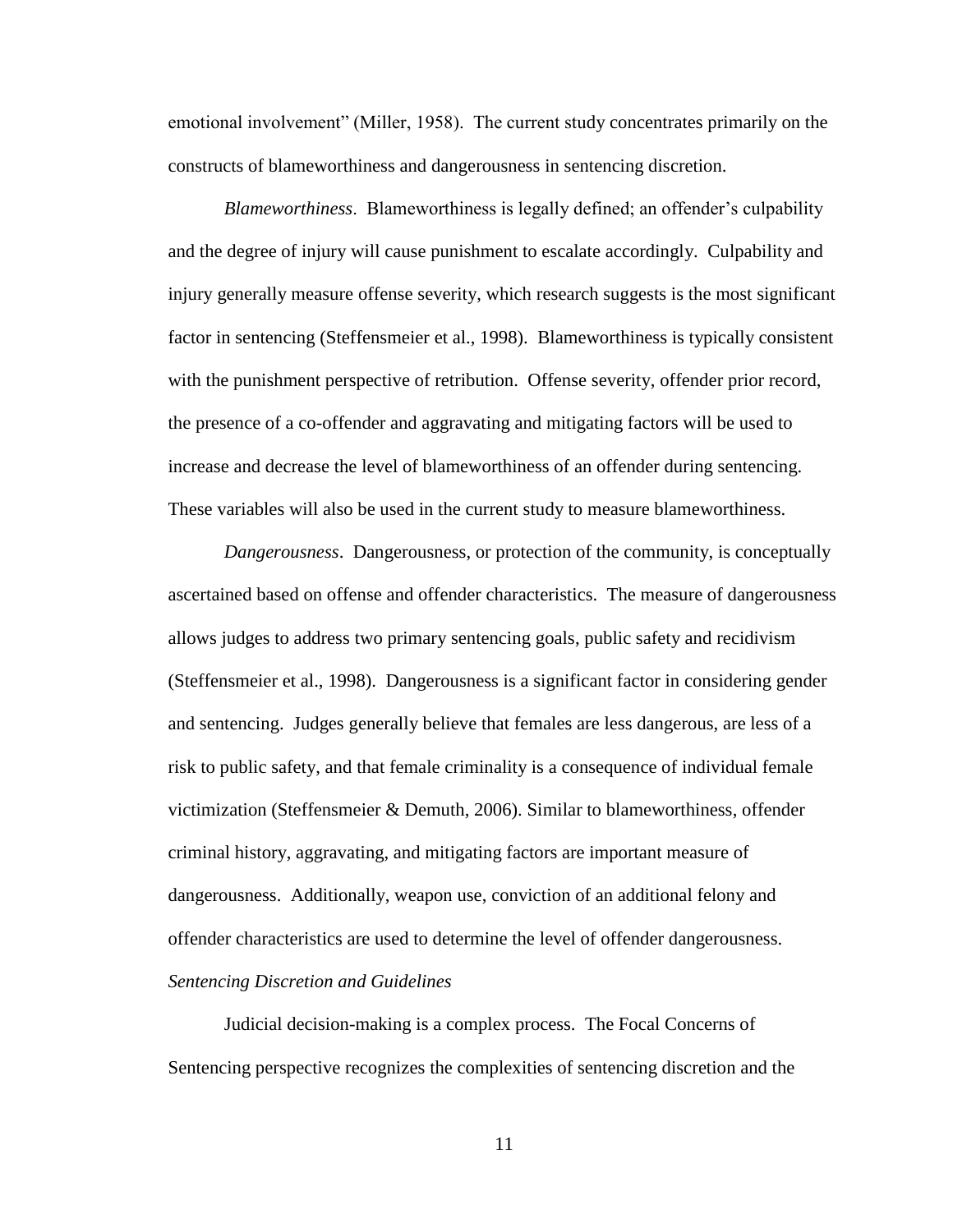restrictions placed on decision makers by limited information. Legal variables generally have the greatest influence on sentencing, but rarely provide a sufficient amount of information to judges regarding each of the focal concerns (Crow  $\&$  Bales, 2006). Therefore, according to Steffensmeier and associates (Steffensmeier et al., 1993; Steffensmeier et al., 1998; Steffensmeier & Demuth, 2000, 2001), judges and decisionmakers utilize "perceptual shorthands" during the sentencing process. The perceptual shorthand will consist of offense and offender characteristics and is created to control the ambiguous and complex information used in sentencing decisions. In addition, sentencing guidelines act as a constraint on sentencing disparity.

The practice of determinate sentencing in the United States has prompted sentencing policy to establish and enforce sentencing guidelines on judicial decisionmaking (Tonry, 1996). Sentencing guidelines differ considerably in purpose, latitude and content across and within states (Griset, 1991). Since the 1970s, and the start of the determinate sentencing era, sentencing guidelines have been implemented by 25 states and the Federal government (Gillespie, 2003). Sentencing guidelines function as a restriction to sentencing discretion and limit the disparity of judicial decision-making. Guidelines influence the perceptual shorthands of judges and decision-makers by limiting the impact of extra-legal factors, such as race, gender, and age (Crow & Bales, 2006; Engen, Gainey, Crutchfield, & Weis, 2003). Sentencing guidelines that exclude extralegal factors, however, may cause unfavorable consequences for minority groups, including women. During the determinate sentencing era, female incarceration rates rose dramatically faster than male incarceration rates (Chesney-Lind & Pollack, 1995). The establishment of guidelines represents the formal structure of determinate sentencing and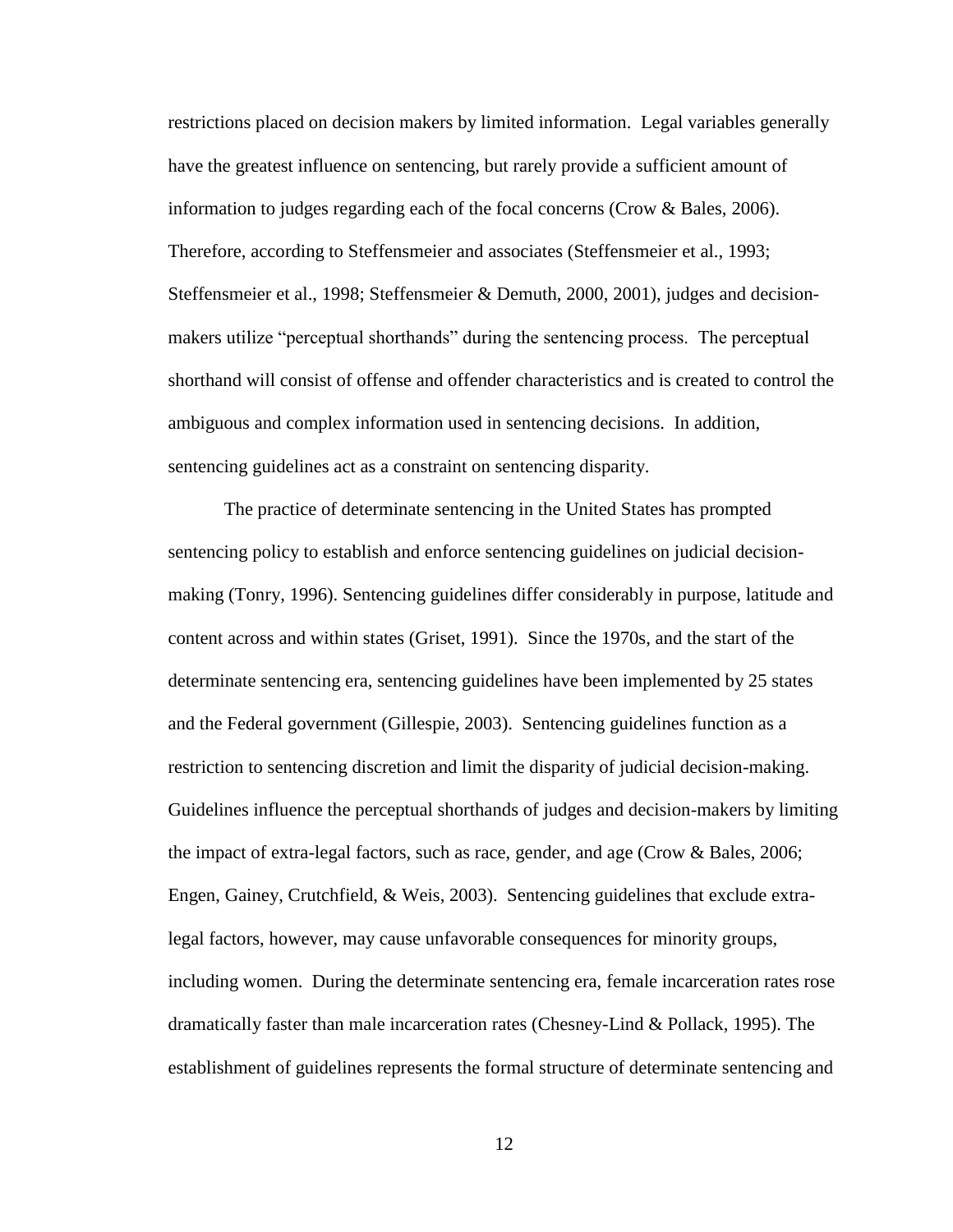the lack of disparity in legal factors (Savelsberg, 1992; Engen et al., 2003). Legal criteria are objective and allow very little discretion in sentencing. Focal concerns and perceptual shorthands, however, are frequently influenced by subjective criteria.

Traditional behavior role expectations and legal and social stereotypes are regularly integrated into perceptual shorthands (Crow & Bales, 2006). Focal concerns, specifically blameworthiness and dangerousness, may also be influenced by an offender's social status (Steffensmeier & Demuth, 2006). The reinforcement of extra-legal factors via expectations and stereotypes on perceptual shorthands can become resistant to change over time, even in the presence of sentencing guidelines.

*Gender and Sentencing*. Gender and sentencing practices are typically affected by traditional role expectations. As previously discussed, women are generally considered to be less dangerous than men, as well as a lower risk to community safety. The high social costs of incarcerating women may also result in more lenient sentencing decisions (Steffensmeier et al., 1993; Steffensmeier & Demuth, 2006). Some of the social costs associated with women include childcare and familial responsibilities, along with various health concerns, physically and mentally.

While western research typically concedes that women receive more lenient treatment than men, this claim is particularly evident in the death penalty and execution decisions. Statistics on modern day death sentences and executions in the U.S. suggest women were more likely to be dropped out of the system further along the criminal justice process. For example, women accounted for 10% of murder arrests, 2% of death sentences, 1.4% of offenders on death row, and 1.1% of offenders executed (Death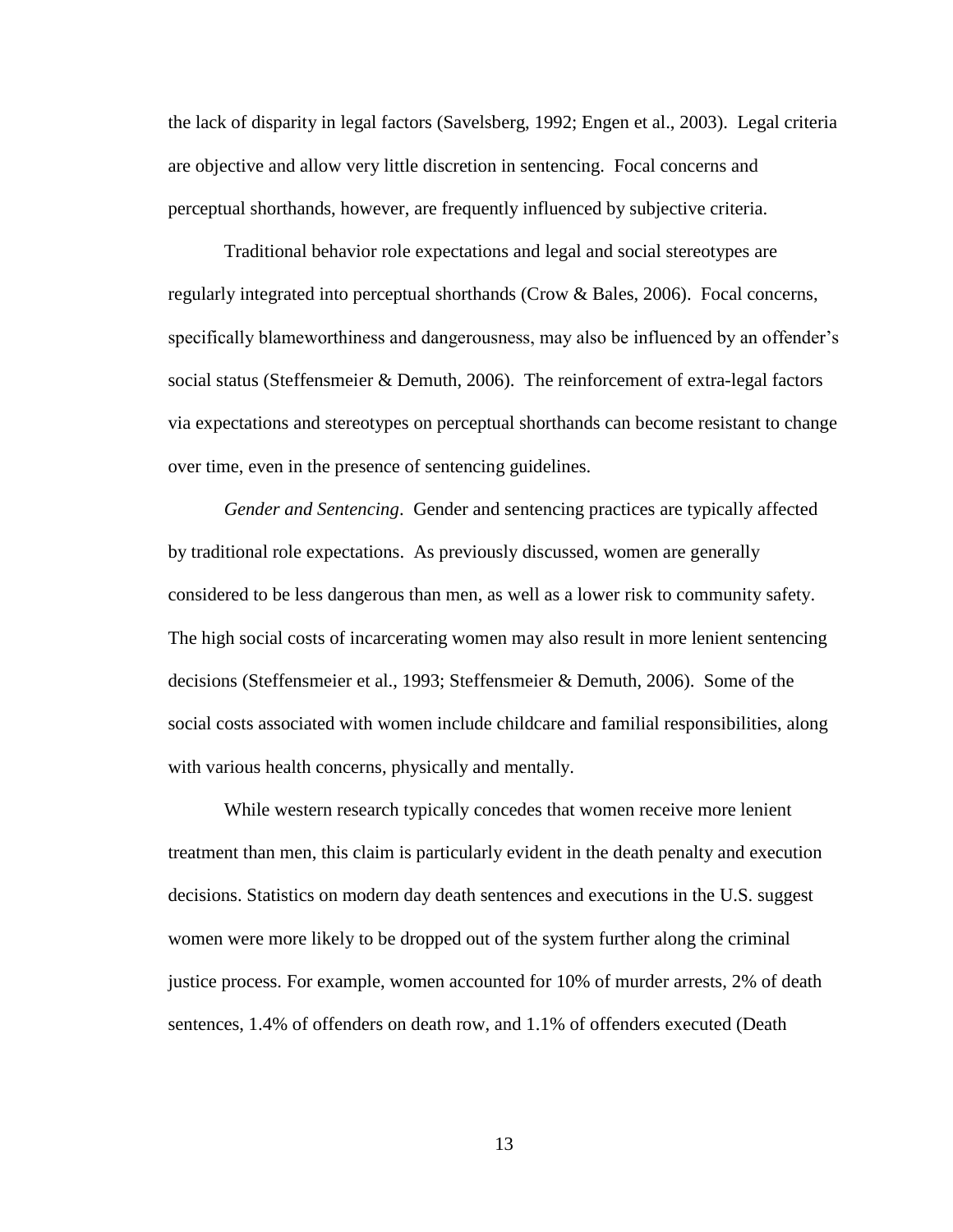Penalty Information Center, 2009). Not only are death sentences for women rare, they are also inconsistent (Streib, 2006).

In China, studies of nonrandom samples of capital and non-capital cases suggested similar patterns of gender disparity in death sentence decisions, even though women accounted for 9% of all death sentences for violent crimes, far exceeding the proportion represented by their American counterparts (Lu & Miethe, 2007).

The Focal Concerns of Sentencing, blameworthiness, dangerousness, and practical constraints are hypothesized to be universal across sentencing practices. In practice, however, extra-legal variables, such as gender, can have significant effects on sentencing decisions. The implication, precedence, and interpretation of the blameworthiness and dangerousness of an offender may be influenced by social status and public opinion (Steffensmeier & Demuth, 2006). Sentencing guidelines are created to limited disparity in sentencing decisions, but the subjective nature of extra-legal variables is still considered an important element of judicial decision-making.

#### Conclusion

The current study only considers violent female offenders who have received the death penalty. The sentencing constructs of blameworthiness and dangerousness will be assessed to evaluate similarities and differences between the United States and China. A comprehensive understanding of the death penalty, in both countries, is essential to the analysis and interpretation of these concepts.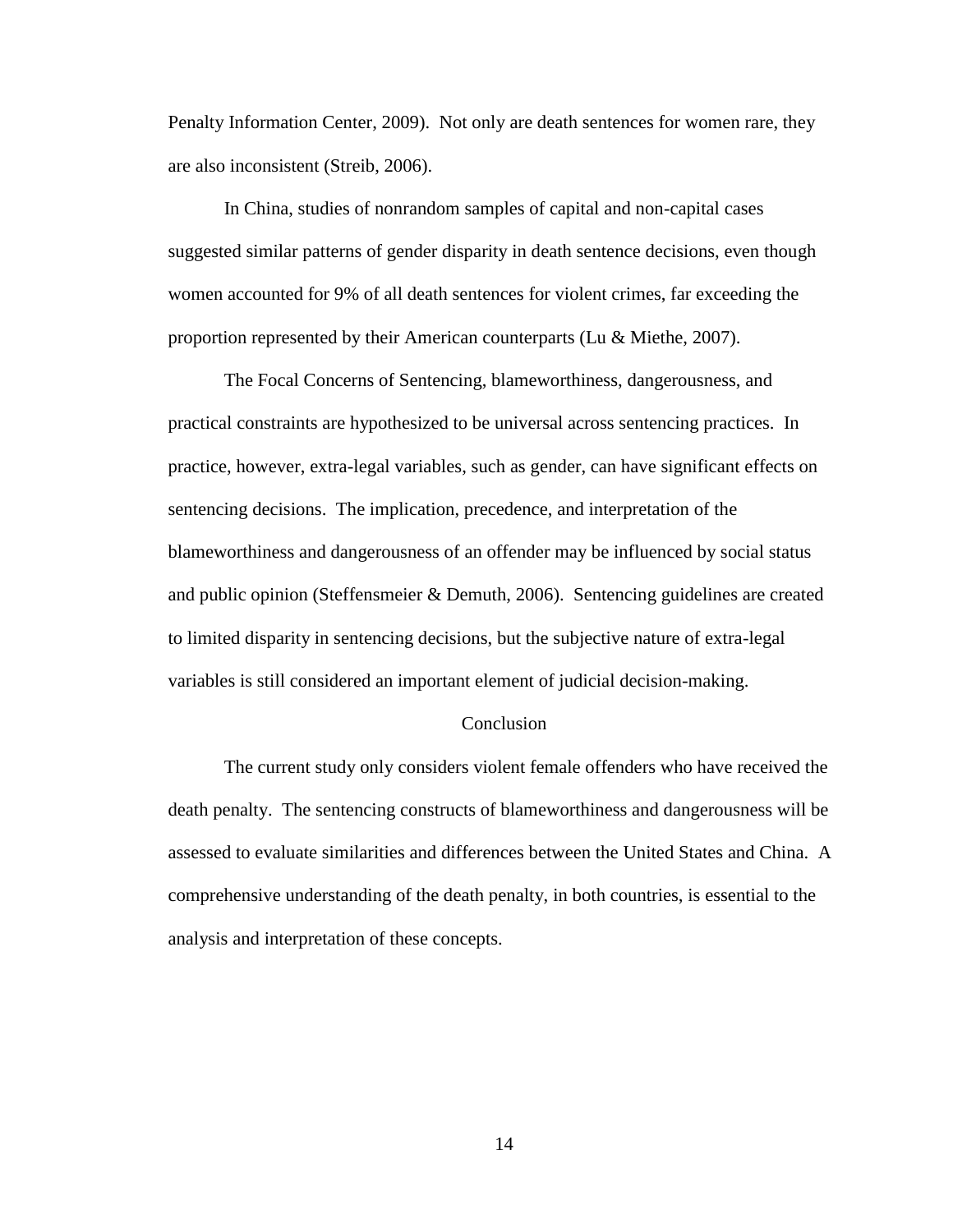#### CHAPTER 3

#### DEATH PENALTY LAW

Both the United States and China have legalized and practiced the death penalty for most of their history. Nevertheless, the substantive and procedural laws regarding the death penalty in each country diverge significantly. In this chapter, eligible death penalty offenses, aggravating and mitigating factors, and critical procedural rules regarding the death penalty for each country are examined.

Substantive and Procedural Law Regarding the Death Penalty in the United States

The death penalty is one of the most widely debated and legislated issues in the United States. Death penalty laws have been banned, suspended, restricted and expanded in scope throughout the history of the United States. The modern era of death penalty law was established in 1976 with the imposition of guided discretion in death penalty sentencing. Legislative changes, death penalty eligible offenses, and aggravating and mitigating factors in death penalty sentences in the modern era are summarized below. *Changes in Death Penalty Laws after Furman v Georgia*

Although there has been a long history of legalized capital punishment in the U.S., the current laws regarding the death penalty have been mostly shaped since the 1972 Supreme Court ruling in *Furman* v. *Georgia*. Table 1 presents the major Supreme Court cases regarding the death penalty since 1972.

In 1972, a de facto moratorium was placed on the death penalty as a result of *Furman* v *Georgia*. The Court evoked the cruel and unusual punishment standard and ruled that arbitrary decision-making in capital cases violated the constitution. In an attempt to reduce arbitrary and discriminatory practices in sentencing, states started to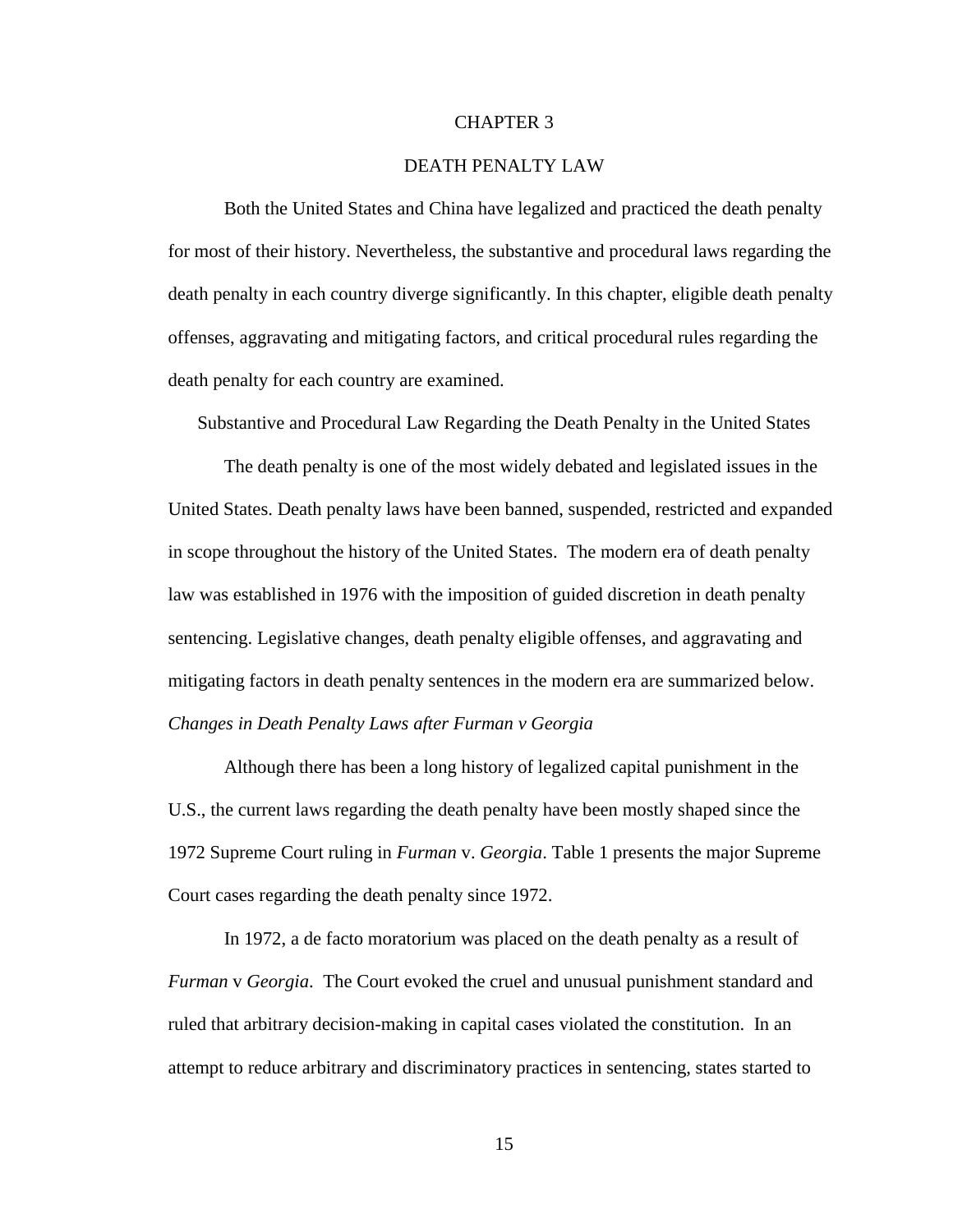created new death penalty laws. The death penalty was reaffirmed in *Gregg* v *Georgia,* in

1976. This case established the guided discretion rule for sentencing in capital cases.

"The concerns expressed in *Furman* that the penalty of death not be imposed in an arbitrary or capricious manner can be met by a carefully drafted statute that ensures that the sentencing authority is given adequate information and guidance. As a general proposition, these concerns are best met by a system that provides for a bifurcated proceeding at which the sentencing authority is apprised of the information relevant to the imposition of sentence and provided with standards to guide its use of the information" (*Gregg* v. *Georgia*, 1976).

The guided discretion rule recognized the subjective nature of the sentencing process, and

required the courts to identify and regulate extra-legal factors (i.e., offender and victim

characteristics) that may contribute to death sentence decisions.

#### Table 1

| Case                     | Year | Ruling                                        |
|--------------------------|------|-----------------------------------------------|
| Furman v Georgia         | 1972 | Arbitrariness in death penalty sentencing is  |
|                          |      | unconstitutional and violates the 8th         |
|                          |      | Amendment                                     |
| Gregg v Georgia          | 1976 | Established guided discretion in death        |
|                          |      | penalty sentencing                            |
| Woodson v North Carolina | 1976 | Mandatory death penalty sentences are         |
|                          |      | unconstitutional                              |
| Coker v Georgia          | 1977 | Death penalty for the rape of an adult woman  |
|                          |      | is unconstitutional                           |
| Atkins v Virginia        | 2002 | Death penalty for mentally retarded offenders |
|                          |      | is unconstitutional                           |
| Roper v Simmons          | 2005 | Death penalty for juvenile offenders is       |
|                          |      | unconstitutional                              |

*Landmark Supreme Court Death Penalty Rulings*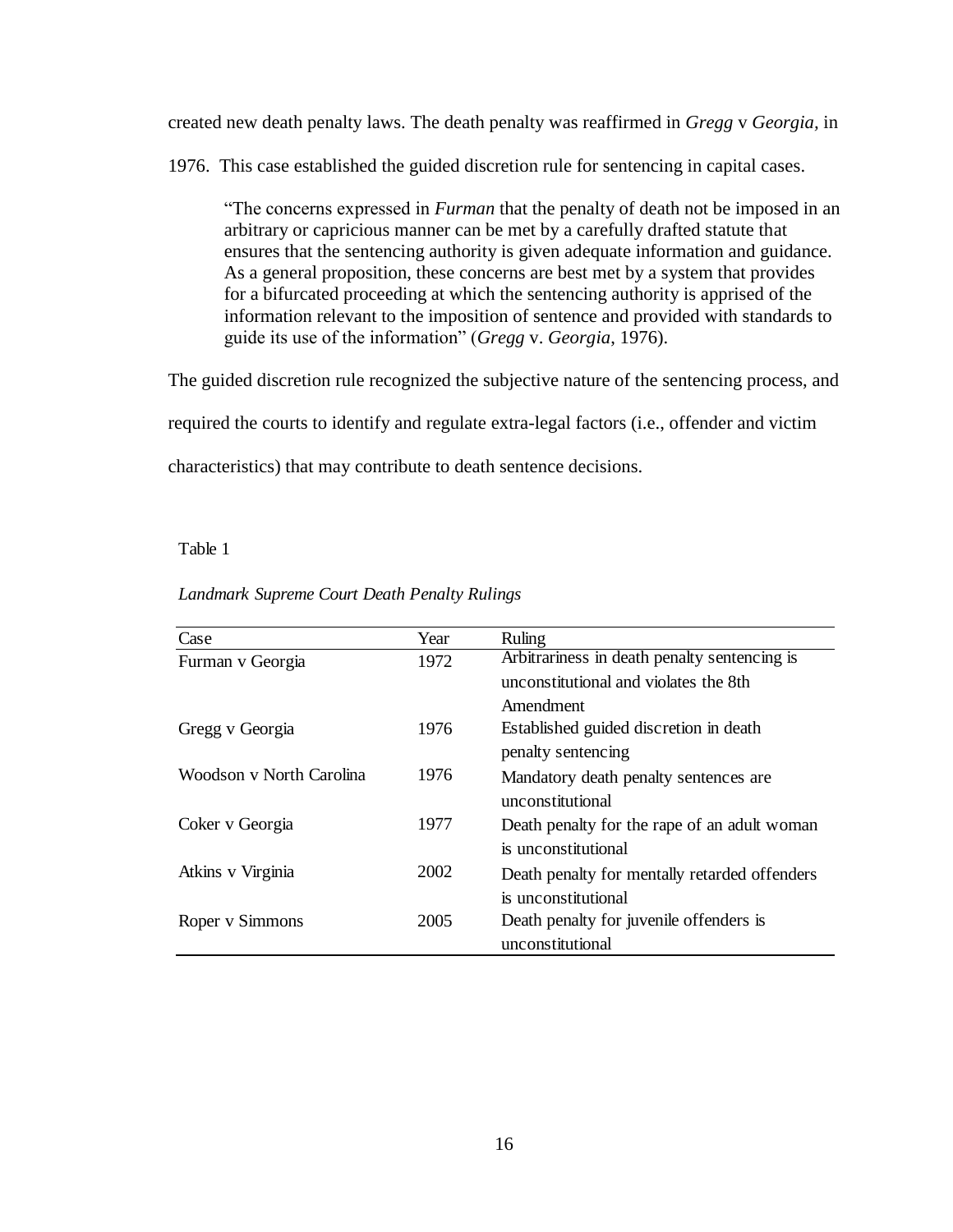In a series of decisions following Gregg, the Supreme Court specified and restricted the scope of the death penalty. For example, in the 1976 case, *Woodson* v *North Carolina*, the court declared mandatory death sentences are unconstitutional. In *Coker* v *Georgia* (1977) capital punishment for the rape of an adult woman was deemed unconstitutional, though rape of a minor remains death penalty eligible in several jurisdictions. The court ruled the death penalty being unconstitutional for mentally retarded offenders in 2002 (*Atkins* v *Virginia*) and juvenile offenders in 2005 (*Roper* v *Simmons*).

## *Death Penalty Eligible Offenses*

By 2009, in the United States, the death penalty was retained at the federal level and by 35 states. Death penalty eligible offenses vary by jurisdiction. While all jurisdictions that continue to use the death penalty delegate murder as the primary capital offense, several states also include a number of other offenses, such as treason and firstdegree kidnapping. Most death penalty jurisdictions follow the guided discretion rule set forth in *Gregg* v *Georgia,* for sentencing in capital cases. Table 2 presents eligible capital offenses by state as of 2009.

*Aggravating Factors.* Most death penalty jurisdictions require the presence of aggravating factors in conjunction with a specific offense, in order for the offense to be death penalty eligible. Each jurisdiction mandates which relevant circumstances may be considered as aggravating factors. Among the jurisdictions that retain the death penalty, there are 454 total aggravating factors considered in capital punishment cases (Kirchmeier, 1998). For example, the state of Tennessee has the most number of eligible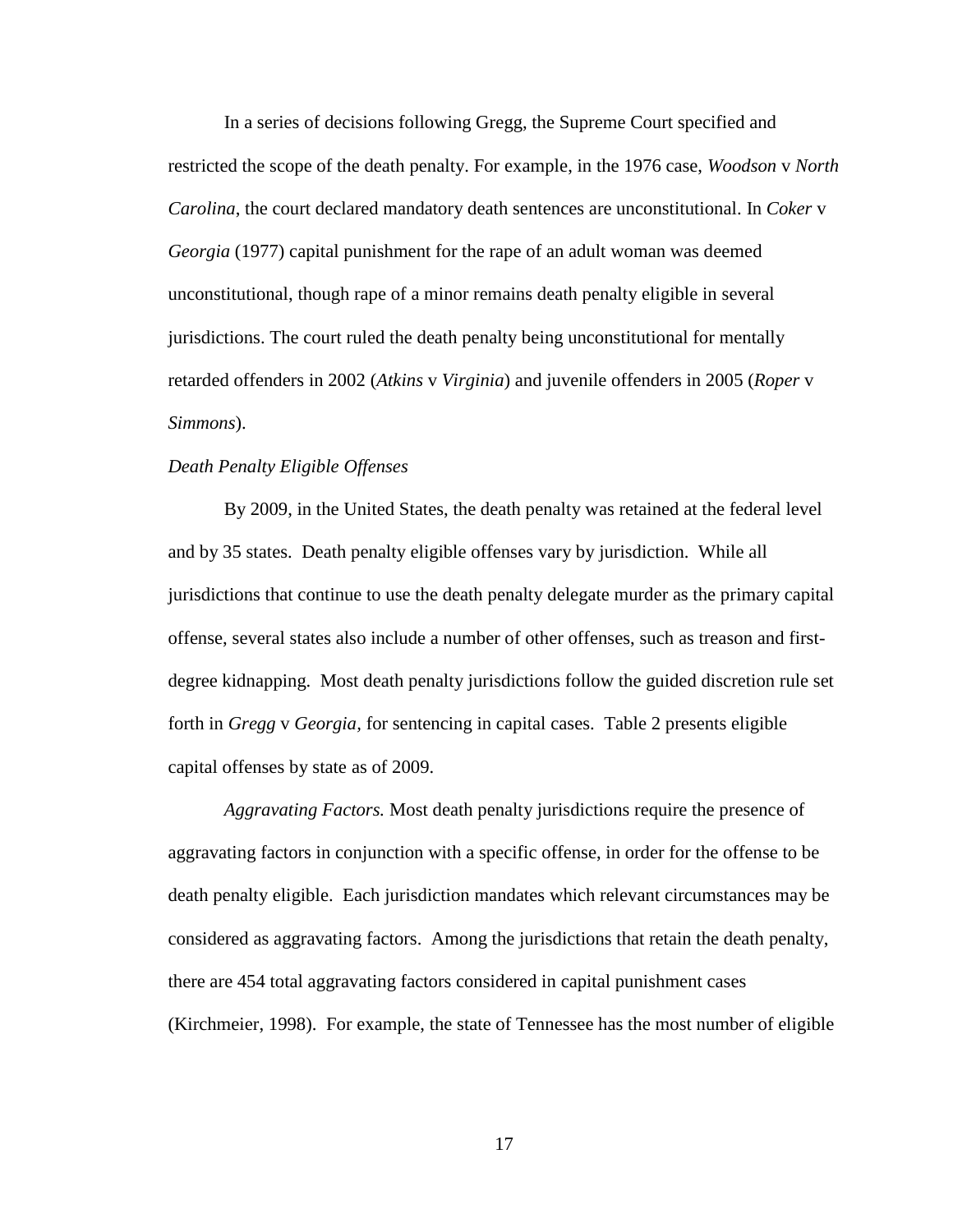| ົ |
|---|
|   |
| ≂ |
| Ë |
|   |

Capital Offense, by State<sup>1</sup> *Capital Offense, by State* 1

| <b>State</b> | Offense                                                                                               |
|--------------|-------------------------------------------------------------------------------------------------------|
|              |                                                                                                       |
| Alabama      | murder with 18 aggravating factors (Ala. Stat. Ann. 13A-5-40(a)(1)-(18)).<br>Intentional              |
| Arizona      | First-degree murder accompanied by at least 1 of 14 aggravating factors (A.R.S § 13-703(F))           |
| Arkansas     | Capital murder (Ark. Code Ann. 5-10-101) with a finding of at least 1 of 10 aggravating circumstances |
|              | Treason                                                                                               |
| California   | First-degree murder with special circumstances                                                        |
|              | Sabotage                                                                                              |
|              | Train wrecking causing death                                                                          |
|              | Treason                                                                                               |
|              | Perjury causing execution of an innocent person                                                       |
|              | Fatal assault by a prisoner serving a life sentence                                                   |
| Colorado     | First-degree murder with at least 1 of 17 aggravating factors                                         |
|              | First-degree kidnapping resulting in death                                                            |
|              | Treason                                                                                               |
| Connecticut  | Capital felony with 8 forms of aggravated homicide (C.G.S. § 53a-54b)                                 |
| Delaware     | First-degree murder with at least 1 aggravating circumstances (11 Del. C. § 4209)                     |
| Florida      | First-degree murder                                                                                   |
|              | Felony murder                                                                                         |
|              | Capital drug trafficking                                                                              |
|              | Capital sexual battery                                                                                |
| Georgia      | Murder                                                                                                |
|              | g with bodily injury or ransom when the victim dies<br>Kidnappin                                      |
|              | jacking<br>Aircraft hi                                                                                |
|              | Treason                                                                                               |
|              |                                                                                                       |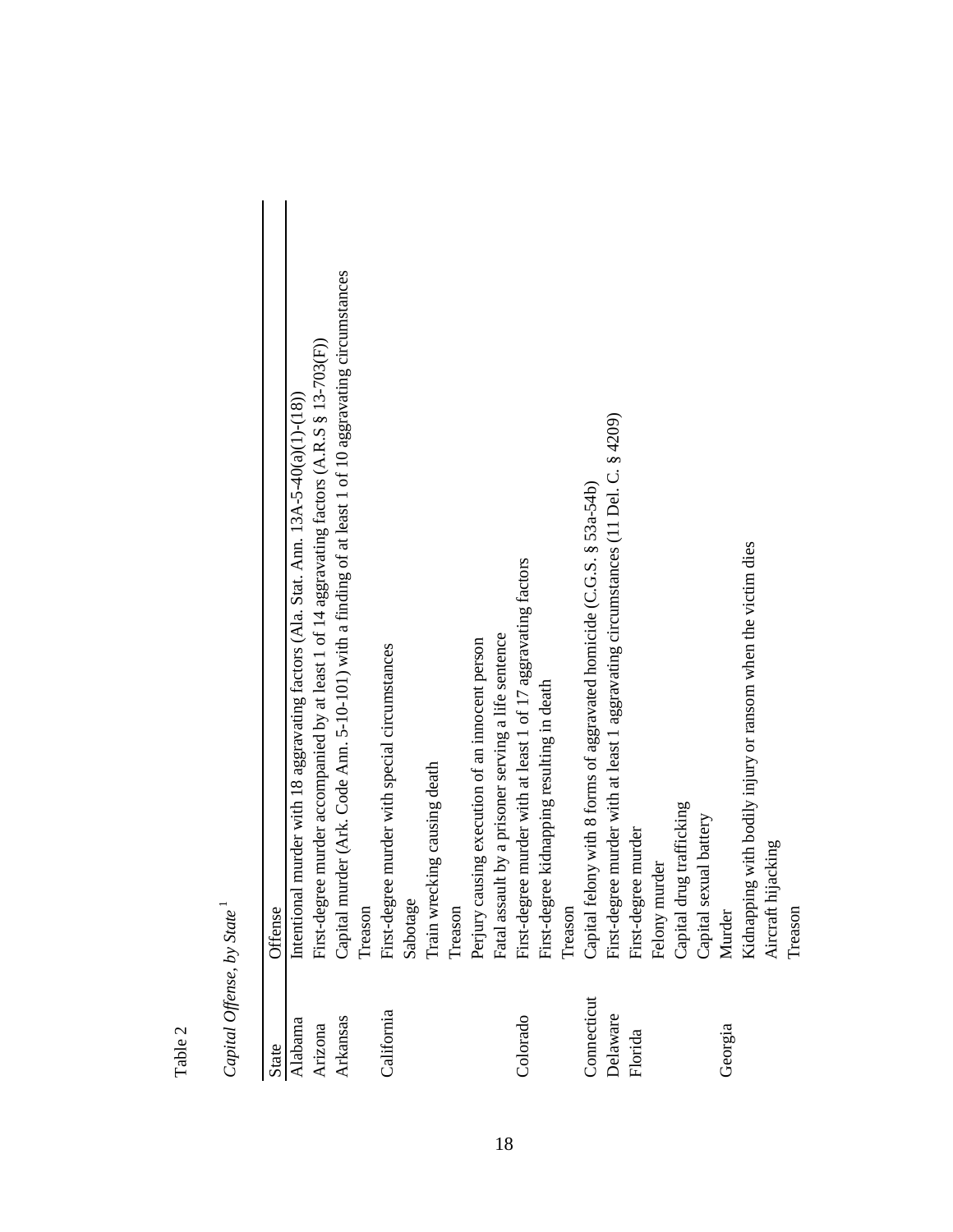| Idaho          | First-degree murder with aggravating factors<br>First-degree kidnapping                                        |
|----------------|----------------------------------------------------------------------------------------------------------------|
|                | Perjury resulting in death                                                                                     |
| Illinois       | First-degree murder with 1 of 21 aggravating circumstances (720 Ill. Comp. Stat. 5/9-1)                        |
| Indiana        | Murder with 16 aggravating circumstances (IC 35-50-2-9)                                                        |
| Kansas         | Capital murder with 8 aggravating circumstances (KSA 21-3439, KSA 21-4625, KSA 21-4636)                        |
| Kentucky       | Murder with aggravating factors                                                                                |
|                | Kidnapping with aggravating factors (KRS 32.025)                                                               |
| Louisiana      | First-degree murder (La. R.S. 14:30)                                                                           |
|                | Treason (La. R.S. 14:113)                                                                                      |
| Maryland       | First-degree murder, either premeditated or during the commission of a felony, provided that certain death     |
|                | eligibility requirements are satisfied                                                                         |
| Mississippi    | Capital murder (Miss. Code Ann. § 97-3-19(2))                                                                  |
|                | Aircraft piracy (Miss. Code Ann. § 97-25-55(1))                                                                |
| Missouri       | First-degree murder (565.020 RSMO 2000)                                                                        |
| Montana        | Capital murder with 1 of 9 aggravating circumstances (Mont. Code Ann. § 46-18-303)                             |
|                | Aggravated sexual intercourse without consent (Mont. Code Ann. § 45-5-503)                                     |
| Nebraska       | First-degree murder with a finding of at least 1 statutorily-defined aggravating circumstance                  |
| Nevada         | First-degree murder with at least 1 of 15 aggravating circumstances (NRS 200.030, 200.033, 200.035)            |
|                | New Hampshire Murder committed in the course of rape, kidnapping, or drug crimes (RSA 630:1)                   |
|                | Killing of a law enforcement officer                                                                           |
|                | Murder for hire                                                                                                |
|                | Murder by an inmate while serving a sentence of life without parole                                            |
| New Mexico     | ee murder with at least 1 of 17 statutorily-defined aggravating circumstances (Section 30-2-1 A,<br>First-degr |
|                | NMSA)                                                                                                          |
| New York       | First-degree murder with 1 of 13 aggravating factors (NY Penal Law § 125.27)                                   |
| North Carolina | First-degree murder (NCGS § 14-17)                                                                             |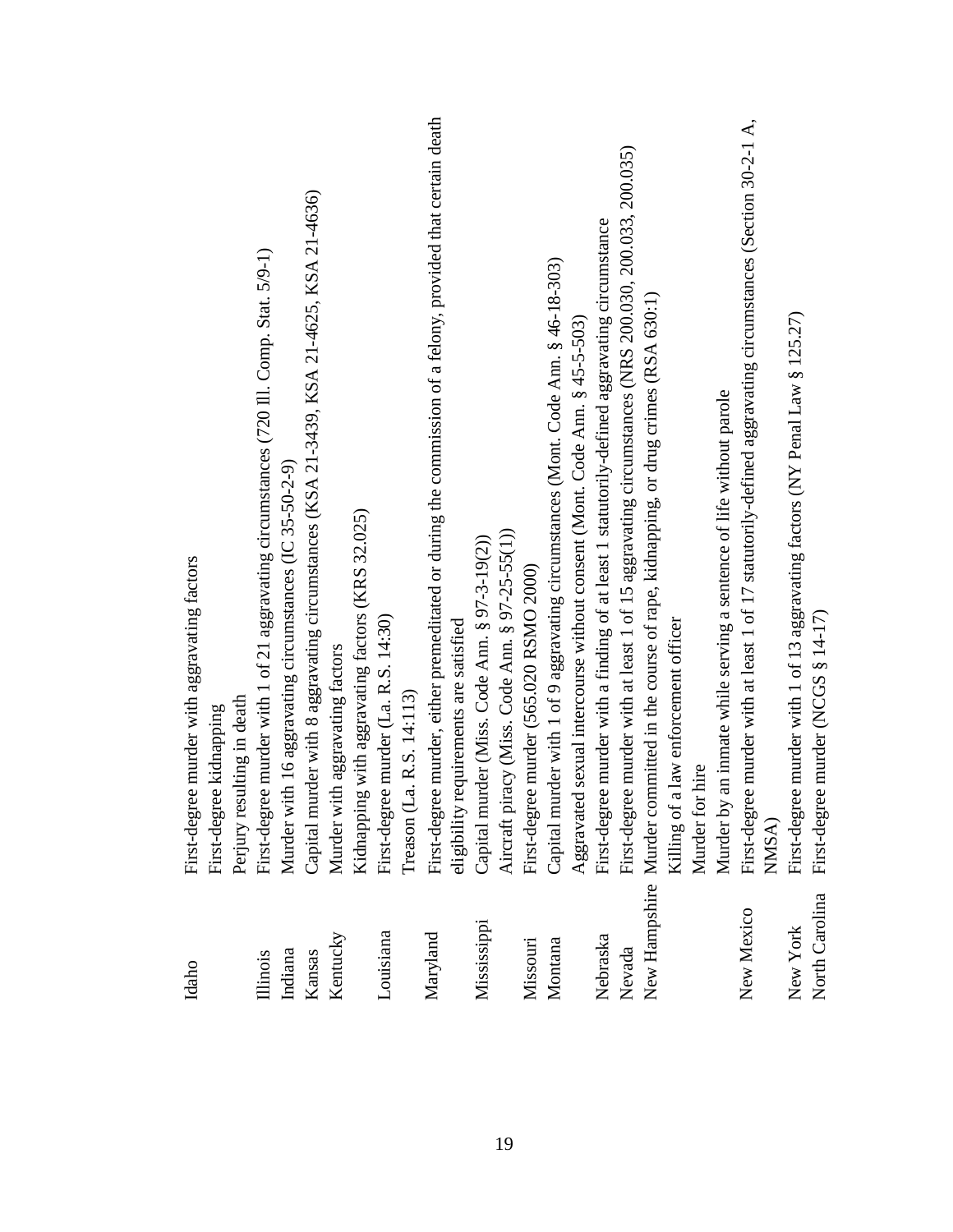| Ohio           | Aggravated murder with at least 1 of 10 aggravating circumstances (O.R.C. secs. 2903.01, 2929.02, and<br>2929.04)                                                      |
|----------------|------------------------------------------------------------------------------------------------------------------------------------------------------------------------|
| Oklahoma       |                                                                                                                                                                        |
|                | First-degree murder in conjunction with a finding of at least 1 of 8 statutorily-defined aggravating circumstances<br>Sex crimes against a child under 14 years of age |
| Oregon         | Aggravated murder (ORS 163.095)                                                                                                                                        |
| Pennsylvania   | First-degree murder with 18 aggravating circumstances                                                                                                                  |
| South Carolina | Murder with 1 of 12 aggravating circumstances (§ 16-3-20(C)(a))                                                                                                        |
|                | Criminal sexual conduct with a minor with 1 of 9 aggravators (§ 16-3-655)                                                                                              |
| South Dakota   | First-degree murder with 1 of 10 aggravating circumstances                                                                                                             |
| Tennessee      | First-degree murder with 1 of 15 aggravating circumstances (Tenn. Code Ann. § 39-13-204)                                                                               |
| Texas          | Criminal homicide with 1 of 9 aggravating circumstances (Tex. Penal Code § 19.03)                                                                                      |
| Utah           | Aggravated murder (76-5-202, Utah Code Annotated)                                                                                                                      |
| Virginia       | First-degree murder with 1 of 15 aggravating circumstances (VA Code § 18.2-31)                                                                                         |
| Washington     | Aggravated first-degree murder                                                                                                                                         |
| Wyoming        | First-degree murder                                                                                                                                                    |
|                | Murder during the commission of sexual assault, sexual abuse of a minor, arson, robbery, escape, resisting<br>arrest, kidnapping, or abuse of a minor under 16         |
|                | Bureau of Justice Statistics, Capital Punishment 2008, NCJ 228662                                                                                                      |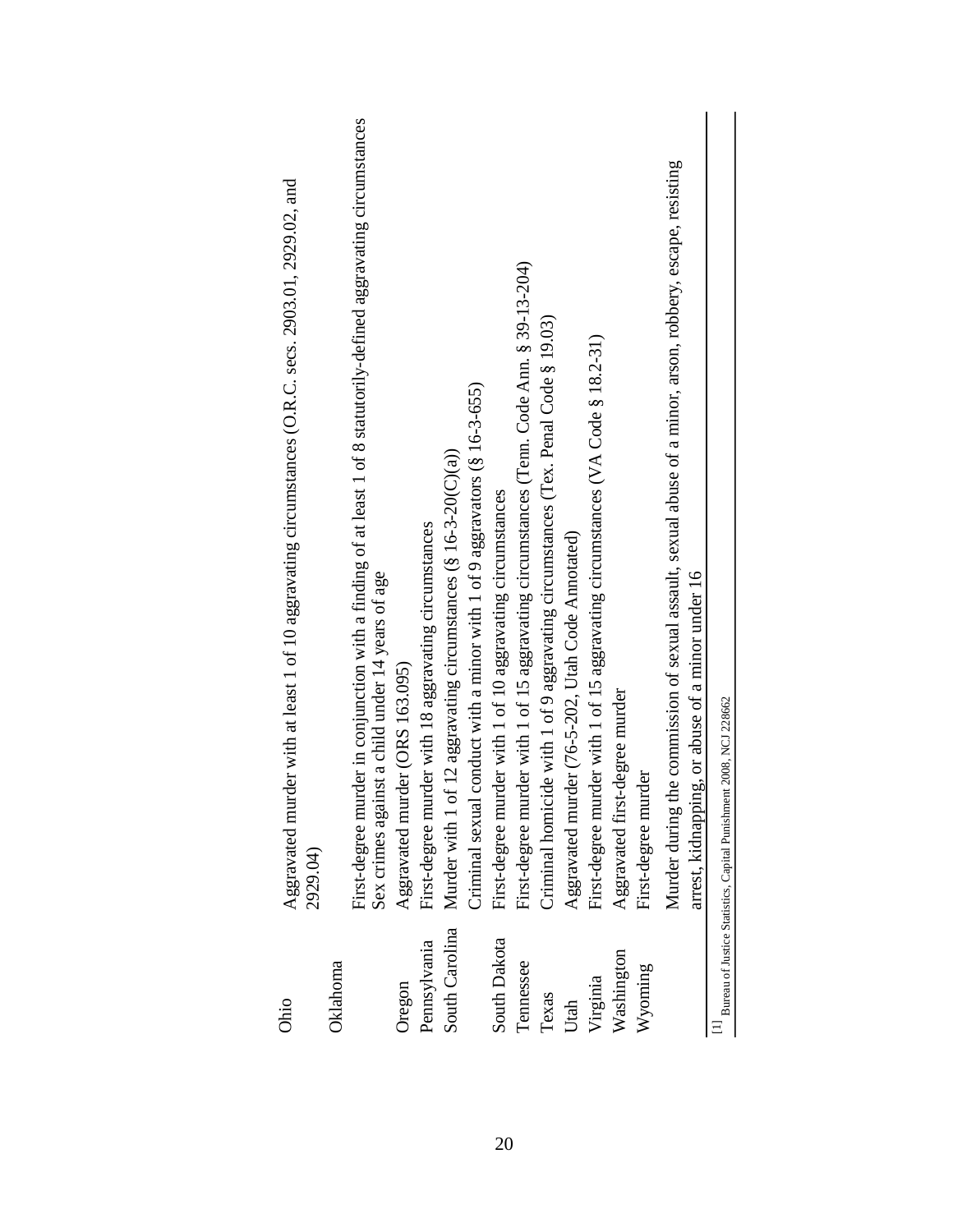aggravating factors for consideration, totaling at twenty (20), whereas the state of Kansas only provides six (6) aggravating factors for consideration (Kirchmeier, 1998, 2006). The average number of factors per jurisdiction is 12. In addition, while some jurisdictions specify the minimum number of aggravating factors that a case must have in order for the death sentence to be given, other jurisdictions do not have that special stipulation. For example: Pennsylvania requires the presence of 18 aggravating factors; several states, such as Nevada and Texas, require only one aggravating factor; and still a number of states, such as California and Florida, do not specify the presence of any aggravating factors (Snell, 2009). Table 2 identifies the number of required aggravating factors by state, along with death penalty eligible offenses. These factors include, but are not limited to (Kirchmeier, 1998).

- $\bullet$ The offense was especially heinous, atrocious, cruel, or depraved
- The capital offense was committed during the commission of, attempt of, or escape from a specified felony
- The defendant has been convicted of, or committed, a prior murder, a felony  $\bullet$ involving violence, or other serious felony
- $\bullet$ In the commission of the offense the defendant knowingly created a grave risk of death to another person or persons in addition to the victim of the offense
- The defendant engaged in terrorism  $\bullet$
- The victim was killed because of his or her race, color, religion, nationality, or  $\bullet$ country of origin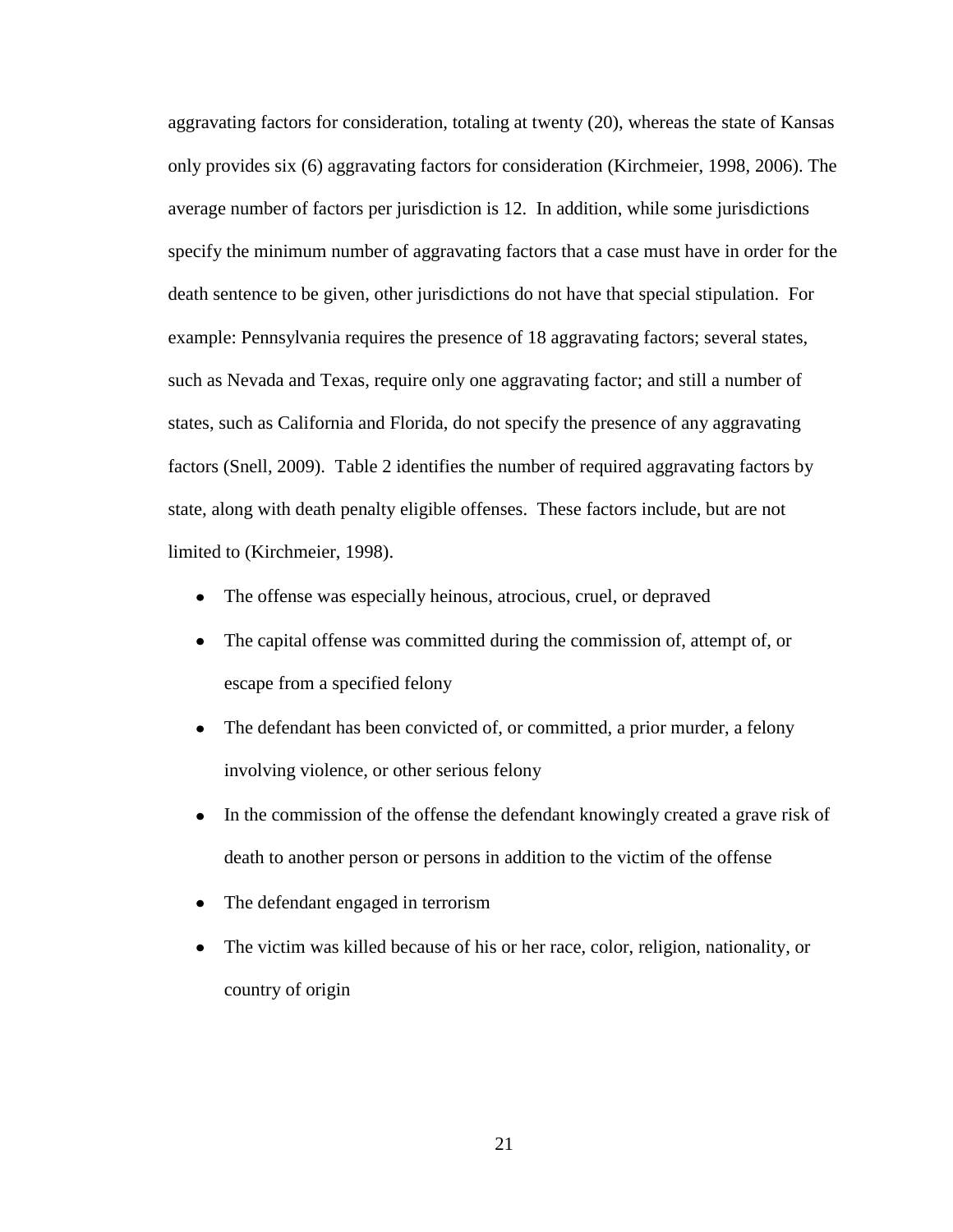- The victim was a government employee, including peace officers, police officers, federal agents, firefighters, judges, jurors, defense attorneys, and prosecutors, in the course of his or her duties
- The capital offense was committed by a person who is incarcerated, has escaped, is on probation, is in jail, or is under a sentence of imprisonment
- The murder was committed against a witness or potential witness in a criminal or  $\bullet$ civil legal proceeding because of such proceeding
- The victim was under the age of 12 years

*Mitigating Factors.* Mitigating factors may be related to the offender's character or to the circumstances of the offense. When mitigating factors are present in the case, the sentencing judge may take them into consideration when meting out the death sentence (Kirchmeier, 1998). Common mitigating factors include, but are not limited to (California Penal Code 190.3):

- The circumstances of the crime and the existence of special circumstances
- The presence or absence of violent criminal activity by the defendant  $\bullet$
- $\bullet$ The presence or absence of any prior felony convictions
- Whether the crime was committed while the defendant was under the influence of extreme mental or emotional disorder
- Whether the victim was a participant in the defendant's homicidal conduct or consented to the killing
- Whether the crime was committed under circumstances, which the defendant  $\bullet$ reasonably believed to be a moral justification or extenuation for his conduct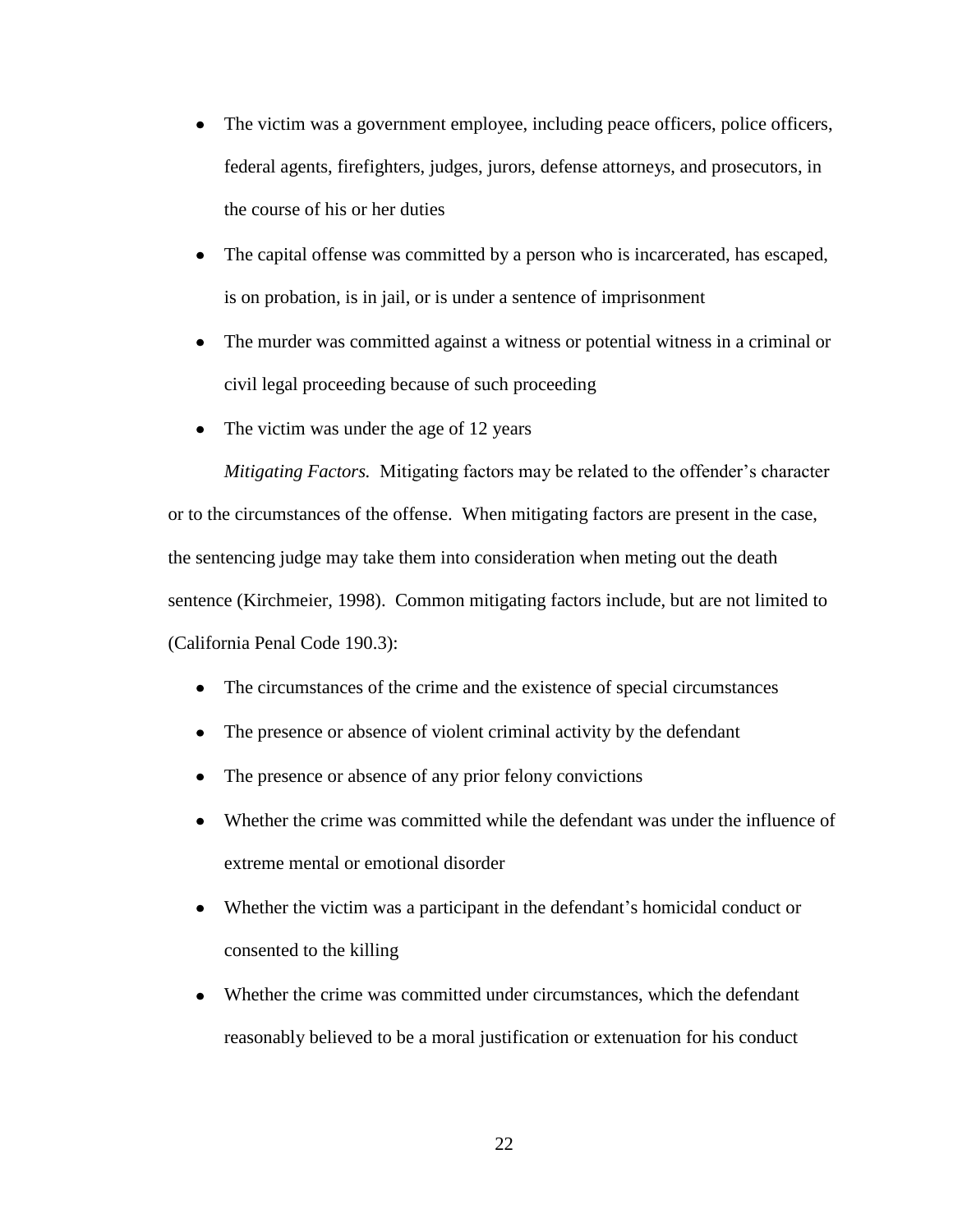- Whether the defendant acted under extreme duress or under the substantial domination of another person
- Whether at the time of the crime the capacity of the defendant to appreciate the criminality of his conduct or to conform his conduct to the requirements of the law was impaired as a result of mental disease or defect, or the affects of intoxication
- The age of the defendant at the time of the crime  $\bullet$
- Whether the defendant was an accomplice to the crime and his participation was relatively minor

#### *Legal Process in Capital Cases*

A death penalty case typically involves a complex legal process in the U.S. After a defendant is sentenced under the death penalty, there are three general procedures to follow: direct review, state collateral review, and federal habeas corpus.

Direct review is the initial legal appeal that a death penalty case will undergo after sentencing at the trial court level. A death sentence will automatically result in direct review. During the review, evidence and law will be evaluated and the appellate court will affirm the decision, reverse the decision, or acquit the defendant. Approximately 60% of death sentences are affirmed in the direct review process (Freedman, 2006).

After a decision is affirmed on direct review, the defendant may have the opportunity for state collateral review. Collateral review only exists at the state level; federal cases that are affirmed at direct review proceed to habeas corpus. State collateral review is an additional appeals process, in which a defendant may raise new challenges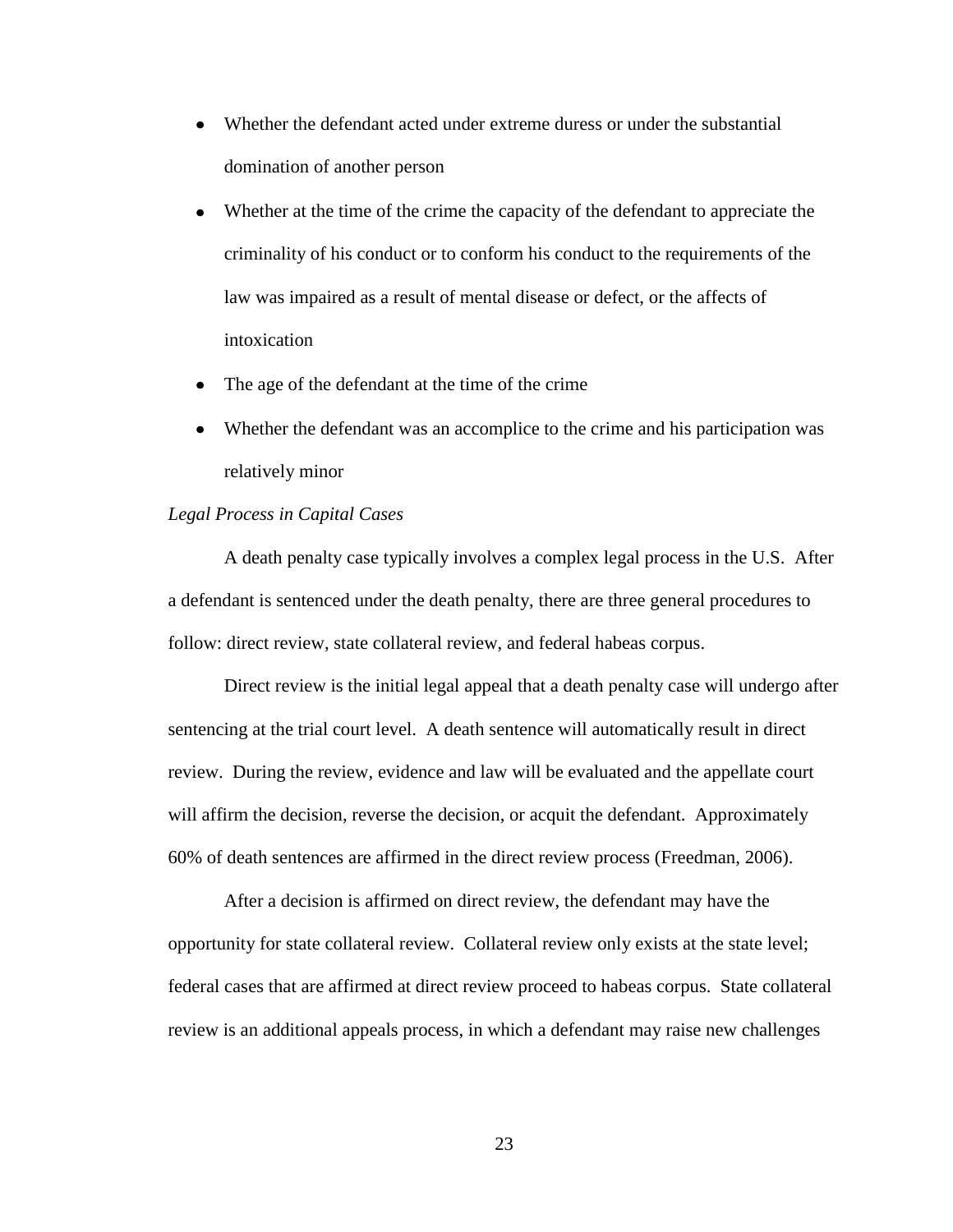that could not previously be argued, either at trial court or at direct review. Death sentences are rarely (6%) overturned during collateral review (Freedman, 2006).

Federal Habeas Corpus is typically the final step in the death penalty legal process. After direct review and/or collateral review, a defendant may file for Federal Habeas Corpus, thus transitioning a state-level case to the federal level. Federal Habeas Corpus is a review to ensure state-level decisions are upholding constitutional rights. According to Freedman (2006), about 21% of cases are reversed during the process of Federal Habeas Corpus. Recently, in *Hill* v *McDonough* (2006), the Supreme Court ruled that should a death sentence be affirmed at Federal Habeas Corpus, a defendant may not challenge the sentence, but may challenge the method of execution via Section 1983 of the Civil Rights Act of 1871.

Substantive and Procedural Law Regarding the Death Penalty in China

The Criminal Law of the People's Republic of China (PRC) was first passed in 1979 and was then substantially revised in 1997. Though modified in 2002 and 2005, the 1997 Law contains major clauses regarding the death penalty. The Criminal Procedure Law of the PRC was first passed in 1979 and underwent significant changes in 1996. Below is the description of the substantive and procedural laws regarding the death penalty based on the 1997 Criminal Law and the 1996 Criminal Procedure.

#### *Offenses Eligible for the Death Penalty*

The 1997 Criminal Law has 10 broad crime categories with 451 Articles, including (1) endangering national security; (2) endangering public security; (3) undermining the socialist market economic order; (4) infringing upon the rights of the person and the democratic rights; (5) encroaching on property; (6) disrupting the order of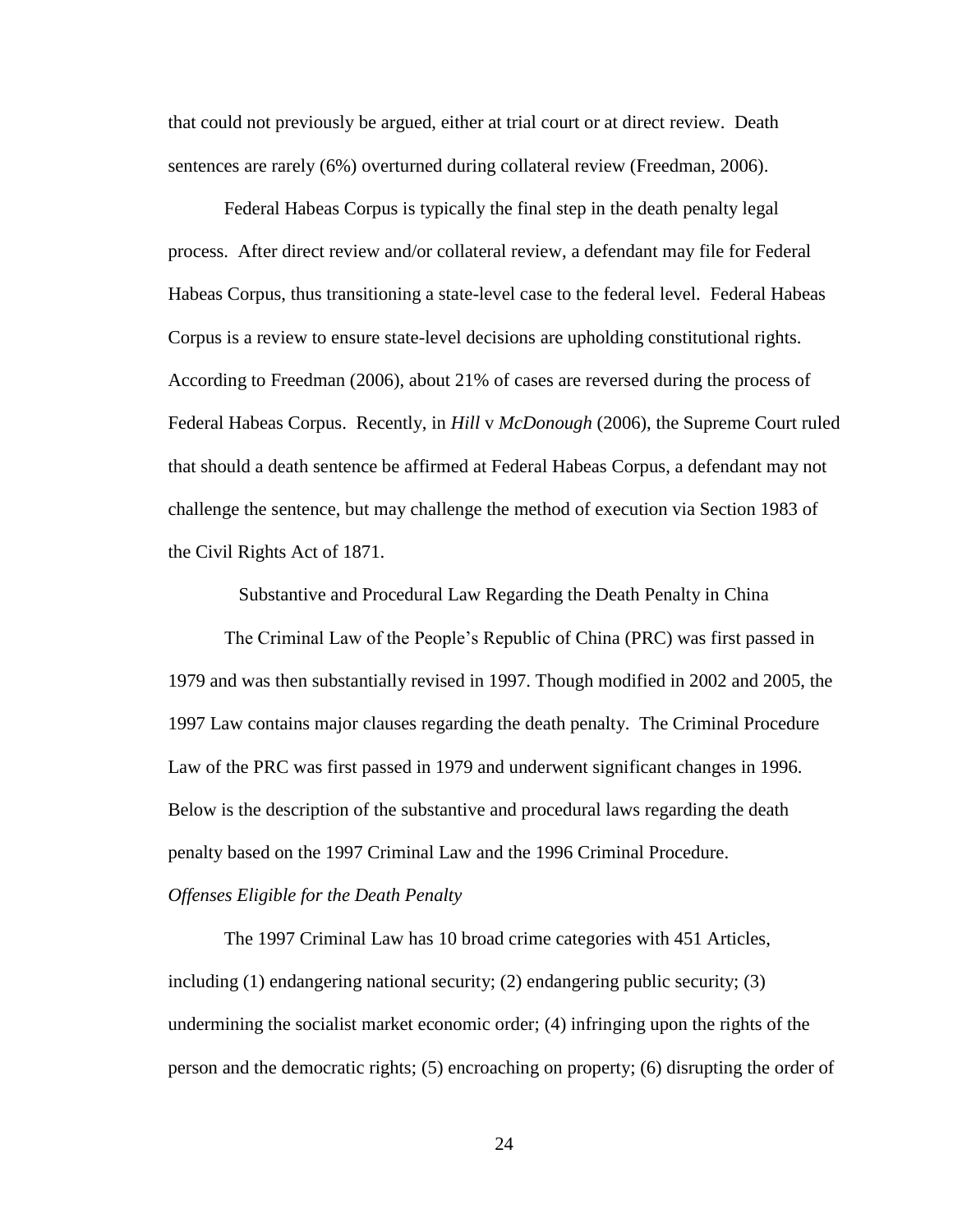social administration; (7) endangering the national defense interest; (8) graft and bribery; (9) dereliction of duty; and (10) violating duties by military servicemen. All of the categories, except the category of "dereliction of duty", carry the death penalty. Table 3 summarizes all capital offenses by these broad categories.

*Sentencing Options and Judicial Discretion*. While numerous offense types may be subject to the death penalty, few crimes in China carry a mandatory death sentence. An offense subject to capital punishment is typically also eligible for a fixed prison sentence of more than 10 years or life imprisonment, some even with a wider sentence range. For example, murder is defined as "anyone who intentionally commits homicide" and may be subject to the death penalty, life imprisonment, or more than 10 years of fixed prison sentence; if circumstances involved were relatively light (qingjie jiaoqing), the offender may be subject to a fixed prison sentence between three to ten years (Article 232).

Given the wide range of sentencing options for capital eligible offenses, almost all of these offenses must meet the minimum criteria for the death penalty. Several legal sources including the Criminal Law, the National People's Congress, Supreme People's Court, and Supreme People's Procuratorate, helped define the "minimum criteria". For example, the 1997 Criminal Law (Article 48) required such offenses to meet "the most heinous crime (*zuixing jiqi yanzhong*)" test, in which both the offense and the offender must be "dangerous" in order to receive the death sentence. Sentencing guidelines typically require aggravating circumstances for the death sentence, even though meeting these aggravating circumstances may not automatically result in the death sentence.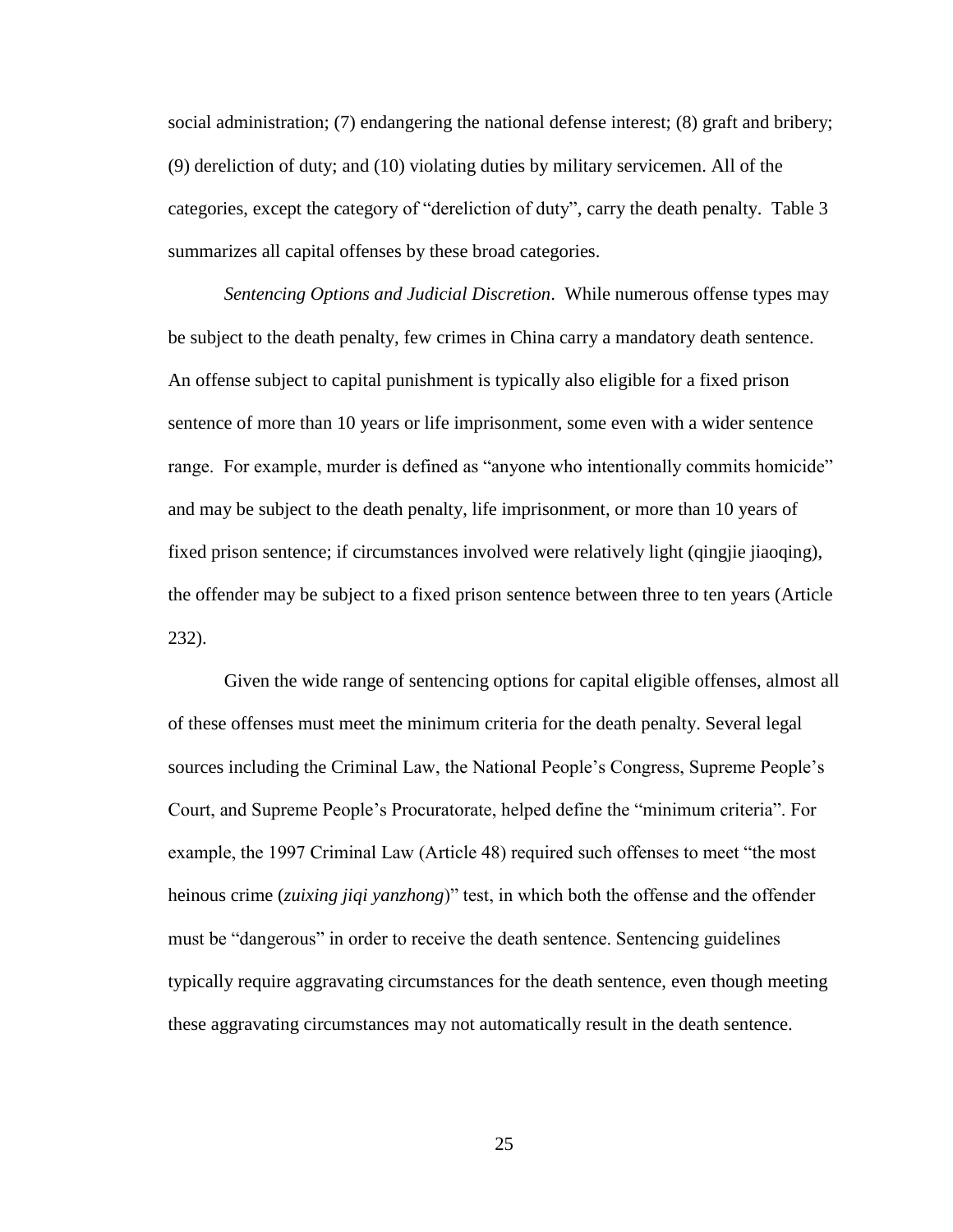| Table 3                                                                                                                                      |
|----------------------------------------------------------------------------------------------------------------------------------------------|
| Capital Offenses Stipulated in the 1997 Criminal Law <sup>2</sup>                                                                            |
| Crimes of Endangering National Security (Article 113, 7 Capital Offenses)                                                                    |
| Plotting to jeopardize the sovereignty, territorial integrity and security of the country.                                                   |
| Instigating to split the country                                                                                                             |
| Organizing, plotting, or carrying out armed rebellions, or armed riots.                                                                      |
| Organizing, plotting or acting to subvert the political power of the State.                                                                  |
| Espionage.                                                                                                                                   |
| by bribery or illegally providing the national secrets or intelligence for foreign institutions.<br>Stealing, secretly gathering, purchasing |
| Providing the enemy with armed equipment or military materials.                                                                              |
| ty (Articles 115, 119, 121, 125, 127; 14 Capital Offenses)<br>Crimes of Endangering Public Securit                                           |
| Arson.                                                                                                                                       |
| Breaching dikes.                                                                                                                             |
| Causing explosions.                                                                                                                          |
| Poisoning.                                                                                                                                   |
| Threatening public security with dangerous methods.                                                                                          |
| Sabotaging transportation instruments.                                                                                                       |
| Sabotaging transportation infrastructures.                                                                                                   |
| Sabotaging electric power.                                                                                                                   |
| Sabotaging inflammable or explosive facilities.                                                                                              |
| Hijacking an aircraft.                                                                                                                       |
| Illegal manufacturing, trading, transporting, and mailing guns, ammunition or explosives.                                                    |
| Illegally trading or transporting nuclear materials.                                                                                         |
| or explosive materials.<br>Stealing or snatching guns, ammunition                                                                            |
| Forcibly seizing guns, ammunition or explosive materials.                                                                                    |
| Crimes of Undermining the Socialist Market Economic Order (Article 141, 144, 151, 157, 170, 199, 205, and 206; 15 Capital Offenses)          |
| Producing or distributing bogus medicines.                                                                                                   |
| Producing or distributing poisonous or harmful foods.                                                                                        |
| Smuggling weapons and ammunitions.                                                                                                           |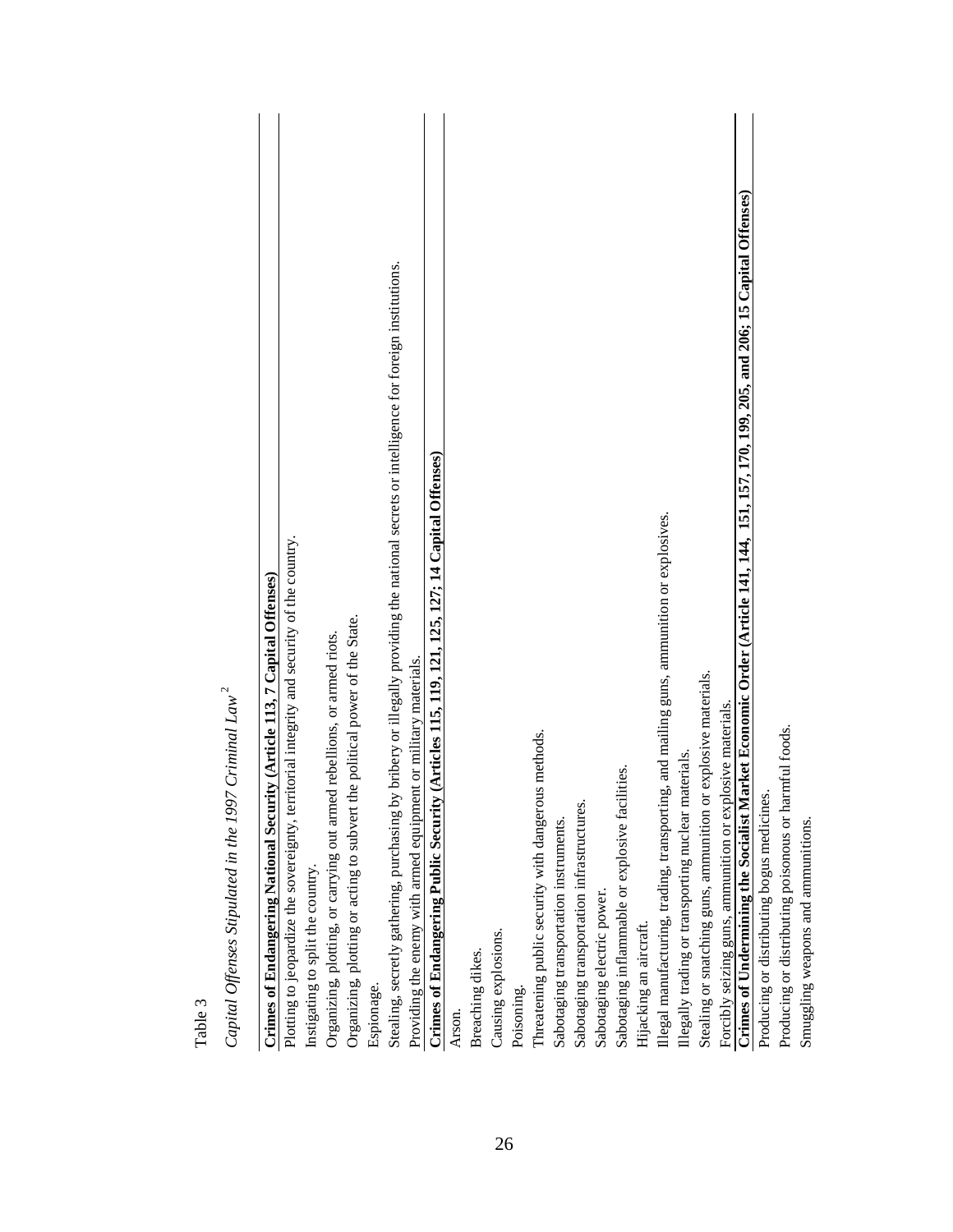| Illegally issuing value-added tax invoices.<br>Smuggling rare plants and their products.<br>Smuggling counterfeited currencies.<br>Smuggling nuclear materials.<br>Smuggling precious metals.<br>Financial instrument fraud.<br>Smuggling cultural relics<br>Illegal fund-raising fraud.<br>Counterfeiting currency.<br>Letter of credit fraud.<br>Credit-card fraud. |
|-----------------------------------------------------------------------------------------------------------------------------------------------------------------------------------------------------------------------------------------------------------------------------------------------------------------------------------------------------------------------|
| Crimes of Infringing upon the Rights of the Person and the Democratic Rights (Articles 232, 236, 239, and 240; 5 Capital Offenses)<br>Counterfeiting or selling counterfeited value-added tax invoices.                                                                                                                                                               |
| Statutory rape.<br>Murder.<br>Rape.                                                                                                                                                                                                                                                                                                                                   |
| Crimes of Encroaching on Property (Articles 263 and 264; 2 Capital Offenses)<br>Abducting women and children<br>Kidnapping.                                                                                                                                                                                                                                           |
| Crimes of Disrupting the Order of Social Administration (Articles 295, 317, 328, 347, and 358; 8 Capital Offenses)<br>Robbery<br>Theft                                                                                                                                                                                                                                |
| or tombs.<br>Illegally digging and robbing ancient remains<br>Imparting criminal methods.<br>Prison riots using weapons.<br>Organizing a jail break.                                                                                                                                                                                                                  |
| human beings or fossils of ancient vertebrate animals.<br>Smuggling, trafficking, transporting or manufacturing narcotics.<br>Organizing another person to engage in prostitution.<br>ion.<br>Illegally digging or robbing fossils of ancient<br>Forcing another person to engage in prostituti                                                                       |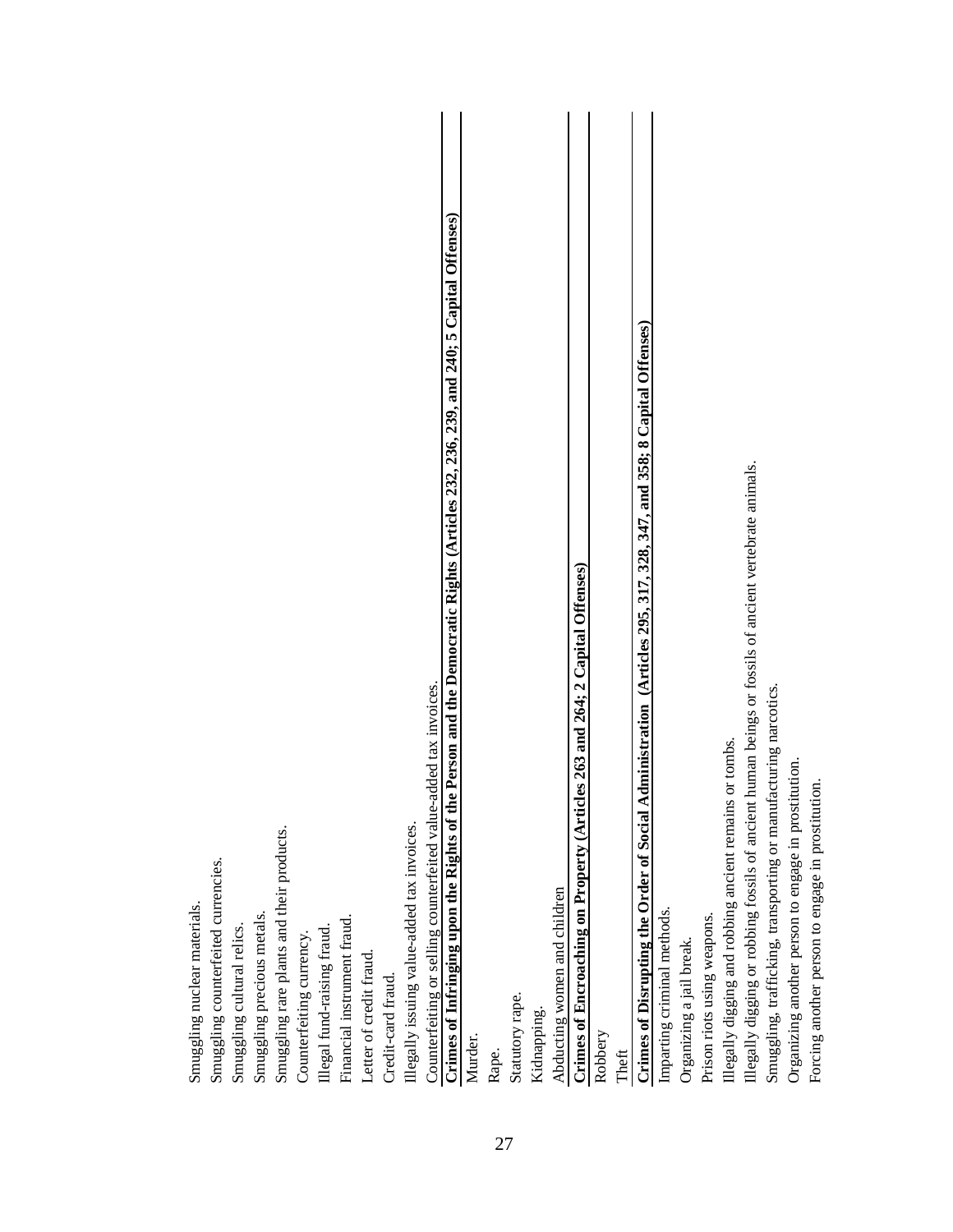| Crimes of Endangering the National Defense Interest: (Articles 69 and 370; 2 Capital Offenses)                                                                                                                                                 |
|------------------------------------------------------------------------------------------------------------------------------------------------------------------------------------------------------------------------------------------------|
| Sabotaging military weapons, military installations or military communications                                                                                                                                                                 |
| Knowingly providing unqualified weapons or military installations to the armed forces.                                                                                                                                                         |
| Crimes of Graft and Bribery: (Article 383; 2 Capital Offenses)                                                                                                                                                                                 |
| Graft.                                                                                                                                                                                                                                         |
| Bribe-taking.                                                                                                                                                                                                                                  |
| Crimes of Violating Duties by Military Servicemen: (Articles 421, 422, 423, 424, 426, 431, 433, 438, 439, and 446; 13 Capital Offenses)                                                                                                        |
| Refusing to carry out an order in wartime.                                                                                                                                                                                                     |
| Deliberately concealing military intelligence, furnishing falsified intelligence.                                                                                                                                                              |
| Refusing to disseminate military orders, or falsely disseminated military orders.                                                                                                                                                              |
| Surrendering to the enemy.                                                                                                                                                                                                                     |
| Deserting on the eve of a battle.                                                                                                                                                                                                              |
| servicemen from carrying out their duties.<br>Obstructing commanding officers or on-duty                                                                                                                                                       |
| Defecting to a foreign country.                                                                                                                                                                                                                |
| Illegally obtaining military secrets.                                                                                                                                                                                                          |
| Illegally providing military secrets to foreign organs.                                                                                                                                                                                        |
| wartime.<br>Fabricating rumors to mislead people during                                                                                                                                                                                        |
| Stealing or robbing weapons or military materials.                                                                                                                                                                                             |
| Unlawfully selling or transferring military weaponry.                                                                                                                                                                                          |
| Injuring or killing innocent residents or looting property from innocent residents during wartime.                                                                                                                                             |
| Republic of China (Buffalo, NY: William S. Hein & Co., Inc., 1998). Lu, Hong and Terance D. Miethe. China's Death Penalty<br>2. Source: Wei Luo. The 1997 Criminal Code of the People's<br>law and Practice (New York, NY: Roughtledge, 2007). |
|                                                                                                                                                                                                                                                |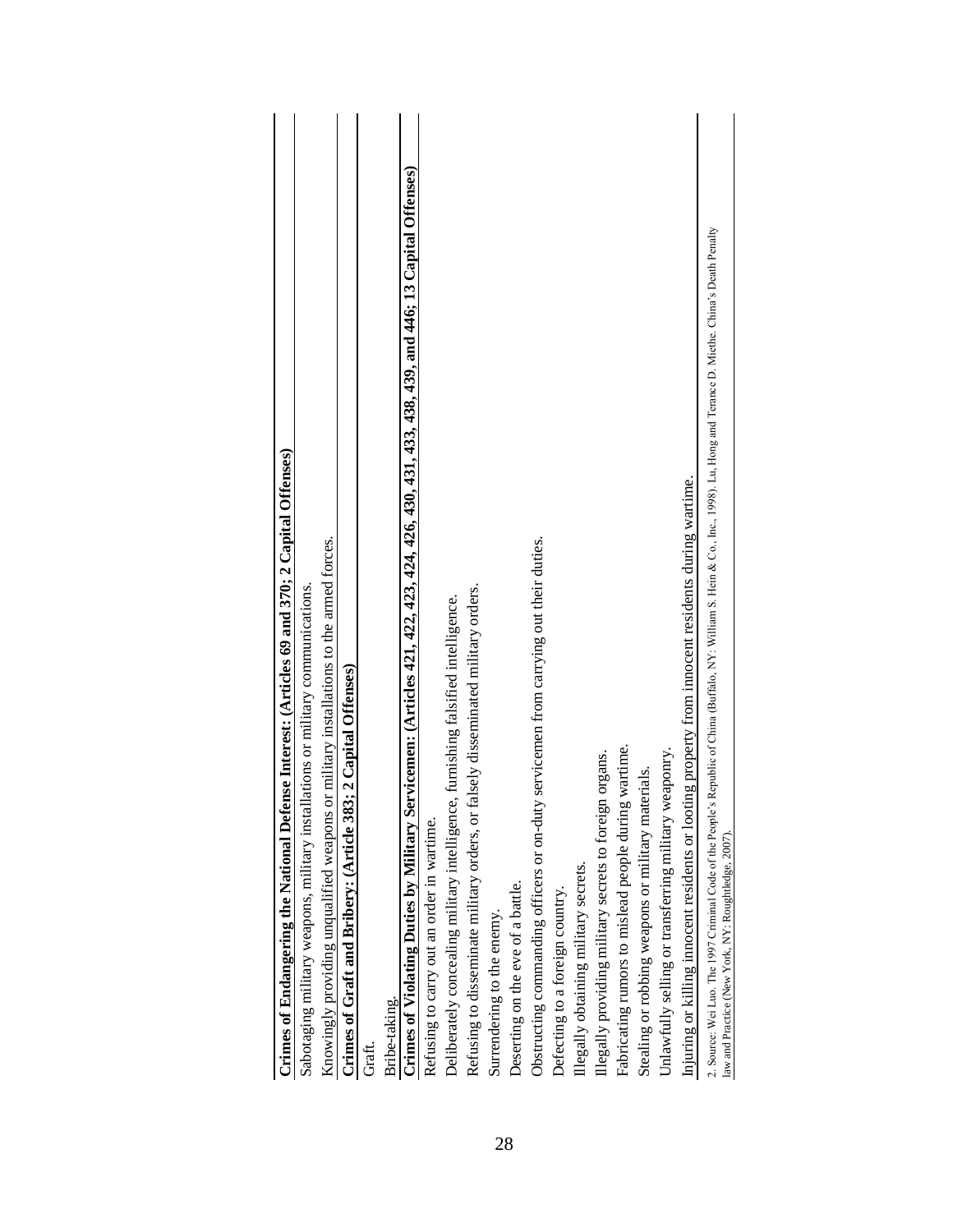Even when an offender receives the death sentence, the sentence may not be immediately carried out, because in China, a death sentence may be suspended for two years if "the immediate execution is not essential." The suspended sentence is typically commuted to life imprisonment at the end of the two-year term of the suspended death sentence unless the offender committed an intentional crime during the two years (Article 50).

While the 1997 Criminal Law did not specify the conditions under which the immediate execution is "not essential," in practice, several mitigating factors have been identified to guide the judicial sentencing practice. These aggravating and mitigating factors are summarized below.

*Aggravating Factors.* Several legal sources including the criminal law, judicial interpretations, and sentencing practices, have established aggravating factors for meting out both death sentence vs. non-death sentence, as well as death sentence vs. suspended death sentence (Lu and Miethe, 2007). These aggravating factors include:

- $\bullet$ Teaching minors under 18 to commit crime (CL Article 29)
- Recidivist (CL Article 65)
- Cruel and unusual methods (i.e., burning, chopping up victim's body after  $\bullet$ murder)
- Multiple offenders  $\bullet$
- $\bullet$ Resulted in the death of multiple victims or victim's mental illness
- Malicious criminal intent (seeking revenge against a righteous act, fornication and  $\bullet$ molestation, money, getting rid of competitors, killing victims to erase criminal evidence, interference with freedom of marriage with force)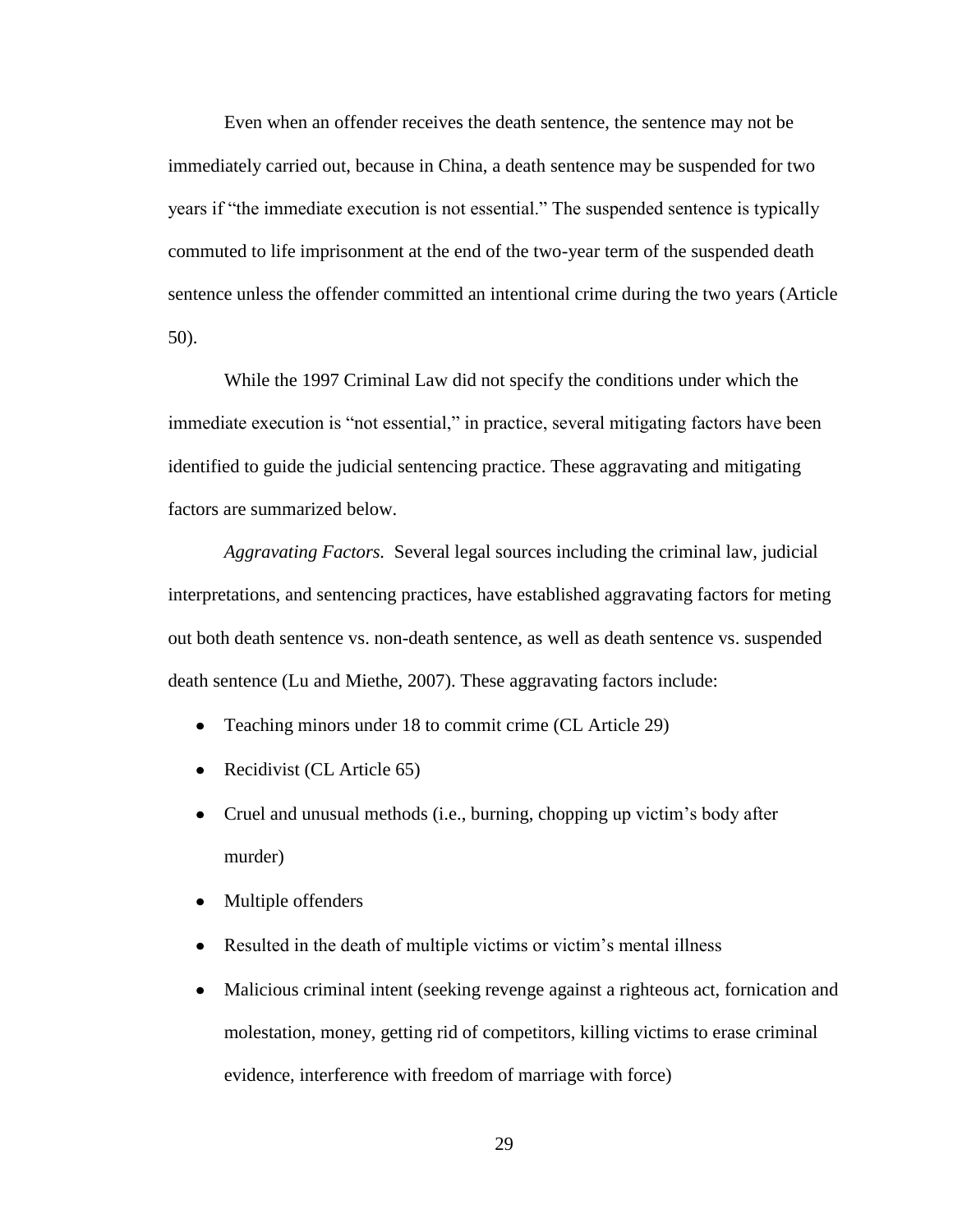- Bad attitude (escape after crime, resistant to arrest, fabricating evidence)  $\bullet$
- Killing victims of specific groups (a family member or close relatives, foreigner,  $\bullet$ people from Hong Kong, Macau, and Taiwan, famous politicians or scientist, or special population (i.e., disabled)
- Caused severe societal reaction or public outrage

*Mitigating Factors.* Sentencing research has also identified several mitigating

factors including (Lu and Miethe, 2007):

- Minor (under 18 years of age) (Article 17)  $\bullet$
- Physical disability (Article 19)
- In the planning stage (Article 22)  $\bullet$
- Attempted (Article 23)  $\bullet$
- Stopped during the crime (Article 24)  $\bullet$
- Excessive defense (Article 20)  $\bullet$
- Accomplice (Article 27)  $\bullet$
- Voluntarily turned self in to authority and/or performed meritorious services  $\bullet$ (Article 67)
- Not a gang leader  $\bullet$
- Victim shared some blame for the crime
- $\bullet$ Offender could serve as live evidence (i.e., offender as member of an organized crime group and maybe potentially useful for testifying against other group members)
- Offender has overseas connections (e.g., the offender or his/her immediate family members were a foreign national)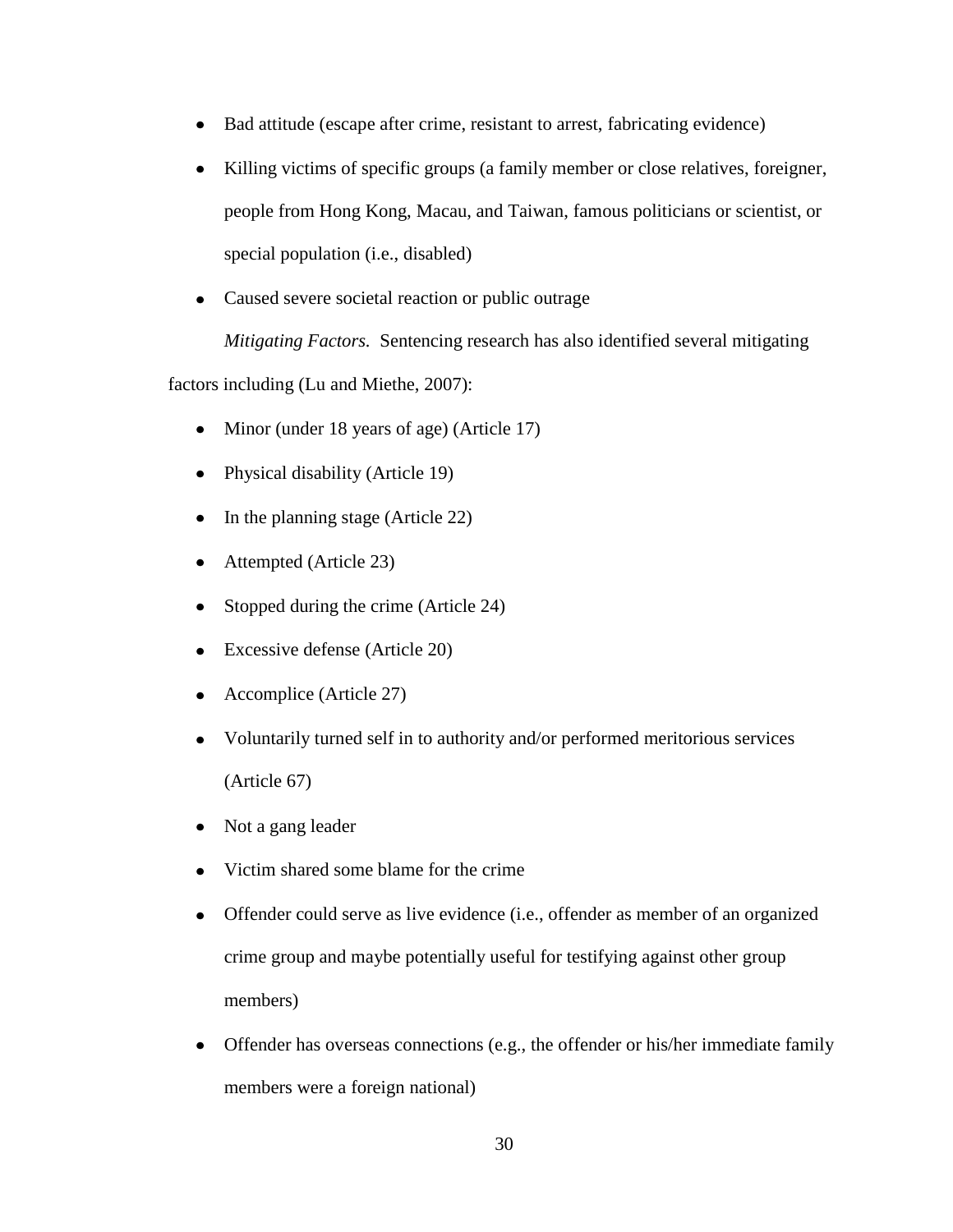- Heat of passion, righteousness  $\bullet$
- Killing a family or relative for righteous reasons
- Assisted suicide
- Infanticide by parents or close relatives (i.e., could not afford to raise the baby)
- No criminal history  $\bullet$
- Death penalty, if imposed, may create negative reaction in society (i.e., peasants'  $\bullet$ killings in land dispute, migrant workers' killings in dispute with employers, disputes between neighbors, clans, religious groups, ethnic groups)

#### *Legal Process in Capital Cases*

Capital cases typically go through the full trial, a three-tiered process involving a trial of first instance, an appeal, and a final review and approval by the Supreme People's Court. The trial of first instance for capital cases is typically conducted by intermediate courts. These courts are set up at the prefecture level and/or the city level. A death sentence by the intermediate court may be appealed by the defense and/or protested by the procuratorate. In death penalty cases where there is no appeal or protest, a review of the death sentence is mandatory. The hearing of the appeal/review is conducted by the superior court at the provincial level or at the autonomous municipal level. Finally, all death sentences, including death sentences with a two year suspension, are reviewed by the Supreme People's Court (Lu and Miethe, 2007). The review by the Supreme Court is automatic and mandatory for all death penalty cases after 2007. Before 2007, there was a period of approximately two decades when the superior court of each province and autonomous municipality and region was granted the final review and approval authority.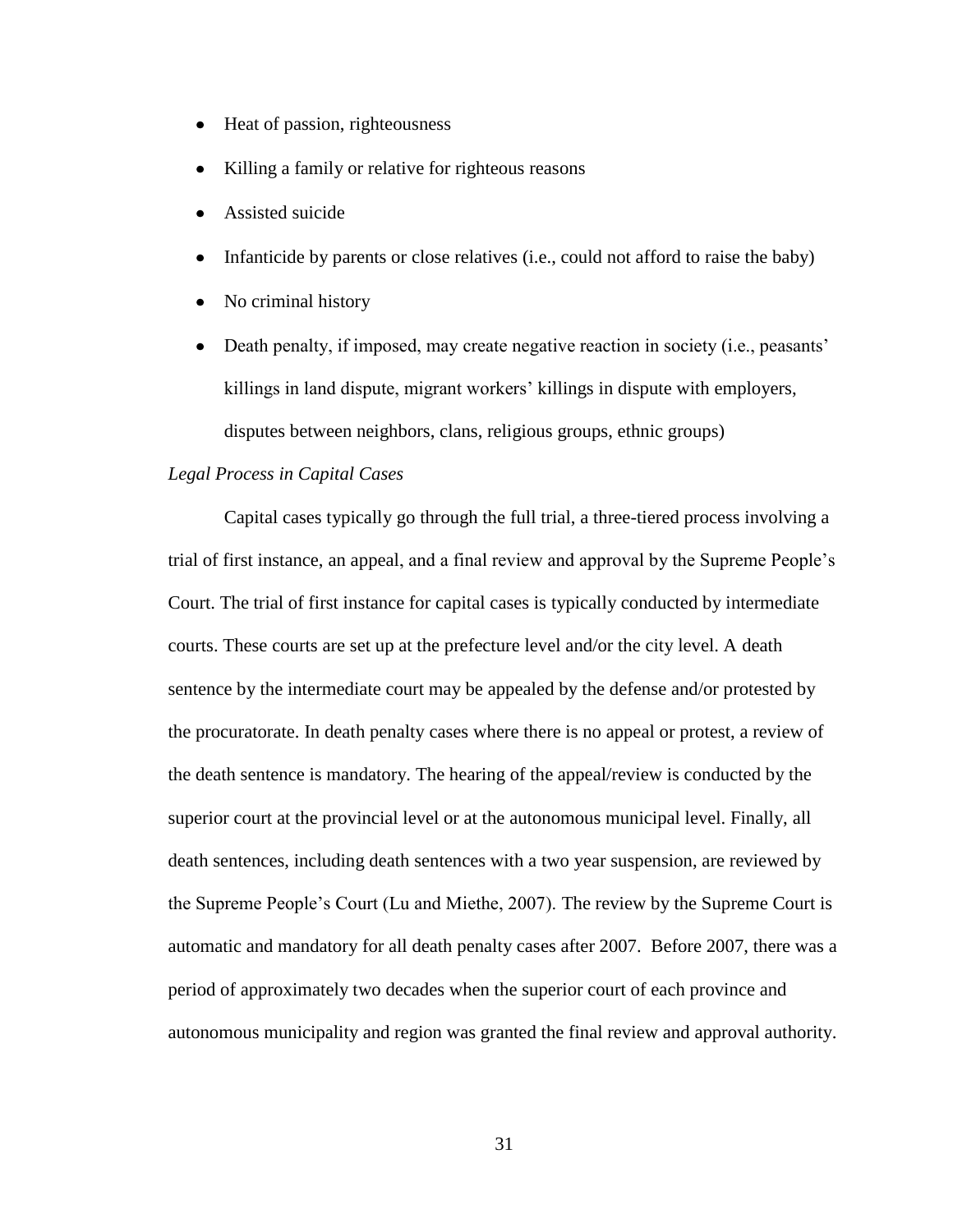To ensure a speedy trial, the current Chinese laws specify the time limit for various actions taken by law enforcement and judicial agencies. To summarize, a normal criminal proceeding typically takes four months from the day of the arrest to the judicial judgment of the first trial court; one and one-half months between the end of the first trial to the end of the second trial. In complicated cases, the time from the arrest to the announcement of first judgment may take up to nine months and the time from the announcement of first judgment to the second judgment may take up to three months. In cases involving extraordinary circumstances, the time it takes for the completion of first and second trial may be indefinite.

The Chinese laws also specify the amount of (minimum) time to ensure adequate and sufficient preparation for the case. For example, the criminal suspect may retain a lawyer after twenty-four hours of the approved arrest; special circumstances may warrant a postponement of a trial; and both the defense and the procuratorate have up to ten days to appeal or protest a judgment of the first and second trial in capital cases.

The length of a criminal proceeding is an important measure of justice in and of itself regardless of the substantive rulings to ensure the due process rights of a defendant. However, these minimum and maximum time requirements set forth by laws in China were bypassed during the strike-hard campaigns (i.e., the time limit for appeals was reduced at varying times from the legally stipulated ten days to three days) to facilitate total social control.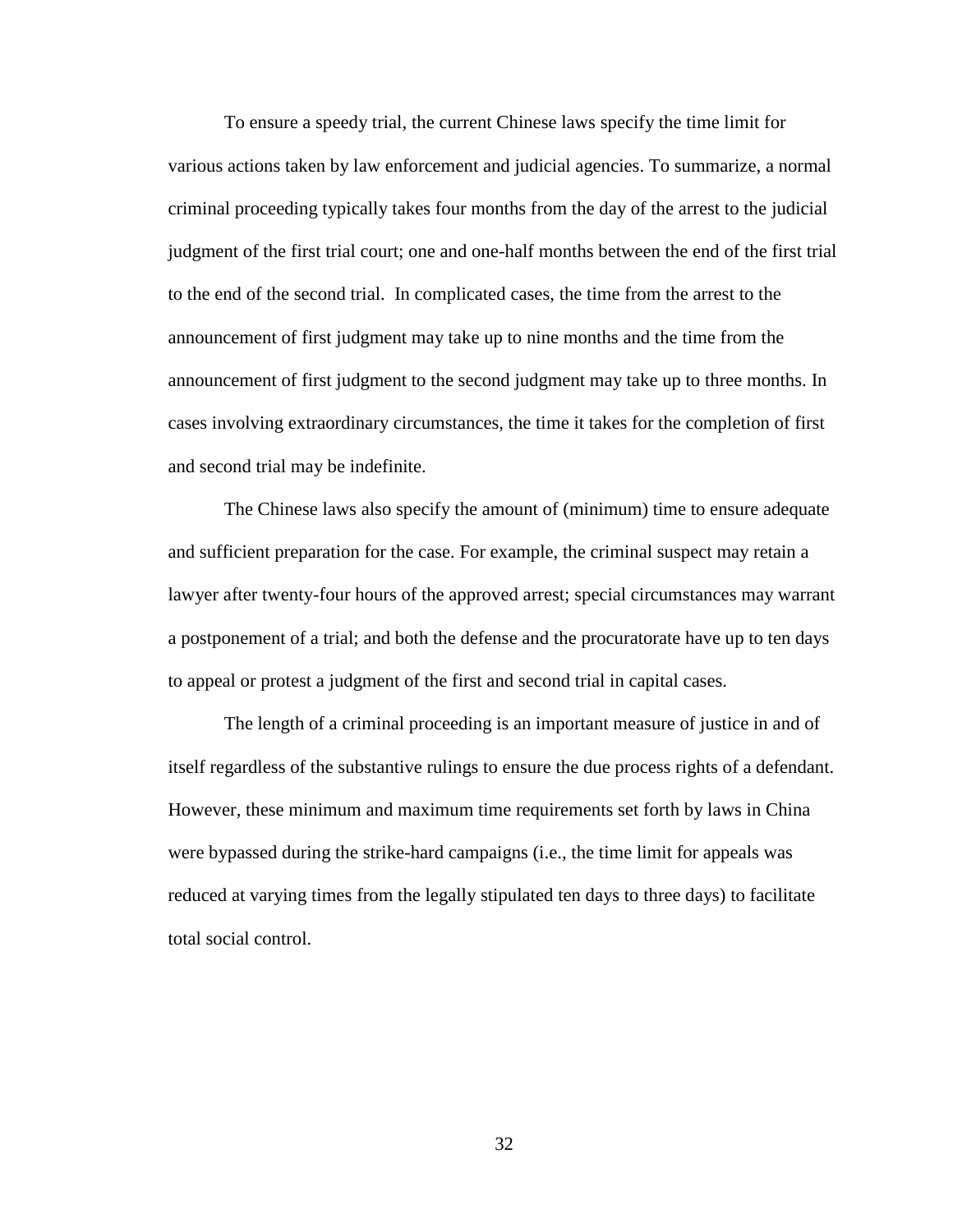#### CHAPTER 4

#### THE CURRENT STUDY

Using 101 case narratives of executed and non-executed female capital offenders from the U.S. and China since 1976, the current study examines the direct and conjunctive effects of the legal and extra-legal factors on sentencing decisions. In particular, focusing on the constructs of blameworthiness and dangerousness, this study attempts to contextualize the similarities and differences among violent female capital offenders in the United States and China. The purpose of the study is not to assess the disparity between capital and non-capital offenders, but rather to consider two distinctively different political, economic, social and cultural conditions that may differentially affect the perceptions and assessments of violent female capital offenders. Accordingly, this study attempts to address the following interrelated questions:

- 1) Are there country differences in the prevalence of particular types of factors in capital convictions for female violent offenders in the United States and China?
- 2) Is the prevalence of particular measures of blameworthiness and dangerousness similar or context-specific among these capital crimes for women in the United States and China?

#### Methodology

#### *Data Sources and Sample*

In the current study, case narratives were utilized to assess offender, offense, and legal characteristics for female capital offenders in the U.S. and China. Three main sources were used to gather data for the United States. The Death Penalty Information center (www.deathpenaltyinfo.org) has a complete roster of female capital offenders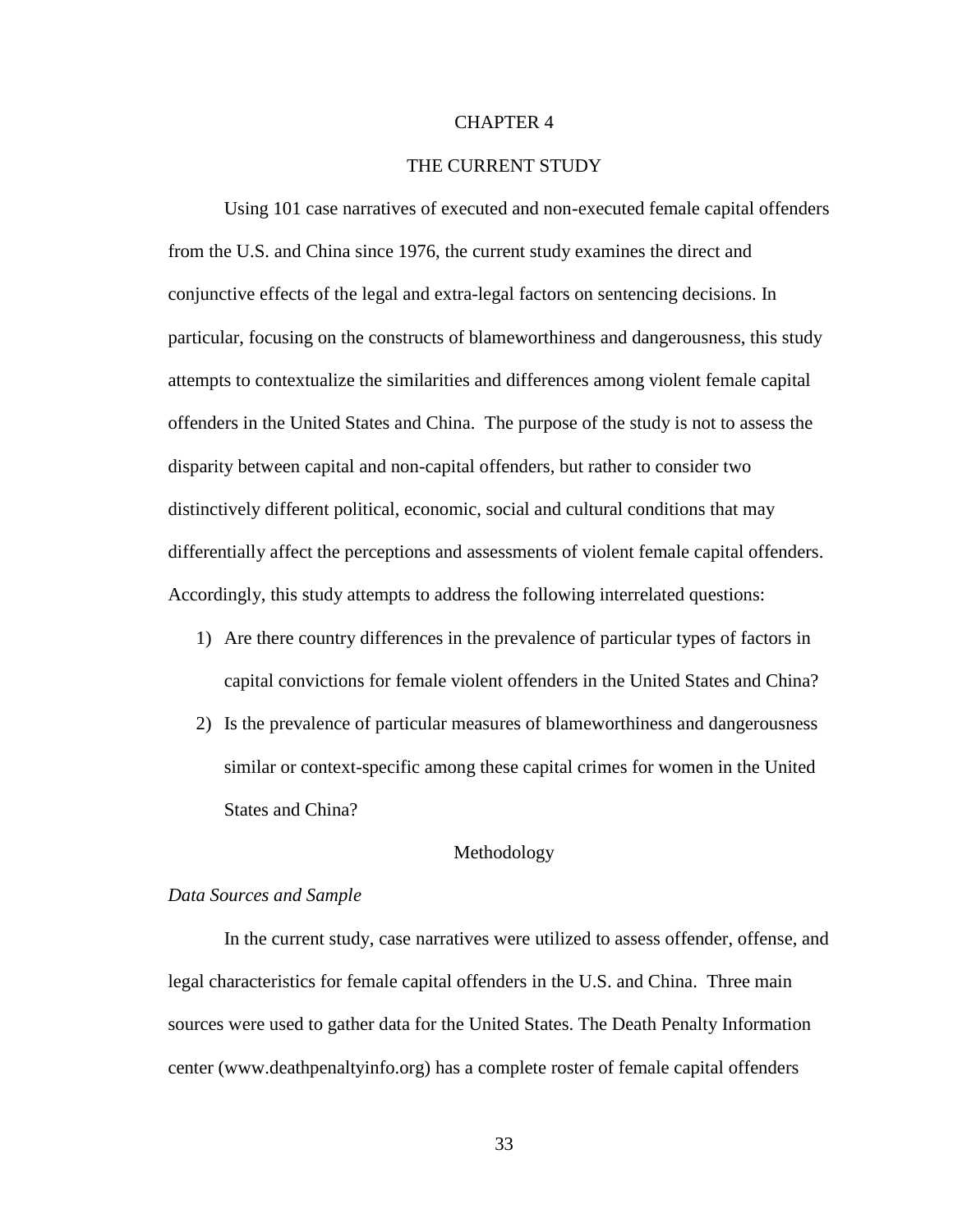executed (a total of 11 offenders since 1976) and currently on death row (a total of 53 offenders). All of them are included in this study. Court case documents were retrieved from Lexis Nexis and were the primary source for coding offender, offense, and legal characteristics. Another source came from the website of the Clark County, Indiana prosecutor. This site provides an in-depth overview of offender, offense and legal characteristics for capital punishment cases in Indiana and surrounding areas, which serves as useful supplements for several case narratives.

Chinese cases were obtained from two sources: published court case documents and websites. Given the different crime definitions and numerous types of crimes (i.e., theft, corruption, forcing others into prostitution) subject to capital punishment in China, only cases involving violent crimes were included in the analysis to make the Chinese cases comparable with the U.S. counterparts. A total of 37 cases of violent crimes committed by female offenders who received a death penalty or a suspended death penalty sentence were identified. More specifically, 16 cases were obtained from published court case documents (10 involved execution and 6 cases involved suspended death) and 21 cases (13 were executions and 8 suspended death) were obtained from various official judicial websites such as the Supreme People's Court's website at www.chinacourt.org, provincial and municipal level judicial websites, as well as other websites retrieved based on keyword searches such as "death penalty (sixing)" and "death penalty case (sixing an)" using the most popular search engine in Chinese (baidu.com).

#### Variables and Measures

Case narratives from Lexis Nexis and other sources were obtained for the U.S. cases. These narratives were typically excerpts from the official legal rulings and/or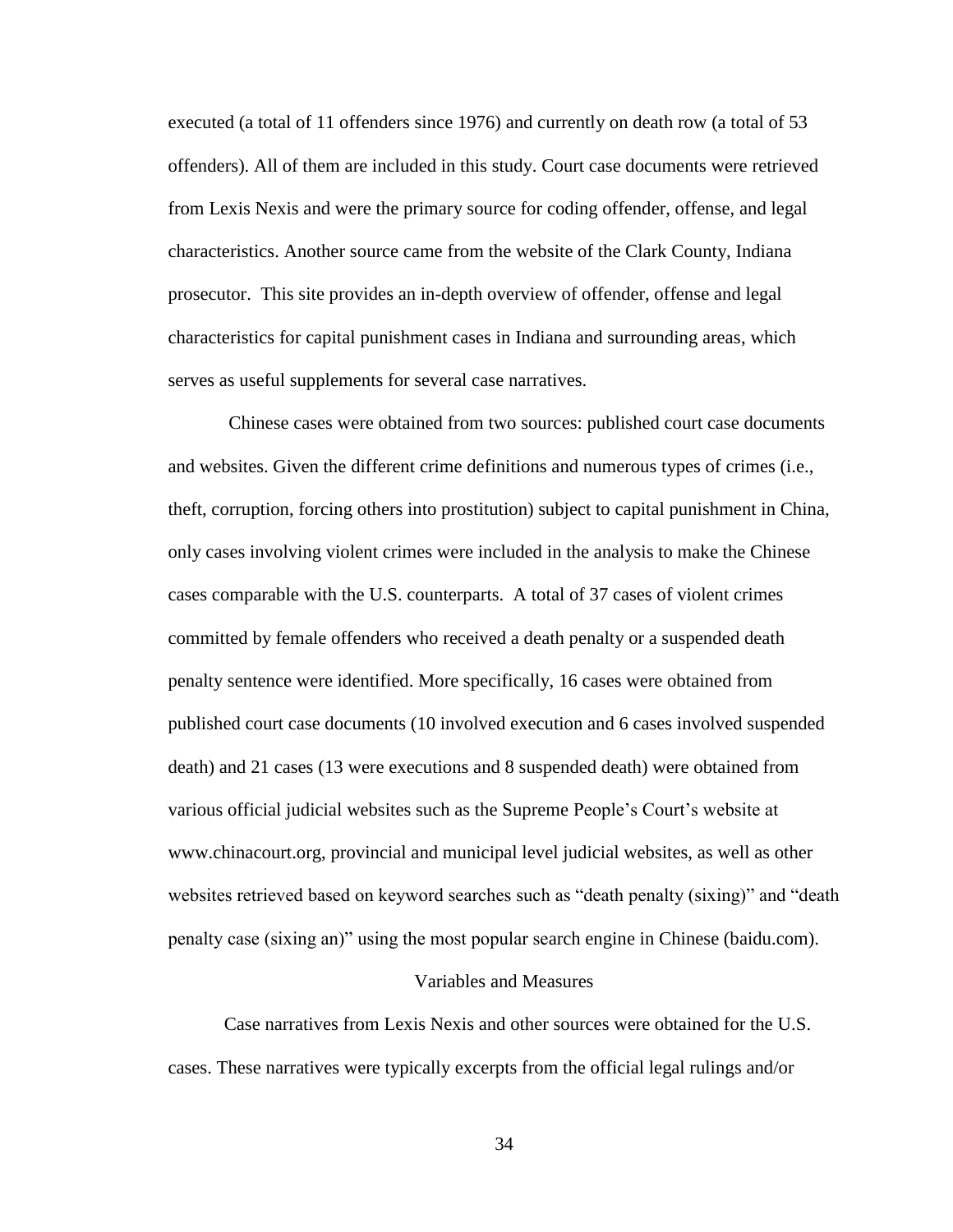reports. Each case narrative contains detailed information about the offender, offense, and case process characteristics. Case narratives obtained for the Chinese cases were all from the official judicial rulings. A typical judicial ruling in China contains basic information of the offender and offense characteristics and documents the legal process.

The dependent variable in this study involves whether a convicted female violent capital offender is in the United States (1) or China (0). About 63% of offenders in the sample were in the United States and about 37% are from China.

#### *Major Independent Variables*

The major independent variables involve offense characteristics such as offense severity, level of planning, weapon use, prior record, co-offender, number of victims, offender-victim relationship, conviction of an additional felony, and aggravating and mitigating factors.

*Measures of Blameworthiness.* Blameworthiness is classified by culpability and injury, which are often measured to determine the level of offense severity (Steffensmeier et al., 1998). Offense severity is defined by extent of death and injury, where death involves fatal harm to a victim and injury signifies serious harm caused to a victim who does not meet the criteria for death. Offense severity is coded as either minor (0) or major (1). A minor level of severity indicates that an offense included no death or a single death and either no additional injuries or one additional injury. A major level of severity is defined as either one death with multiple additional injuries or two or more deaths.

Additional measures of blameworthiness include offender prior record, level of planning and whether a co-offender was involved. Offender criminal history is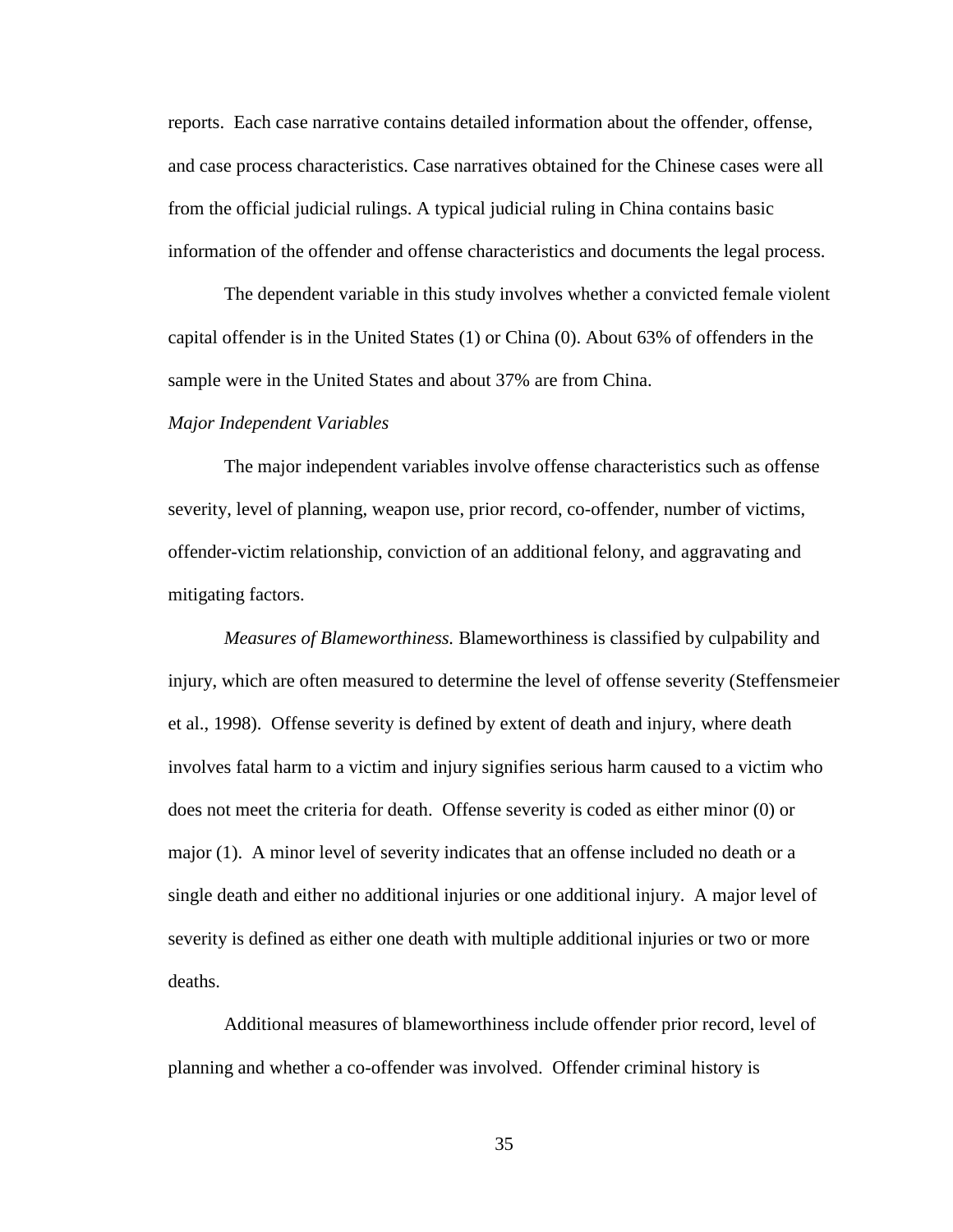determined by the presence  $(1)$  or absence  $(0)$  of a prior record of conviction. Similarly, the level of planning of the offense is categorized as either planned (1) or no planning (0). The variable Co-offender identifies if each case involves a single offender (0) or multiple offenders (1).

*Measures of Dangerousness*. In sentencing, dangerousness generally addresses issues of public safety and recidivism. In the current study, dangerousness will be measured based on weapon use, the number of victims, the offender-victim relationship, and whether the capital case included the conviction of an additional felony. These variables are all similarly measured. Weapon use is determined by the presence (1) or absence (0) of a weapon and conviction of an additional felony is ascertained by whether the capital case was tried with (1) or without (0) an accompanying felony. Number of victims is measured as either a single victim (0) or multiple victims (1). Finally, the offender-victim relationship, in this study, is categorized by whether the offender was a stranger to the victim  $(0)$  or known to the victim  $(1)$ .

*Additional Measures.* The presence and absence of aggravating and mitigating factors can be used to supplement the measures of both blameworthiness and dangerousness. The variable Aggravating Factor is measured as an ordinal variable with (0) representing no aggravating factors, (1) representing 1 aggravating factor, and (2) representing 2 or more aggravating factors recognized by the court. The variable Mitigating Factor was similarly coded as an ordinal variable.

Variables tapping offender characteristics include age and race. Offender age is a continuous variable measuring the actual age of the offender at the time of crime commission. Offender race is defined by whether an offender is either White/Caucasian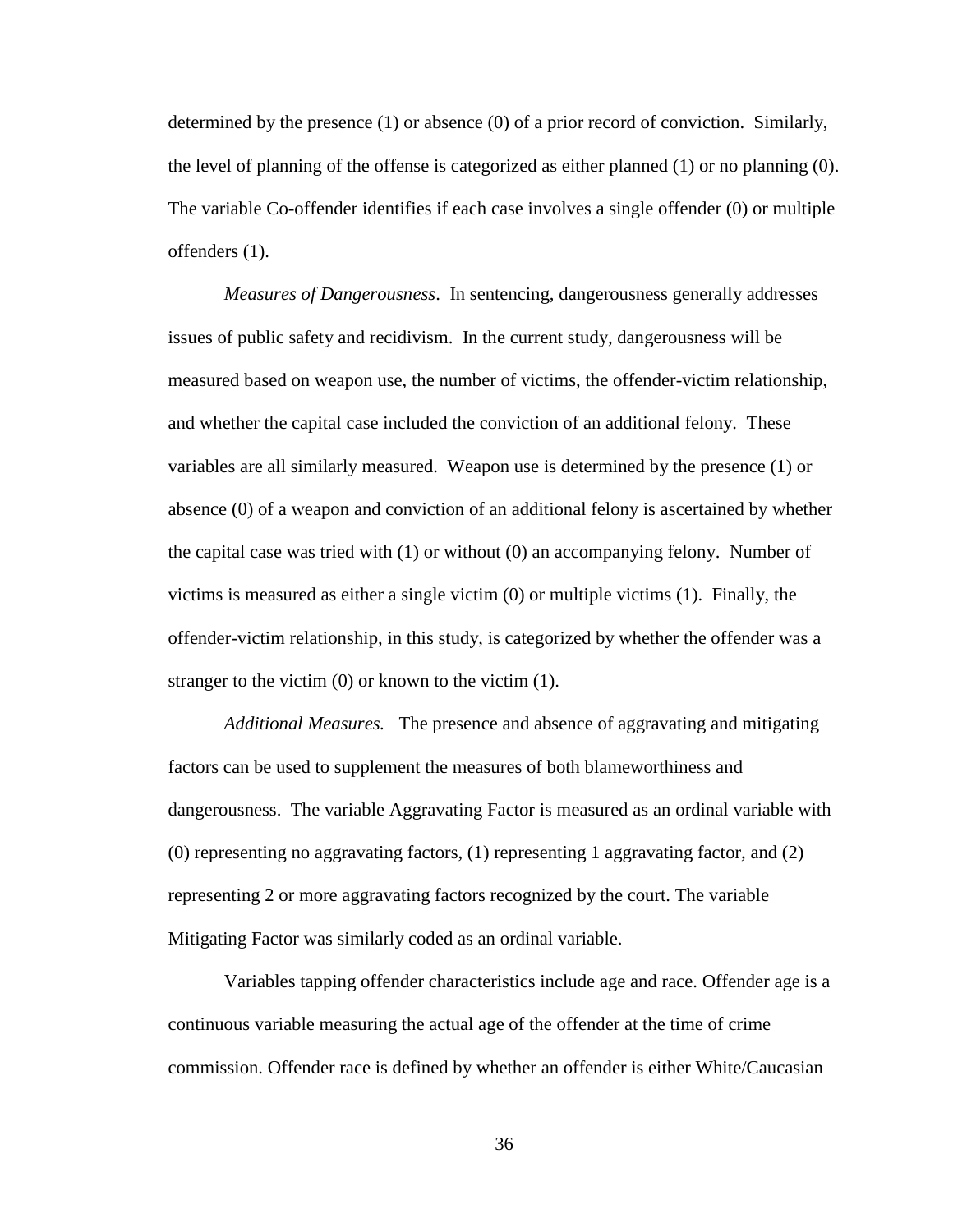or Han (0) or any other race (1). "Other" races include, but are not limited to, Black/African American, Hispanic, and various Chinese minority ethnicities.

In addition, length of time at critical stages of the criminal justice system and execution status, were also included as control variables. The length of time, in days, was determined for each case from crime commission to death sentence. Also, the total time, in days, from crime commission to execution was identified for all cases where the offender has already been executed. Finally, execution status was measured to identify offenders who have been executed (1) versus those offenders on death row/with a suspended sentence  $(0)$ .

#### Data Analysis

The current study will involve three types of analysis. Univariate and bivariate analyses will be used to assess the distribution of the variables and the association between the independent variables and the dependent variable, respectively. Conjunctive analysis will be used as the multivariate analysis in the current study. Conjunctive analysis is used to assess whether the prevalence of particular measures of blameworthiness and dangerousness are similar or different across countries (Miethe, Hart, & Regoeczi, 2008). In particular, this analysis will determine whether or not particular combinations of these variables are relatively unique or common in capital cases in the United States and China. By focusing on whether or not particular independent variables are more or less important in China than the United States, this conjunctive analysis will identify the sources of these context specific effects.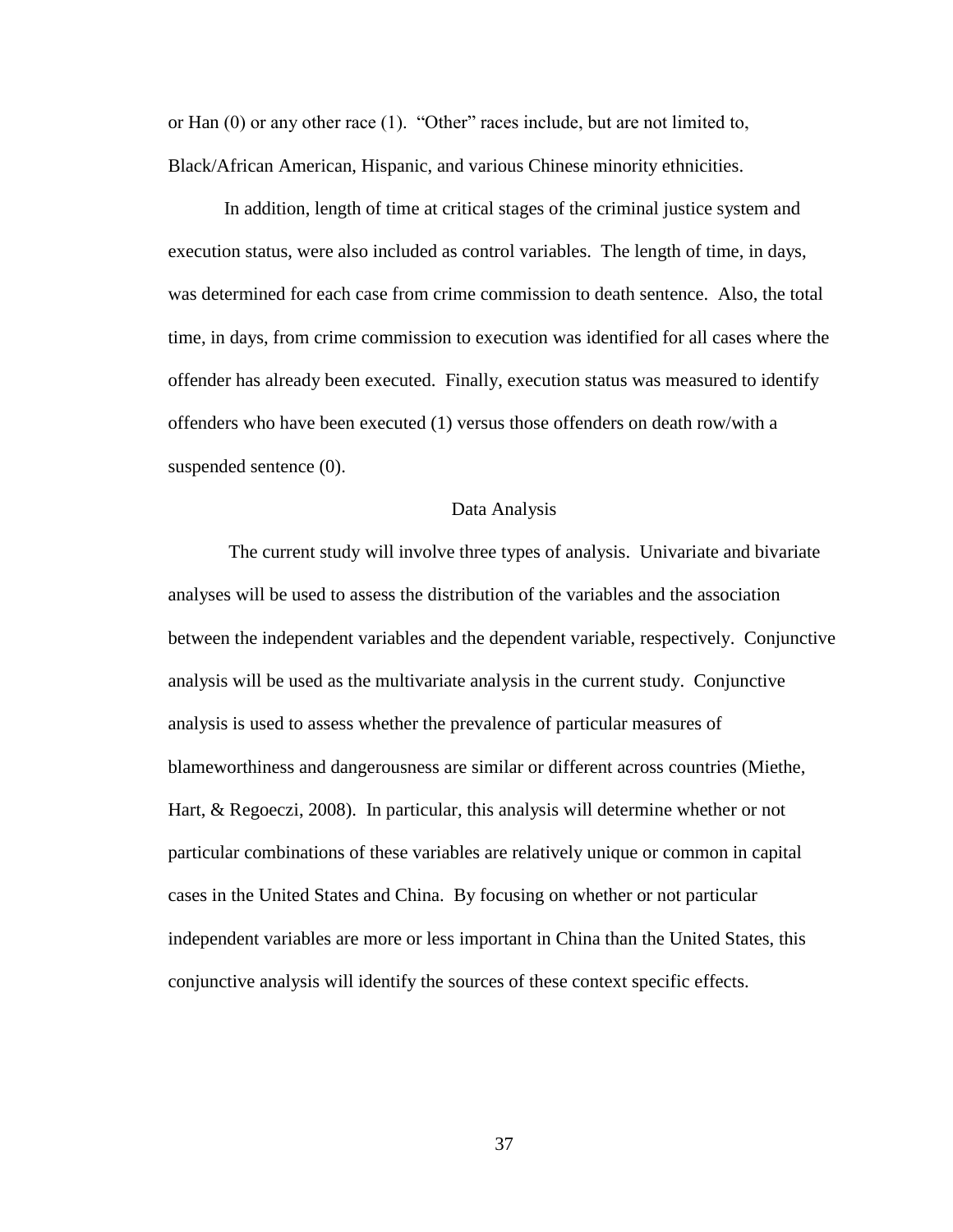#### CHAPTER 5

#### RESULTS

To examine the convergent and divergent patterns of female violent capital offenders and offenses in China and the U.S., several analyses were conducted including univariate, bivariate, and conjunctive analyses. Major findings from these analyses are summarized below.

#### Results of Univariate Analysis

Table 4 presents results of overall frequency distributions and means of major variables. A total of 101 cases were involved in the analysis. The majority of these cases were from the United States (63.4%) and the remaining cases were from China (36.6%). The disproportionate representation of U.S. cases is largely due to the lack of availability of female violent capital cases in China.

Two-thirds of the cases involved female violent offenders who were either on death row (in the United States) or given the suspended death sentence (in China) (66.3%), and only one-third of the cases involved execution. A slight majority of the cases (52.5%) were defined as relatively more serious (i.e., one death with multiple additional injuries or two or more deaths) than less serious (i.e., no death or a single death and either no additional injuries or one additional injury). Most of the female violent capital offenders in the samples committed the capital offense with some planning (82.2%) and only a small percent (17.8%) committed the crime in the heat of passion. The great majority of the cases involved a weapon (i.e., knife, gun, poison, or strong acid) during crime commission (78.2%) and most offenders did not have a prior criminal record (80.2%). A slight majority of cases involved multiple offenders (55.4%) and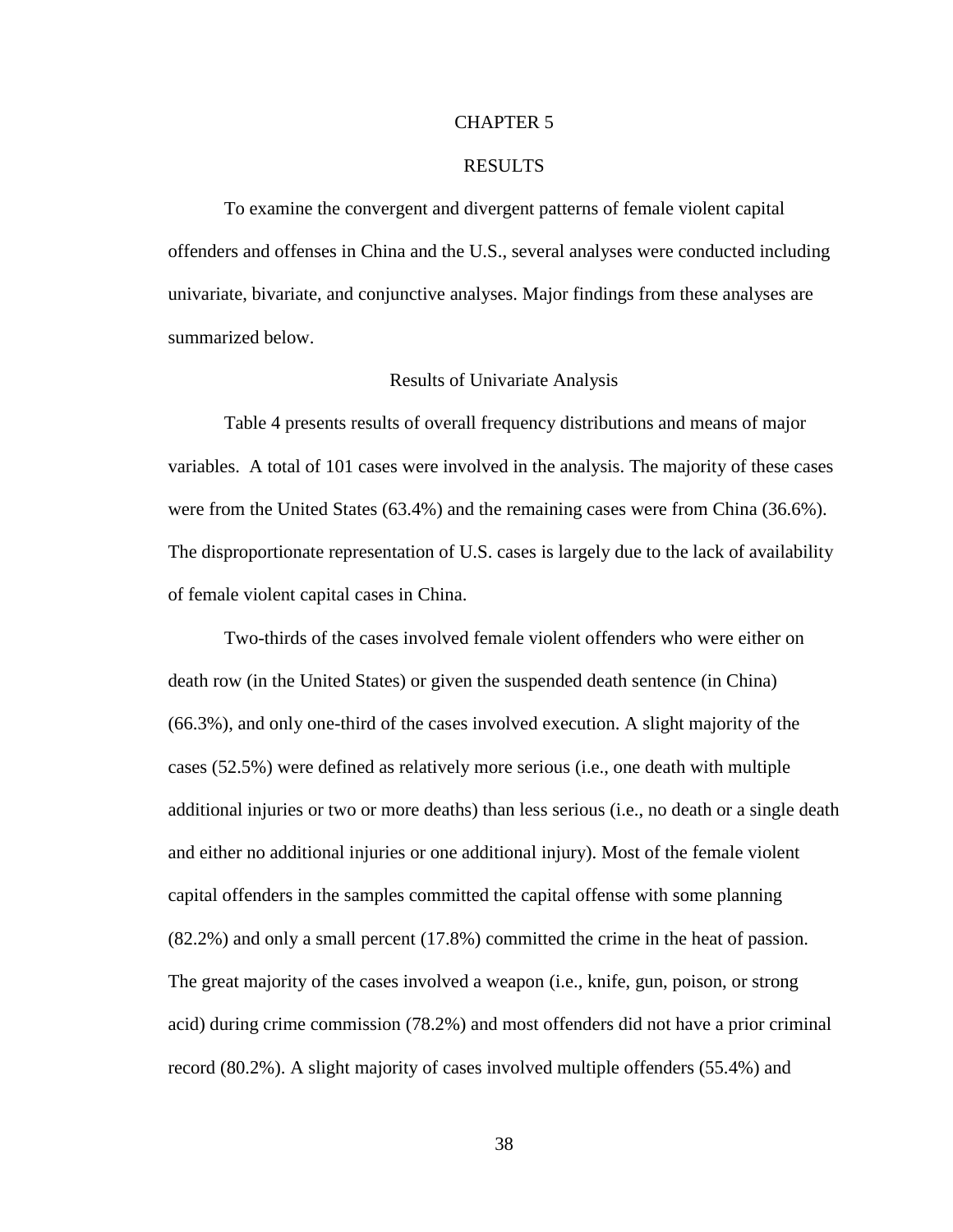multiple victims (57.4%) rather than a single offender (44.6%) and a single victim (42.6%). Almost all of these female violent capital offenses involved at least one aggravating factor (96%). In particular, 41.6% of these offenses were convicted of a capital crime with an additional felony. In contrast, the majority of these offenses did not involve any mitigating factors (65.3%).

Consistent with the literature that violent crimes typically involve offenders and victims who know each other (Kaukinen, 2004); the data in this study indicates that most of the offenders and victims are acquaintances (71.3%), rather than strangers (28.7%). Most of the offenders were either white (in the United States) or belonged to the Han ethnicity (in China), and the average age of the offenders during crime commission was about 33 years old.

#### Results of Bivariate Analyses

Two separate bivariate analyses were conducted. Pearson's r correlation coefficient analyses were performed for China and the U.S. data separately to examine the internal validity of the variables and correlations among major variables. In addition, Chi-Square was used to discern any country differences across these variables (see table 4).

Table 5 presents results of the bivariate correlation between all variables for China and the United States separately, based on Pearson's correlation coefficient (r). Several significant bivariate relationships were found in the Chinese sample. For example, this analysis indicates that offenders with a prior criminal record were less likely to use a weapon in crime commission. In the Chinese cases, the primary choice of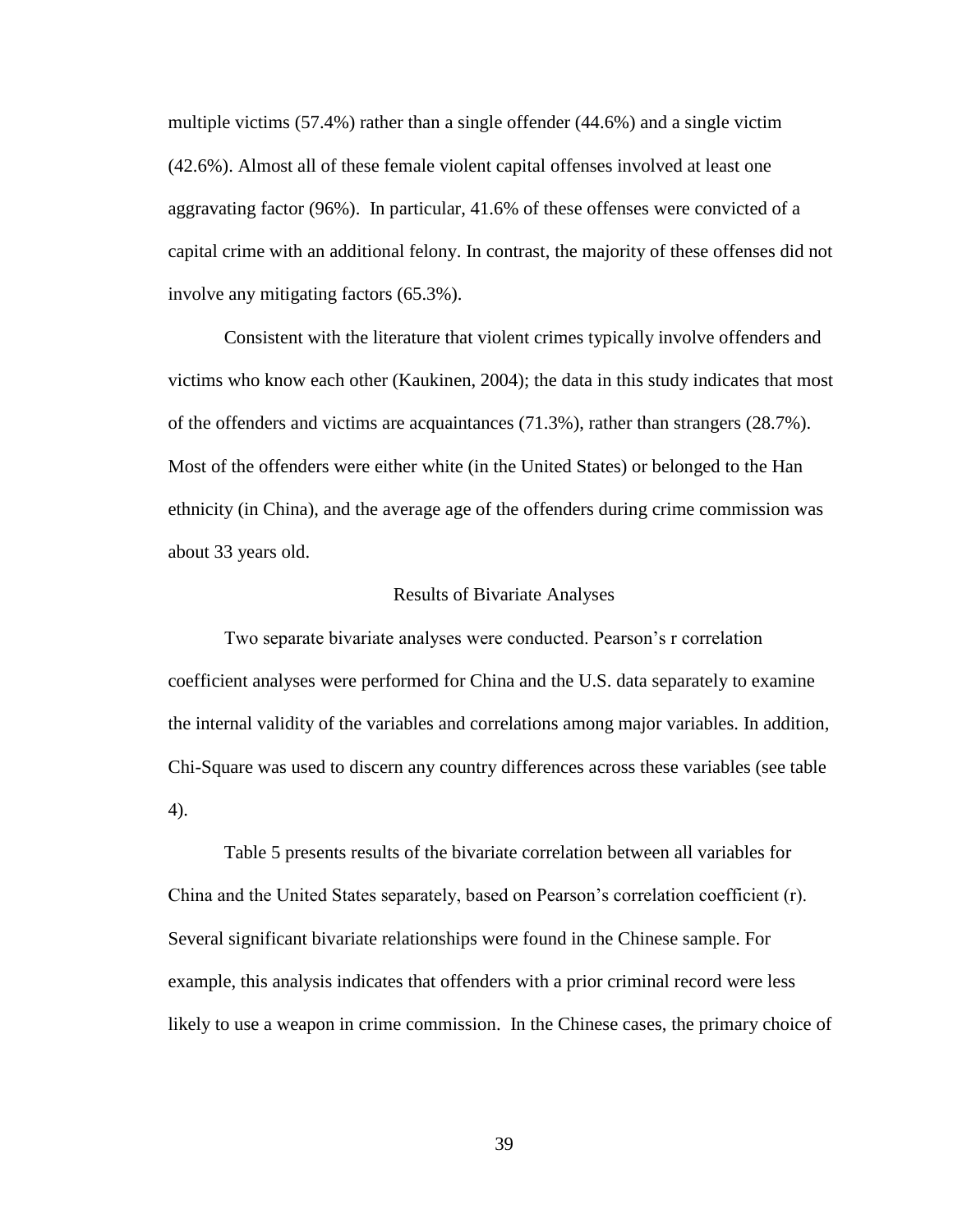# Table 4

# *Frequencies for All Variables*

|                                            |           |          | <b>United</b> |
|--------------------------------------------|-----------|----------|---------------|
|                                            | Overall   | China    | <b>States</b> |
|                                            | $N = 101$ | $n = 37$ | $n = 64$      |
| <b>Country</b>                             |           |          |               |
| China (0)                                  | 36.6%     | 100.0%   | ***           |
| United States (1)                          | 63.4%     | ***      | 100.0%        |
| <b>Execution Status*</b>                   |           |          |               |
| Death Row/Suspended Sentence (0)           | 66.3%     | 37.8%    | 82.8%         |
| Executed (1)                               | 33.7%     | 62.2%    | 17.2%         |
| <b>Offense Severity*</b>                   |           |          |               |
| Minor Severity (0)                         | 47.5%     | 81.1%    | 28.1%         |
| Major Severity (1)                         | 52.5%     | 18.9%    | 71.9%         |
| <b>Level of Planning*</b>                  |           |          |               |
| No Planning (0)                            | 17.8%     | 2.7%     | 26.6%         |
| Planned $(1)$                              | 82.2%     | 97.3%    | 73.4%         |
| <b>Weapon Use</b>                          |           |          |               |
| No Weapon $(0)$                            | 21.8%     | 21.6%    | 21.9%         |
| With Weapon (1)                            | 78.2%     | 78.4%    | 78.1%         |
| <b>Prior Record</b>                        |           |          |               |
| No Prior Record (0)                        | 80.2%     | 89.2%    | 75.0%         |
| With a Prior Record (1)                    | 19.8%     | 10.8%    | 25.0%         |
| <b>Co-Offender</b>                         |           |          |               |
| Single Offender (0)                        | 44.6%     | 51.4%    | 40.6%         |
| Multiple Offenders (1)                     | 55.4%     | 48.6%    | 59.4%         |
| <b>Number of Victims*</b>                  |           |          |               |
| Single Victim (0)                          | 42.6%     | ***      | 67.2%         |
| Multiple Victims (1)                       | 57.4%     | 100.0%   | 32.8%         |
| <b>Conviction of an Additional Felony*</b> |           |          |               |
| Without Additional Felony (0)              | 58.4%     | 75.7%    | 48.4%         |
| With Additional Felony (1)                 | 41.6%     | 24.3%    | 51.6%         |
| <b>Offender-Victim Relationship</b>        |           |          |               |
| Stranger (0)                               | 28.7%     | 32.4%    | 26.6%         |
| Known Offender (1)                         | 71.3%     | 67.6%    | 73.4%         |
| <b>Number of Aggravating Factors*</b>      |           |          |               |
| No Aggravating Factors (0)                 | 4.0%      | 10.8%    | ***           |
| 1 Aggravating Factor (1)                   | 33.7%     | 32.4%    | 34.4%         |
| 2 or More Aggravating Factors (2)          | 62.3%     | 56.8%    | 65.6%         |
| <b>Number of Mitigating Factors*</b>       |           |          |               |
| No Mitigating Factors (0)                  | 65.3%     | 81.1%    | 56.2%         |
| 1 Mitigating Factor (1)                    | 29.7%     | 16.2%    | 37.5%         |
| 2 or More Mitigating Factors (2)           | 5.0%      | 2.7%     | 6.2%          |
| Race*                                      |           |          |               |
| White or Han $(0)$                         | 76.2%     | 91.9%    | 67.2%         |
| Other $(1)$                                | 23.8%     | 8.1%     | 32.8%         |
| Age                                        |           |          |               |
| Average age at crime commission            | 33.32     | 35.65    | 31.97         |
|                                            |           |          |               |

\* Chi-Square P<.05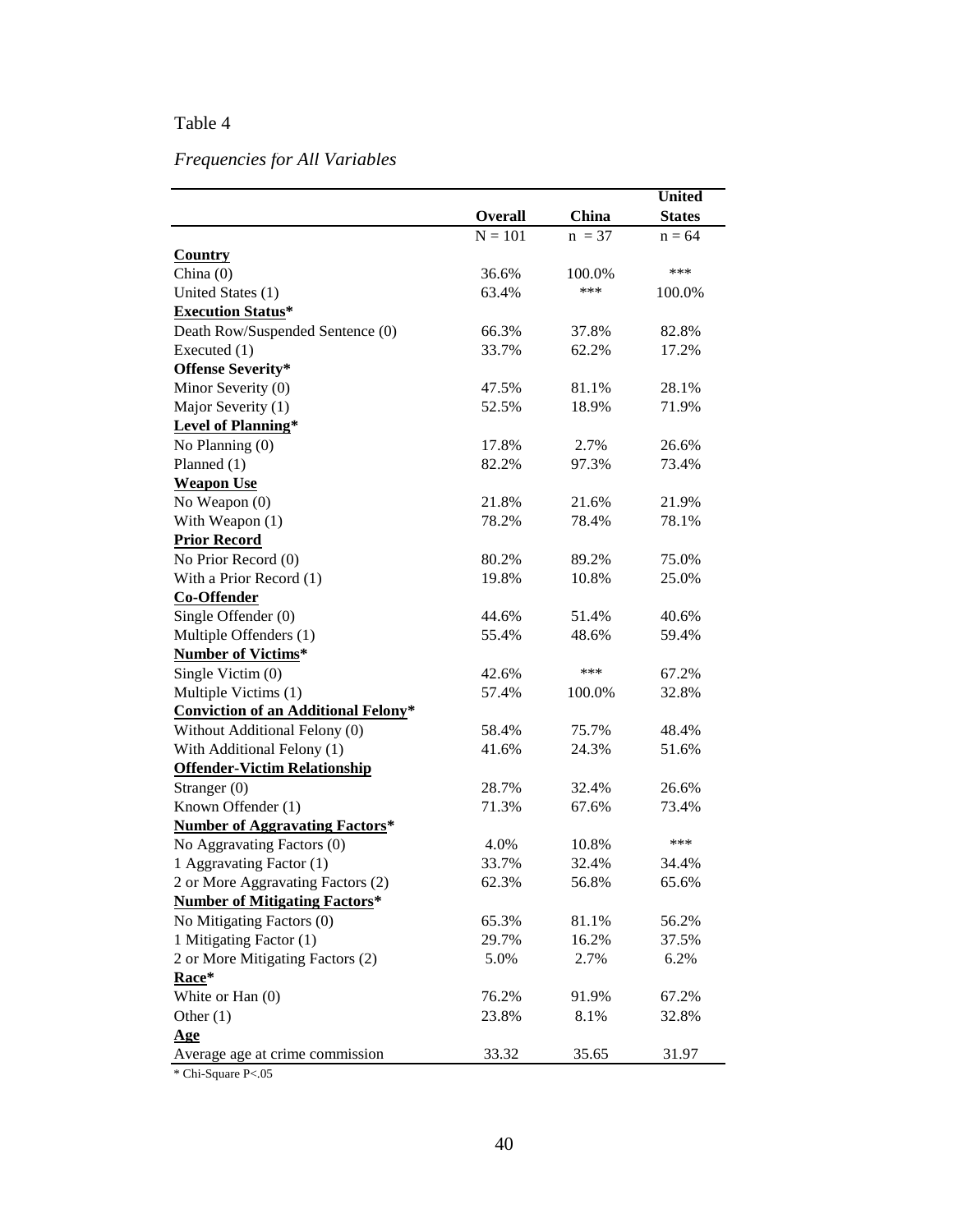weapons are poison or drugs, a hammer or battering object, knife, gun, strong acid, and explosive chemicals. Offenders who committed the crime alone, typically committed the offense against someone they knew (i.e., an acquaintance, a spouse, or a relative) and used a weapon/tool to assist the crime. Planned offenses generally result in a greater number of aggravating factors and a greater number of aggravating factors are associated with an offender being executed, rather than receiving a suspended sentence. Offenders are also more likely to be executed when committing an offense against a stranger.

The bivariate analyses also generated a number of significant correlations between major variables in the United States. For example, older offenders were less likely to be convicted of an additional felony, and more likely to be known to the victim (i.e., spouse, children, or acquaintances). On the other hand, offenders with a prior record or who worked with a co-offender were more likely to commit a crime against a stranger. Offenders with a prior criminal history are also more likely to be executed, rather than on death row. If an offense was committed against multiple victims, the offender was more likely to be convicted of an additional felony. Conviction of an additional felony, as well as multiple victims, is also considered to be more severe. Committing an offense against a known victim is also associated with an increase in severity. Finally, planned offenses are generally associated with a larger number of aggravating factors and a lower number of mitigating factors.

Chi-Square analyses were also conducted to discern any convergent and divergent offender and offense characteristics between China and the United States. The results are presented in table 4. As discussed in the literature, offenders who received the death sentence in China and the United States may not be executed because the system allows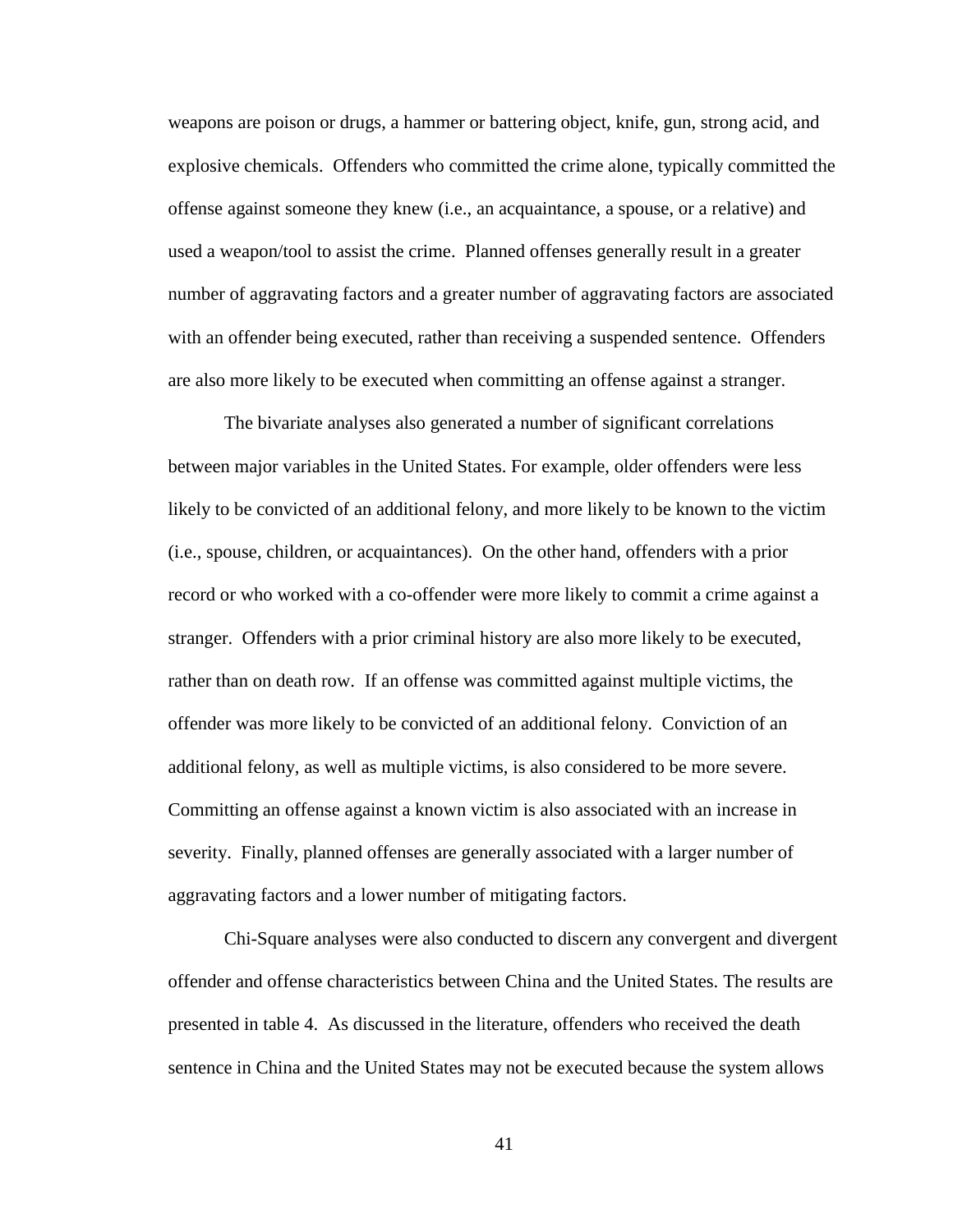| n<br>ر  |  |
|---------|--|
| ನಿ<br>⊢ |  |

|       |                                 |            |               |         |                      |          |         | <b>United States</b>    |                           |            |                |                 |                   |                |
|-------|---------------------------------|------------|---------------|---------|----------------------|----------|---------|-------------------------|---------------------------|------------|----------------|-----------------|-------------------|----------------|
|       |                                 |            | $\widehat{c}$ | ධ       | $\widehat{E}$        | ⊙َ       | ତ୍ର     | $\overline{\mathrm{C}}$ | $\overline{\textbf{(8)}}$ | ම          |                |                 | $\widetilde{\Xi}$ | $\widehat{13}$ |
|       | 1. Offender Age at Crime        |            | $-206$        | $-163$  | $-0.81$              | $-068$   | 270*    | $-283*$                 | .085                      | <b>949</b> | $-0.4$         | $\overline{13}$ | $-222$            | <sup>126</sup> |
|       | 2. Offender Race                | .087       |               | 134     | $-100$               | 008      | $-182$  | .078                    | $-182$                    | 209        | $-007$         | $-162$          | $-245$            | .142           |
|       | 3. Prior Record                 | 320        | $-103$        |         | $-110$               | $-0.019$ | $-306*$ | .054                    | $-0.061$                  | $-0.44$    | $0+0.1$        | <b>157</b>      | $-0.59$           | $311*$         |
|       | 4. Co-offender                  | $-178$     | 107           | 184     |                      | $-032$   | $-281*$ | .153                    | 079                       | 024        | $-022$         | 096             | 104               | $-213$         |
|       | 5. Number of Victims            | ą<br>ä.    |               | ą       | ٩<br>ą               |          | $-.032$ | $.344*$                 | $-0.32$                   | $-0.033$   | 289*           | 207             | $061 -$           | 123            |
| China | 6. Offender-Victim Relationship | <b>200</b> | $-217$        | $-317$  | $-.596*$             |          |         | $-0.229$                | 119                       | 024        | $.253*$        | $\overline{00}$ | $-0.87$           | .086           |
|       | 7. Additional Felony            | .006       | .062          | 005     | $.204 -$             |          | $-280$  |                         | .125                      | $-0.59$    | .298*          | 235             | .128              | $-221$         |
|       | 8. Level of Planning            | 101        | 050           | .058    | .162                 |          | $-115$  | $-294$                  |                           | 195        | .096           | $.393*$         | $-260*$           | .086           |
|       | 9. Weapon Use                   | $-181$     | $-0.085$      | $-451*$ | $-408$ * $-4$        |          | *878.   | 298                     | $880 -$                   |            | .173           | .103            | $-185$            | .141           |
|       | 10. Offense Severity            | .074       | .109          | $-168$  | $-194$ <sup>-4</sup> |          | $-108$  | 048                     | .081                      | 254        |                | <b>208</b>      | $-114$            | $-0.083$       |
|       | 11. Aggravating Factors         | .201       | 060           | .021    | $0.88$ .             |          | $-0.41$ | .172                    | $357*$                    | 161        | $-022$         |                 | $-0.061$          | .038           |
|       | 12. Mitigating Factors          | .064       | 074           | $-159$  | $-216^{a}$           |          | 195     | $-126$                  | $-276$                    | 240        | $\overline{C}$ | $-0.57$         |                   | .034           |
|       | 13. Execution Status            | 014        | 232           | 092     | $.202$ <sup>a</sup>  |          | $421*$  | 312                     | 214                       | $-274$     | 092            | 444*            | $-233$            |                |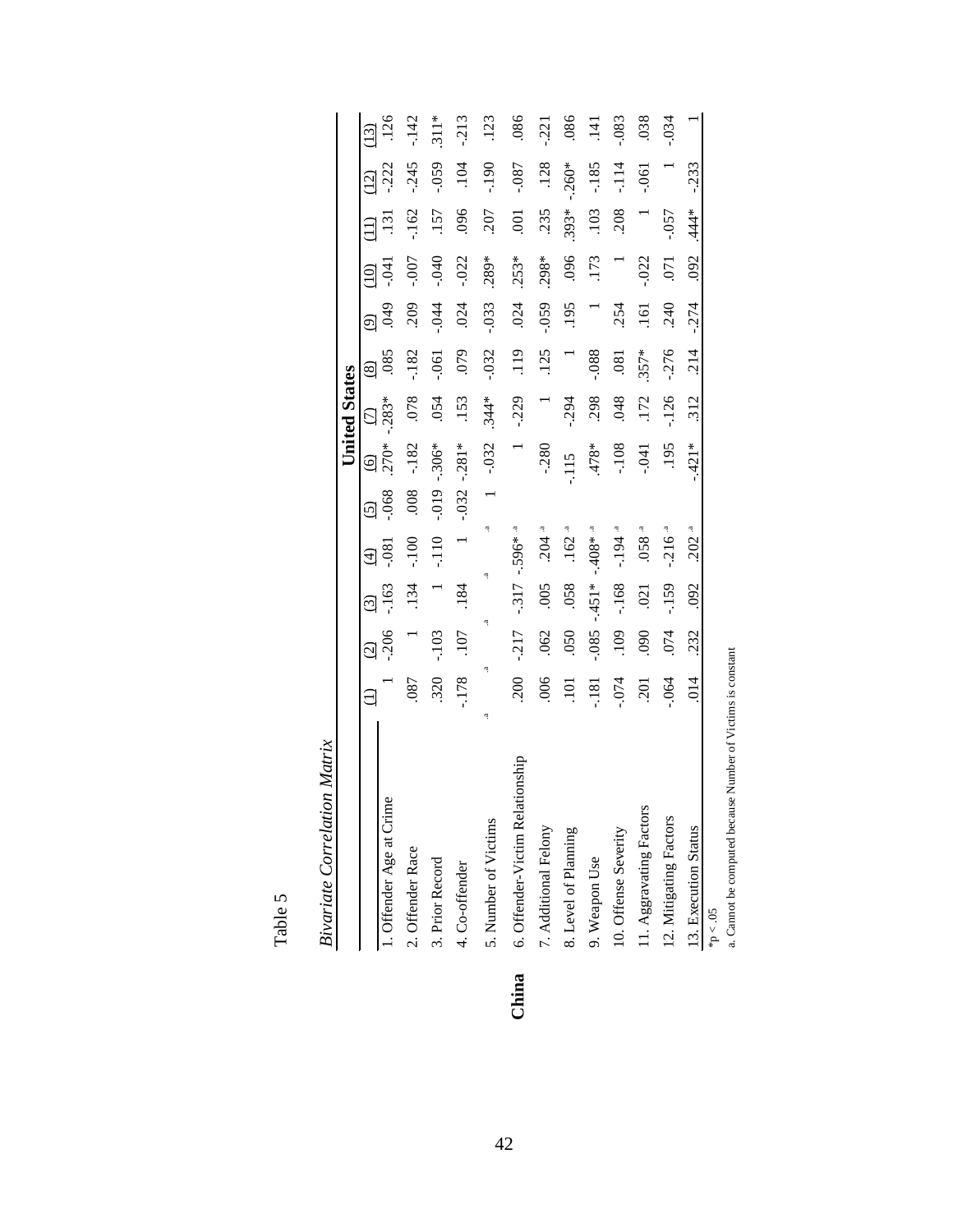for a suspended death sentence (with a two year stay) if immediate execution is not deemed necessary (i.e., offender confessed) in China, and lengthy appeals and clemency that may result in a reversal of the death sentence to an acquittal or a reduced sentence in the United States. Because of these country differences in the death penalty systems, a direct comparison of the execution status between China and the United States may not be appropriate. Nevertheless, our data shows that an overwhelming majority of the female violent capital offenders were on death row in the United States, whereas only about a third of the Chinese sample was given the suspended death sentence.

In addition, our analyses suggest that significant differences existed in several offender and offense characteristics between China and the United States, including: offense severity, level of planning, number of victims, other criminal circumstances (i.e., accompany felony, number of aggravating and mitigating factors), and offender's race.

More specifically, offenses were much more severe in the United States than in China, as more than 85% of the offenses that result in either one death with multiple additional injuries or two or more deaths occur in the United States. This is compared with over 60% of the cases that involved no death or a single death and either no additional injuries or one additional injury that occur in China. While the majority of cases include a planned offense, over 90% of the cases that involve no planning occur in the United States. Similarly, cases that do not include the conviction of an additional felony are nearly equally likely to occur in China (48%) and the United States (52%), but over 75% of the cases that do include the conviction of an additional felony occur in the United States. The number of victims also produced a significant relationship, which could be a function of the sample, as single victims only appear in cases from the United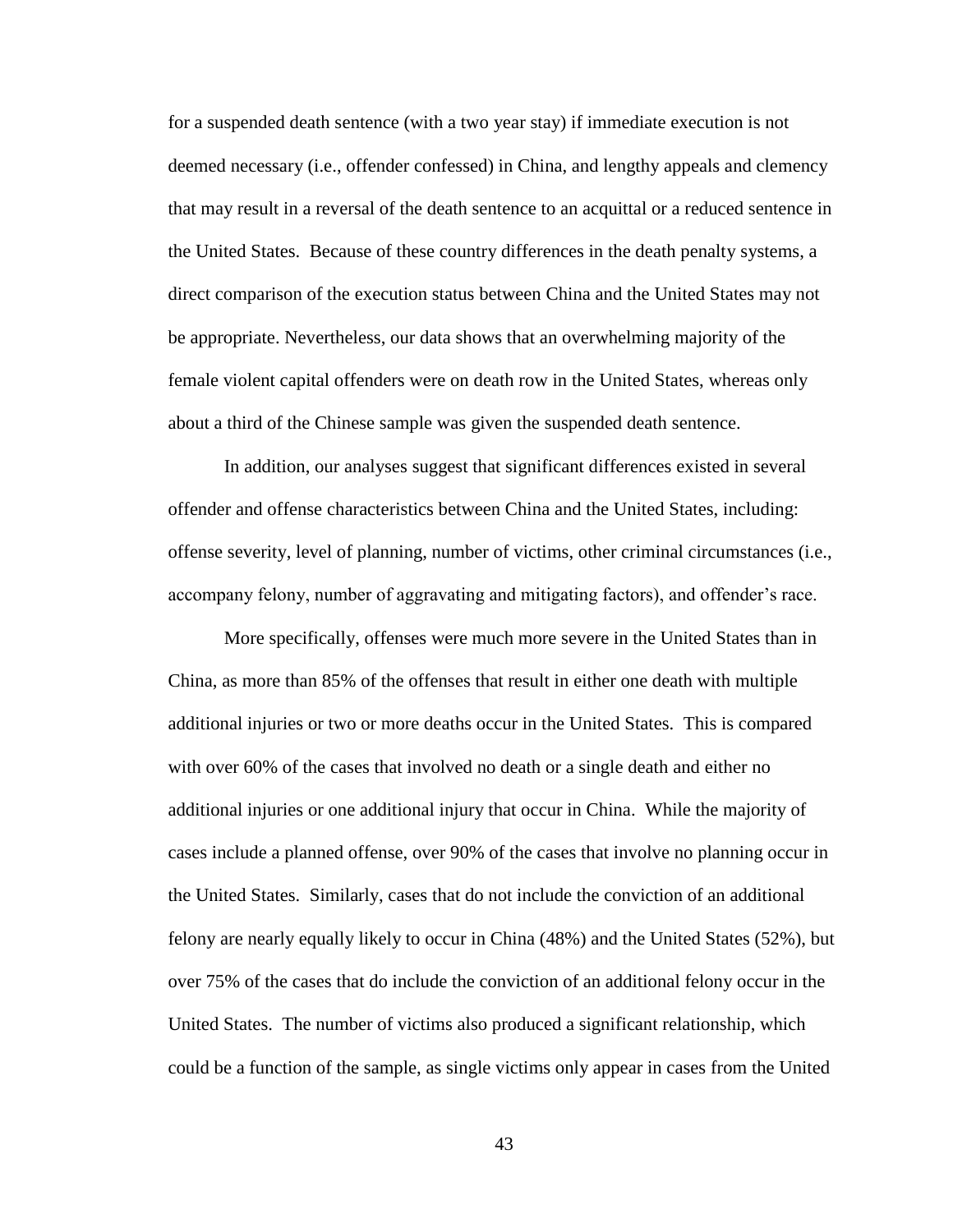States. Overall, however, about two-thirds (67%) of the cases from the United States include only a single victim and the percentage of cases involving multiple victims in China (64%) exceeds that of the United States (36%). Regarding aggravating factors, cases in the United States and China generally involved 1 or more aggravating factors, though cases that do not include any aggravating factors only occur in China. Similarly, cases in the United States and China typically do not include any mitigating factors, but 80% of cases involving 1 mitigating factor and 80% of cases involving 2 or more mitigating factors occur in the United States. Finally, offenders commonly identify as White/Caucasian in the United States (56%) and Han in China (44%). However, over 85% of the cases involving minorities occur in the United States.

The analyses also suggest some similarities of offender and offense characteristics between the two countries. For example, there were no statistically significant differences in weapon use, offender's prior record, co-offender, offender-victim relationship, and offender's age. More specifically, most offenses involved a weapon (i.e., poison, gun, or knife), few offenders had a prior criminal record, about half of the offenders committed the crime with a partner, and the majority of offenders knew their victim, for both countries. The average age of offenders at crime commission was in the early to mid 30s in both countries.

One of the research questions attempted to address whether the concepts of blameworthiness and dangerousness have similar or different meanings in the United States and China. These univariate and bivariate analyses provided some preliminary evidence that the degree of blameworthiness for a capital conviction (partially measured by offense severity in the current study) is significantly lower in China than in the United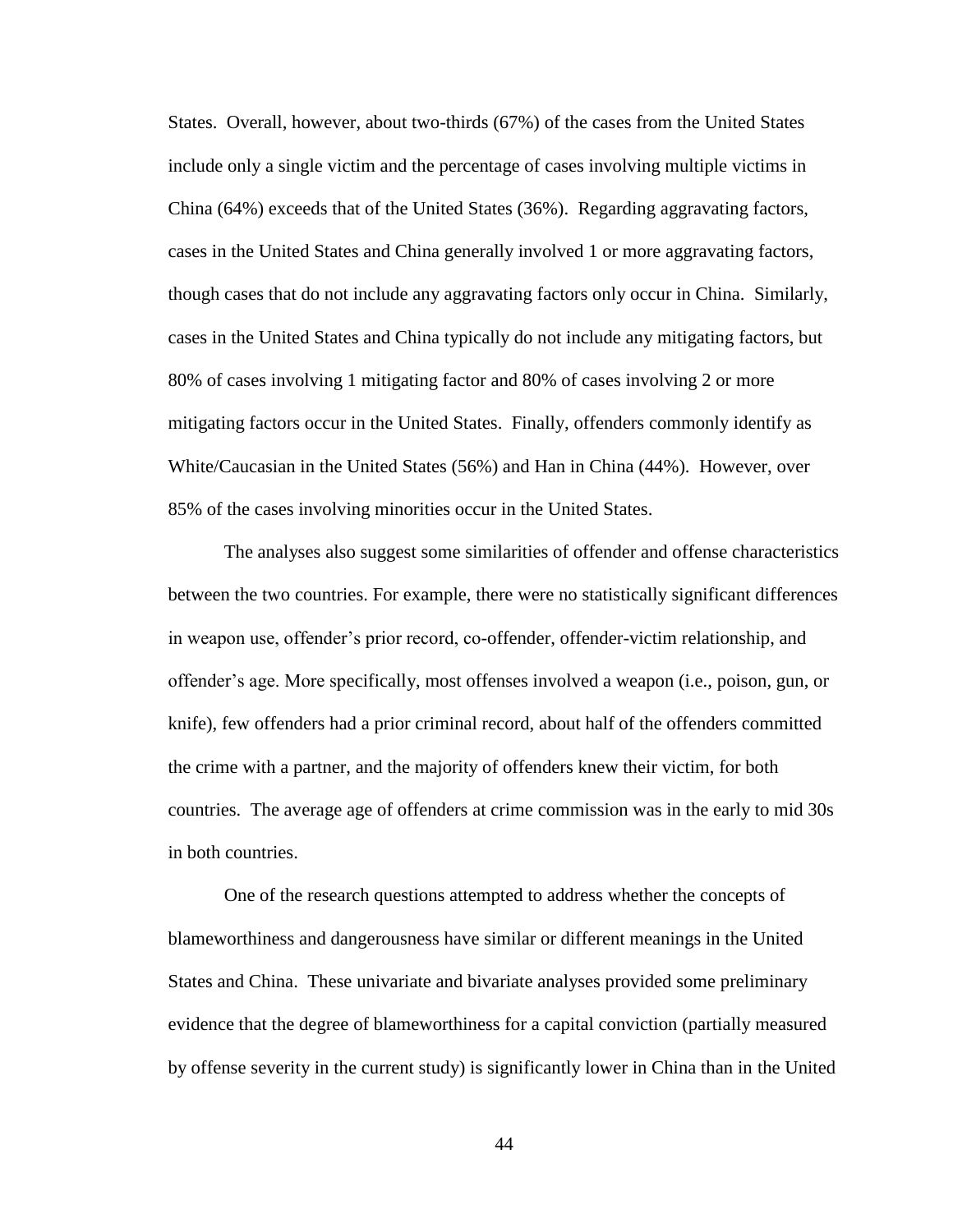States. Differences in the legal processes of the two countries are evident in the presence and absence of aggravating and mitigating factors, but also in the execution status of the offenders.

#### Conjunctive Analysis

Conjunctive analysis is used in this study to examine whether the relative prevalence of measures of blameworthiness and dangerousness is similar or distinct in capital convictions for female violent offenders in the United States and China. This type of multivariate analysis will explore the extent to which combinations of measures of these two concepts are found to be either relatively unique to U.S. capital cases, relatively unique to China, or common across both countries. The particular combinations or profiles unique and common to both countries will be identified and discussed in terms of their relevance to capital cases involving female violent offenders in these countries.

For this analysis, blameworthiness is determined by the joint impact of offense severity, presence of a co-offender, offender prior record, and level of planning, whereas dangerousness is assessed by the combined interaction of weapon use, conviction of an additional felony, number of victims and offender-victim relationship. The conjunctive analysis will consider the simultaneous effects of these variables in order to identify the context specific effects of blameworthiness and dangerousness in the United States and China.

Tables 6 and 7 present the qualitative comparative analysis (Ragin, 1989) of country differences in blameworthiness and dangerousness, respectively. There are 16 possible combinations of variables for both blameworthiness and dangerousness. Of these, 15 configurations or situational contexts are present for each. Due to small sample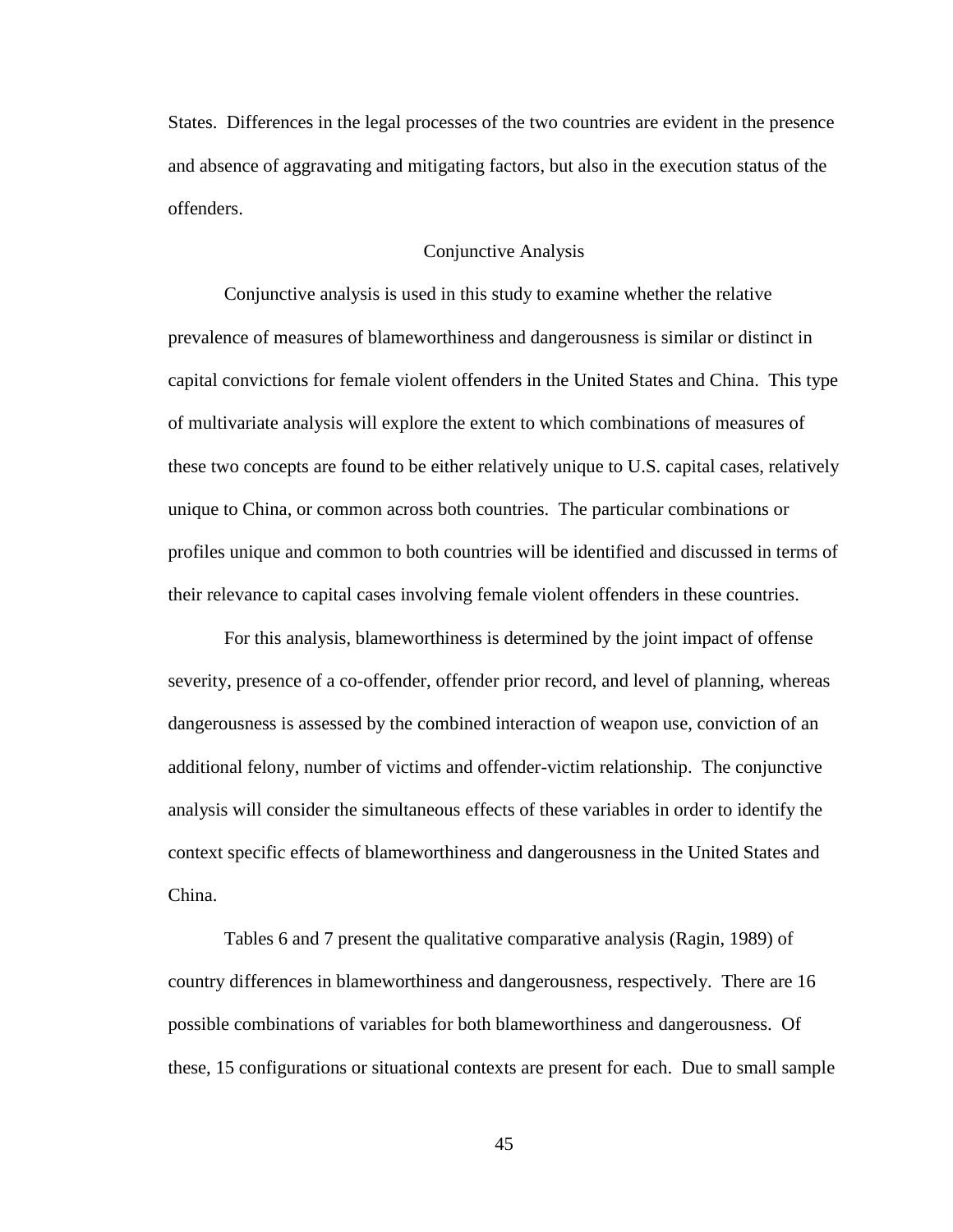size, all configurations were included in the analysis, regardless of number of cases. Additionally, configurations and cases are represented using both the absolute rule and the relative rule of 10% difference (Miethe & Drass, 1999). In the current study, the relative rule of 10% difference is based on the overall rate of U.S. capital cases in the sample (63%). Cases that are "unique to the U.S." have a proportion at least 10 percentage points higher than the overall rate for the U.S. capital cases, "common or contradiction" cases refer to relative proportions that are within 10% of the overall rate, and cases that are "unique to China" involve proportions that are at least 10 percentage points below the overall rate for U.S. capital cases.

## *Situational Contexts for Blameworthiness*

Table 6 displays the qualitative comparative analysis of country differences in blameworthiness. Panel A identifies the configurations and cases based on the absolute rule, whereas Panel B classifies the configurations and cases using the relative rule of 10% difference. Panels C and D list the unique profiles of blameworthiness for the United States and China and the common profiles found in both countries, respectively.

Conclusions about general patterns, as well as the influence of specific variables, can be drawn from the results presented in table 6. Visual examination and comparisons among the unique profiles within the table provide the basis for these conclusions.

First, profiles of blameworthiness vary considerably between the United States and China. A substantial number of cases are found to have situational contexts that are relatively unique to the United States (45%) and relatively unique to China (43%). Only 12% of cases contain common characteristics found in both countries, indicating a clear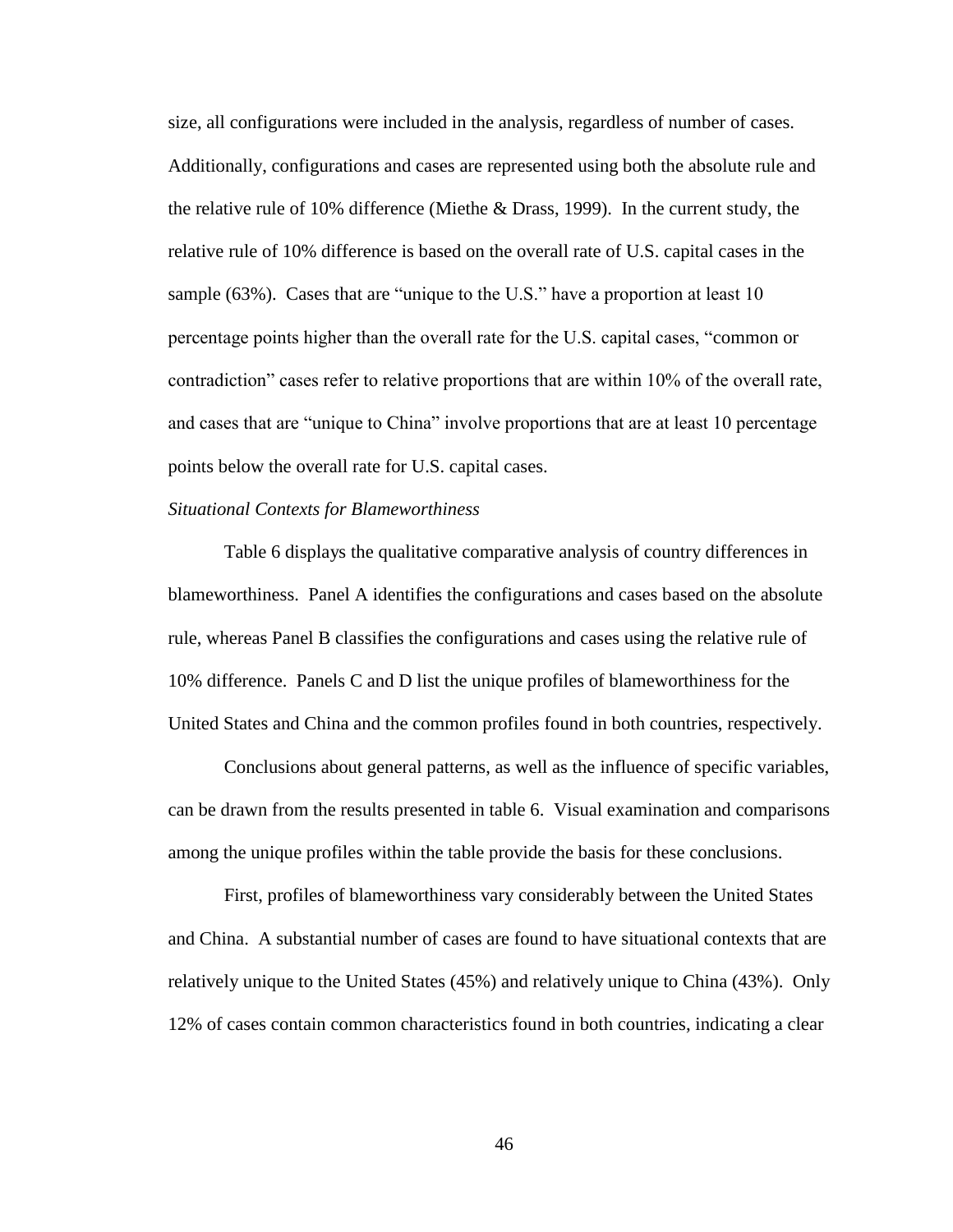distinction between the United States and China in the relative prevalence of measures of blameworthiness in the situational context.

Second, individual variables reveal that some measures of blameworthiness diverge across situations, while others remain consistent. For example, major severity is never found in offense profiles that are relatively unique to China, but it is found in twothirds of the offense profiles unique to the United States. Furthermore, prior record is far more prevalent in offense profiles unique to the United States, than to China. On the other hand, planning is more common in offense profiles relatively unique to China, than the United States. Finally, the prevalence of multiple offenders is similar for offender profiles in each country. When looking at the combined measures of blameworthiness, U.S. cases are far more likely to be represented by offense profiles with at least three or more measures of blameworthiness, than China.

Overall, the results of table 6 suggest that some elements of blameworthiness are more prevalent in the U.S. (i.e. major severity, prior record), some elements are more prevalent in China's cases (i.e. planning), and other element are equally prevalent in both countries (i.e. multiple offenders). Considered as a group, however, measures of blameworthiness are more commonly found in capital cases in the United States than China. This distinction is likely a function of political and legal variation between the United States and China, specifically evident in the vast difference in death penalty eligible offenses in the two countries.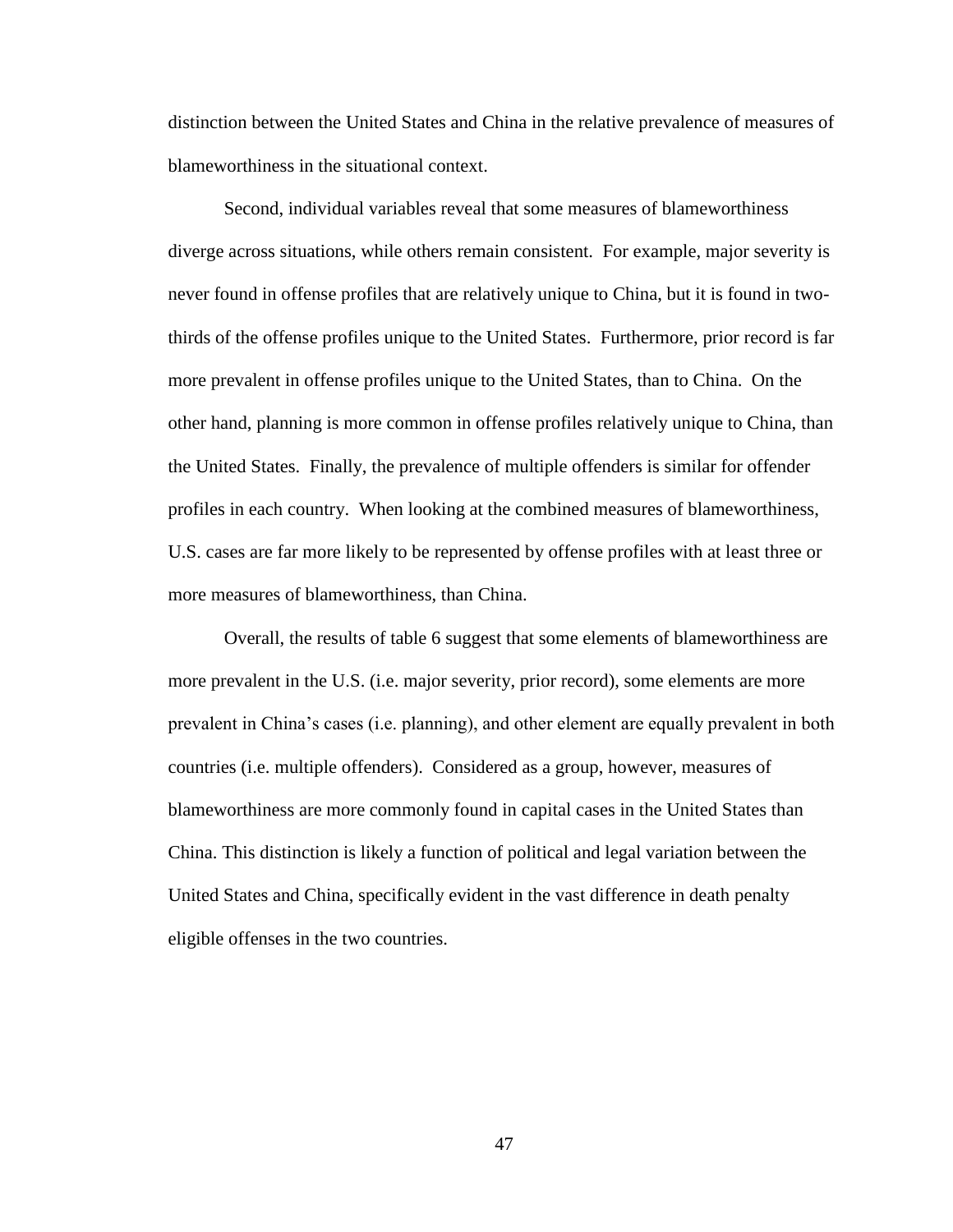| Qualitative Comparative Analysis of Country Differences in Biameworuniness |                                  |                                                           |             |                          |        |               |                           |
|----------------------------------------------------------------------------|----------------------------------|-----------------------------------------------------------|-------------|--------------------------|--------|---------------|---------------------------|
| Panel A: Configurations and Cases (Absolute or Deterministic Rule)         |                                  |                                                           |             | Configurations           |        |               | Cases                     |
|                                                                            |                                  |                                                           |             | Z                        | ℅      | Z             | ℅                         |
| Number of Profiles Observed                                                |                                  |                                                           |             | 51                       |        | $\Xi$         |                           |
|                                                                            | Profiles Unique to United States |                                                           |             | $^{\circ}$               | 53.4%  | 26            | 25.8%                     |
| Profiles Unique to China                                                   |                                  |                                                           |             |                          | 6.6%   |               | 0.9%                      |
|                                                                            |                                  | Contradictions (CommonProfiles/Cases) for both Countries  |             | $\circ$                  | 40.0%  | $\sharp$      | 73.3%                     |
| Panel B: Configurations and Cases (using                                   |                                  | Relative Rule of 10% Difference)                          |             |                          |        |               |                           |
|                                                                            |                                  |                                                           |             | Configurations           |        |               | Cases                     |
|                                                                            |                                  |                                                           |             | Z                        | ℅      | Z             | %                         |
| Number of Profiles Observed                                                |                                  |                                                           |             | $\overline{15}$          |        | $\Xi$         |                           |
|                                                                            | Profiles Unique to United States |                                                           |             | $\sigma$                 | 60.0%  | $\frac{4}{6}$ | 45.0%                     |
| Profiles Unique to China                                                   |                                  |                                                           |             | 5                        | 33.3%  | 42            | 42.5%                     |
|                                                                            |                                  | Contradictions (Common Profiles/Cases) for both Countries |             |                          | 6.7%   | 13            | 12.5%                     |
| Panel C: Profiles of Blameworthiness                                       |                                  |                                                           |             |                          |        |               |                           |
|                                                                            |                                  |                                                           |             |                          |        |               | <b>QCA</b> Classification |
| <b>United States</b>                                                       |                                  |                                                           |             | Total $N$                | % U.S. | Absolute Rule | Relative Rule             |
| 1. Minor Severity                                                          | Single Offender                  | Prior Record                                              | No Planning |                          | 100%   | U.S.          | U.S.                      |
| 2. Minor Severity                                                          | Multiple Offenders               | No Prior Record                                           | No Planning | ξ                        | 100%   | $\frac{0}{1}$ | U.S.                      |
| 3. Minor Severity                                                          | Multiple Offenders               | Prior Record                                              | No Planning |                          | 100%   |               | U.S.                      |
| 4. Major Severity                                                          | Single Offender                  | No Prior Record                                           | No Planning |                          | 100%   | U.S.          | U.S.                      |
| 5. Major Severity                                                          | Single Offender                  | Prior Record                                              | No Planning | $U$ $U$ $U$ $U$          | 100%   | U.S.<br>U.S.  | U.S.                      |
| 6. Major Severity                                                          | Single Offender                  | Prior Record                                              | Planned     |                          | 100%   |               |                           |
| 7. Major Severity                                                          | Multiple Offenders               | No Prior Record                                           | No Planning | 4                        | 100%   | U.S.          |                           |
| 8. Major Severity                                                          | Multiple Offenders               | Prior Record                                              | Planned     | $\boldsymbol{\varsigma}$ | 100%   | U.S.          | $3.500$<br>$5.500$        |
| 9. Major Severity                                                          | Multiple Offenders               | No Prior Record                                           | Planned     | $\Omega$                 | 90%    | Common        |                           |

*Qualitative Comparative Analysis of Country Differences in Blameworthiness*   $\overline{a}$  $\mathbf{D}$  $\zeta$  $O$ ualitative  $C$ o

Table 6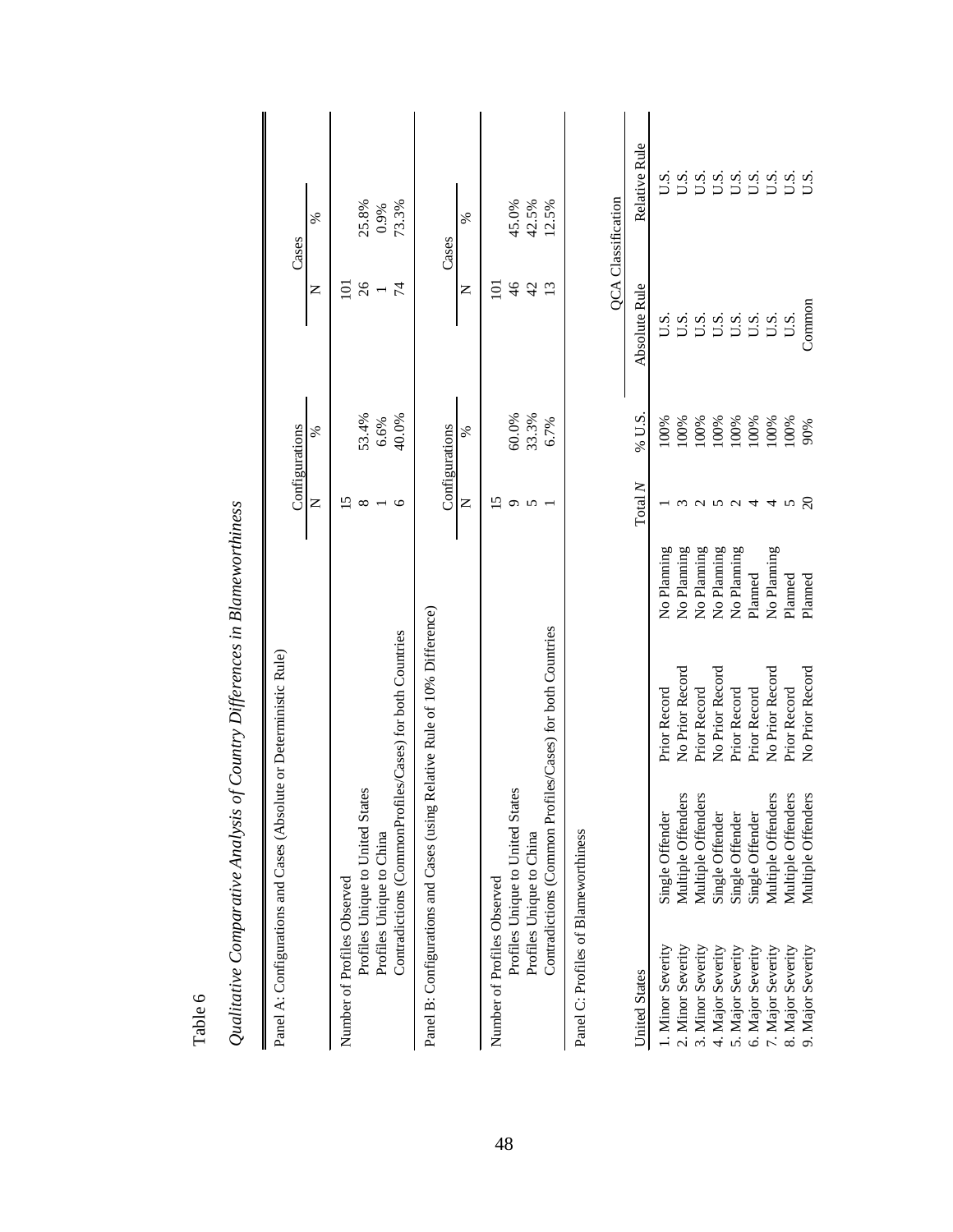|                              |                                                              |                 |             |         |              | <b>QCA</b> Classification |                                                                                    |
|------------------------------|--------------------------------------------------------------|-----------------|-------------|---------|--------------|---------------------------|------------------------------------------------------------------------------------|
| China                        |                                                              |                 |             | Total N | % U.S.       | Absolute Rule             | Relative Rule                                                                      |
| 1. Minor Severity            | Single Offender                                              | Prior Record    | Planned     |         | 50%          | Common                    | China                                                                              |
| 2. Minor Severity            | Single Offender                                              | No Prior Record | Planned     |         | 29%          | Common                    |                                                                                    |
| 3. Minor Severity            | Multiple Offenders                                           | No Prior Record | Planned     |         | 28%          | Common                    | $\begin{tabular}{c} \bf diag \\ \bf diag \\ \bf diag \\ \bf diag \\ \end{tabular}$ |
| 4. Minor Severity            | Multiple Offenders                                           | Prior Record    | Planned     |         | 25%          | Common                    |                                                                                    |
| 5. Minor Severity            | Single Offender                                              | No Prior Record | No Planning |         | $80^{\circ}$ | China                     | China                                                                              |
|                              | Panel D: Common Profiles of Blameworthiness for Each Country |                 |             |         |              |                           |                                                                                    |
|                              |                                                              |                 |             |         |              | <b>QCA</b> Classification |                                                                                    |
| Both United States and China |                                                              |                 |             | Total N | % U.S.       | Absolute Rule             | Relative Rule                                                                      |
| 1. Major Severity            | Single Offender                                              | No Prior Record | Planned     |         | 62%          | Common                    | Common                                                                             |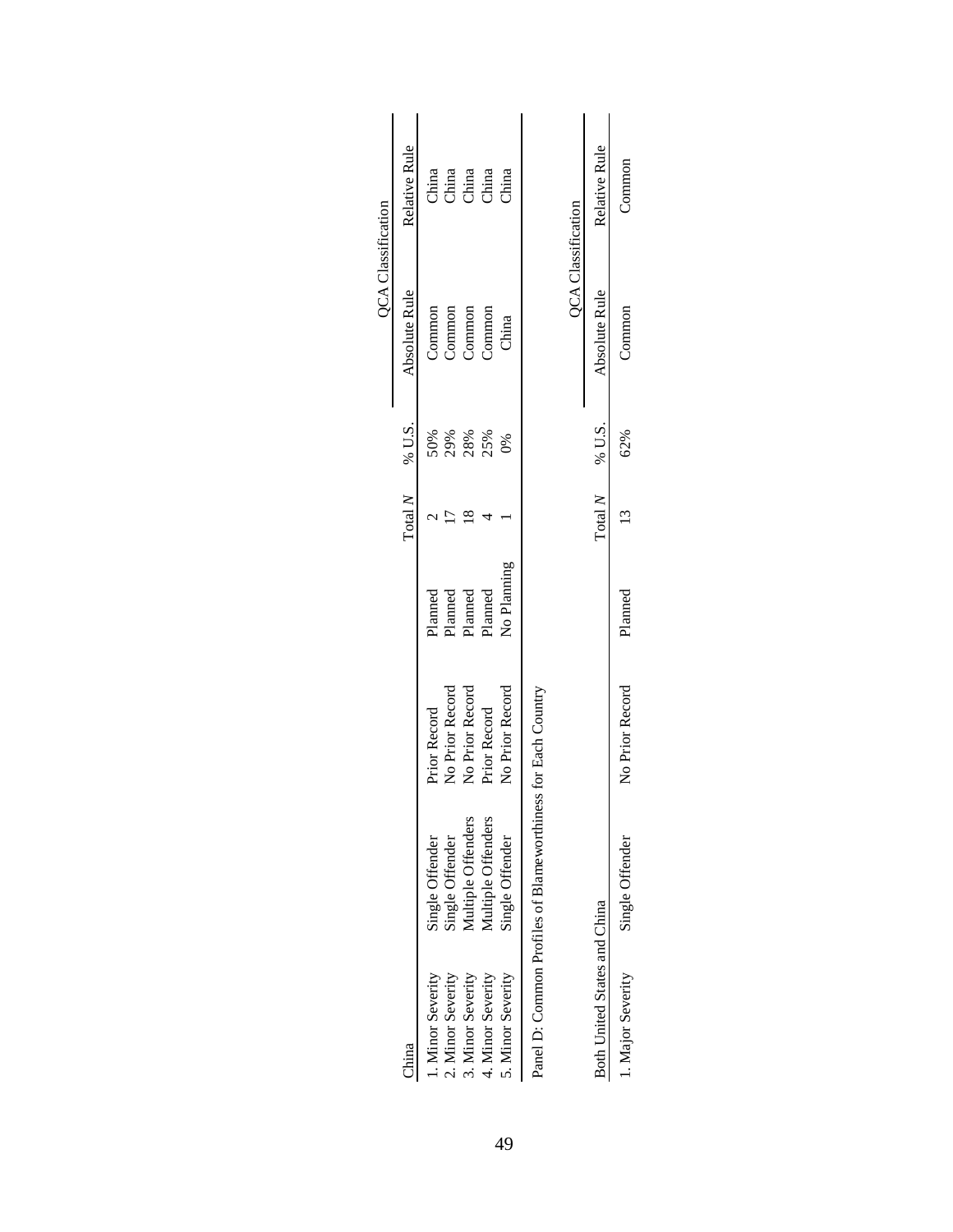|                             | Panel A: Configurations and Cases (Absolute or Deterministic Rule)        |                  |                |                 |                |                  |                           |
|-----------------------------|---------------------------------------------------------------------------|------------------|----------------|-----------------|----------------|------------------|---------------------------|
|                             |                                                                           |                  |                | Configurations  |                |                  | Cases                     |
|                             |                                                                           |                  |                | Z               | ℅              | z                | %                         |
| Number of Profiles Observed |                                                                           |                  |                | 51              |                | $\Xi$            |                           |
|                             | Profiles Unique to United States                                          |                  |                | $\sigma$        | 60.0%          | 47               | 46.5%                     |
|                             | Profiles Unique to China                                                  |                  |                | $\sim$          | 13.3%          | $\epsilon$       | 3.0%                      |
|                             | Contradictions (Common Profiles/Cases) for both Countries                 |                  |                | 4               | 26.7%          | 51               | 50.5%                     |
|                             | Panel B: Configurations and Cases (using Relative Rule of 10% Difference) |                  |                |                 | Configurations |                  | Cases                     |
|                             |                                                                           |                  |                | Z               | ℅              | Z                | %                         |
| Number of Profiles Observed |                                                                           |                  |                | 15              |                | $\overline{101}$ |                           |
|                             | Profiles Unique to United States                                          |                  |                | $\circ$         | 60.0%          | 47               | 46.5%                     |
|                             | Profiles Unique to China                                                  |                  |                | $\sigma$        | 33.3%          | 43               | 43.0%                     |
|                             | Contradictions (Common Profiles/Cases) for both Countries                 |                  |                |                 | 6.7%           | $\Box$           | 10.5%                     |
|                             | Panel C: Profiles of Dangerousness                                        |                  |                |                 |                |                  |                           |
|                             |                                                                           |                  |                |                 |                |                  | <b>QCA</b> Classification |
| <b>United States</b>        |                                                                           |                  |                | Total $N$       | % U.S.         | Absolute Rule    | Relative Rule             |
| 1. No Weapon                | No Additional Felony                                                      | Single Victim    | Stranger       |                 | 100%           | U.S.             | U.S.                      |
| 2. No Weapon                | No Additional Felony                                                      | Single Victim    | Known Offender | 4               | 100%           | U.S.             | U.S.                      |
| 3. No Weapon                | Additional Felony                                                         | Single Victim    | Stranger       |                 | 100%           | U.S.             | U.S.                      |
| 4. No Weapon                | Additional Felony                                                         | Single Victim    | Known Offender | $\sim$ $\sim$   | 100%           | U.S.             | U.S.                      |
| 5. No Weapon                | <b>Additional Felony</b>                                                  | Multiple Victims | Known Offender | 4               | 100%<br>100%   | U.S.             | U.S.                      |
| 6. Weapon                   | No Additional Felony                                                      | Single Victim    | Stranger       | $\sim$          |                | U.S.             | U.S.                      |
| 7. Weapon                   | No Additional Felony                                                      | Single Victim    | Known Offender | $\overline{18}$ | 100%           | U.S.             | U.S.                      |
| 8. Weapon                   | Additional Felony                                                         | Single Victim    | Stranger       | 5               | 100%           | U.S.             | $S_{\text{U}}$            |
| 9. Weapon                   | Additional Felony                                                         | Single Victim    | Known Offender | $\infty$        | 100%           | $\overline{S}$   | U.S                       |
|                             |                                                                           |                  |                |                 |                |                  |                           |

Qualitative Comparative Analysis of Country Differences in Dangerousness *Qualitative Comparative Analysis of Country Differences in Dangerousness*

Table 7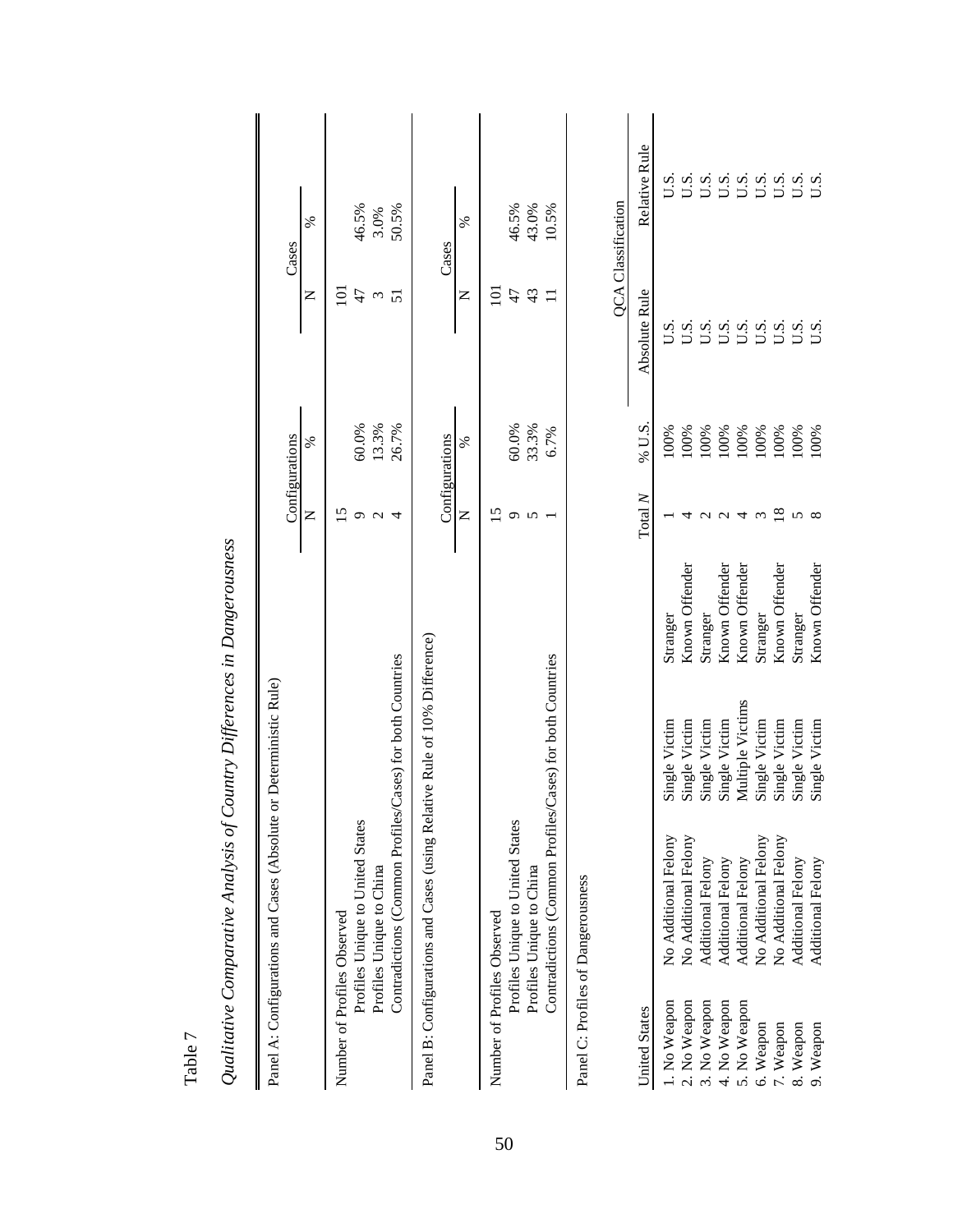|                                               |                      |                         |                |         |               | <b>QCA</b> Classification |                |
|-----------------------------------------------|----------------------|-------------------------|----------------|---------|---------------|---------------------------|----------------|
| China                                         |                      |                         |                | Total N | % U.S.        | Absolute Rule             | Relative Rule  |
| Weapon                                        | Additional Felony    | Aultiple Victims        | Stranger       |         | 50%           | Common                    | China          |
| 2. Weapon                                     | No Additional Felony | Aultiple Victims        | Known Offender |         | 17%           | Common                    | China<br>China |
| 3. No Weapon                                  | No Additional Felony | <b>Aultiple Victims</b> | Stranger       |         | 14%           | Common                    |                |
| 4. No Weapon                                  | No Additional Felony | Aultiple Victims        | Known Offender |         | 0%            | China                     | China          |
| 5. Weapon                                     | No Additional Felony | <b>Aultiple Victims</b> | Stranger       |         | $\frac{8}{6}$ | China                     | China          |
| Panel D: Common Profiles of Dangerousness for |                      | Each Country            |                |         |               |                           |                |
|                                               |                      |                         |                |         |               | <b>QCA</b> Classification |                |
| Both United States and China                  |                      |                         |                | Total N | % U.S.        | Absolute Rule             | Relative Rule  |
| 1. Weapon                                     | Additional Felony    | Multiple Victims        | Known Offender |         | 64%           | Common                    | Common         |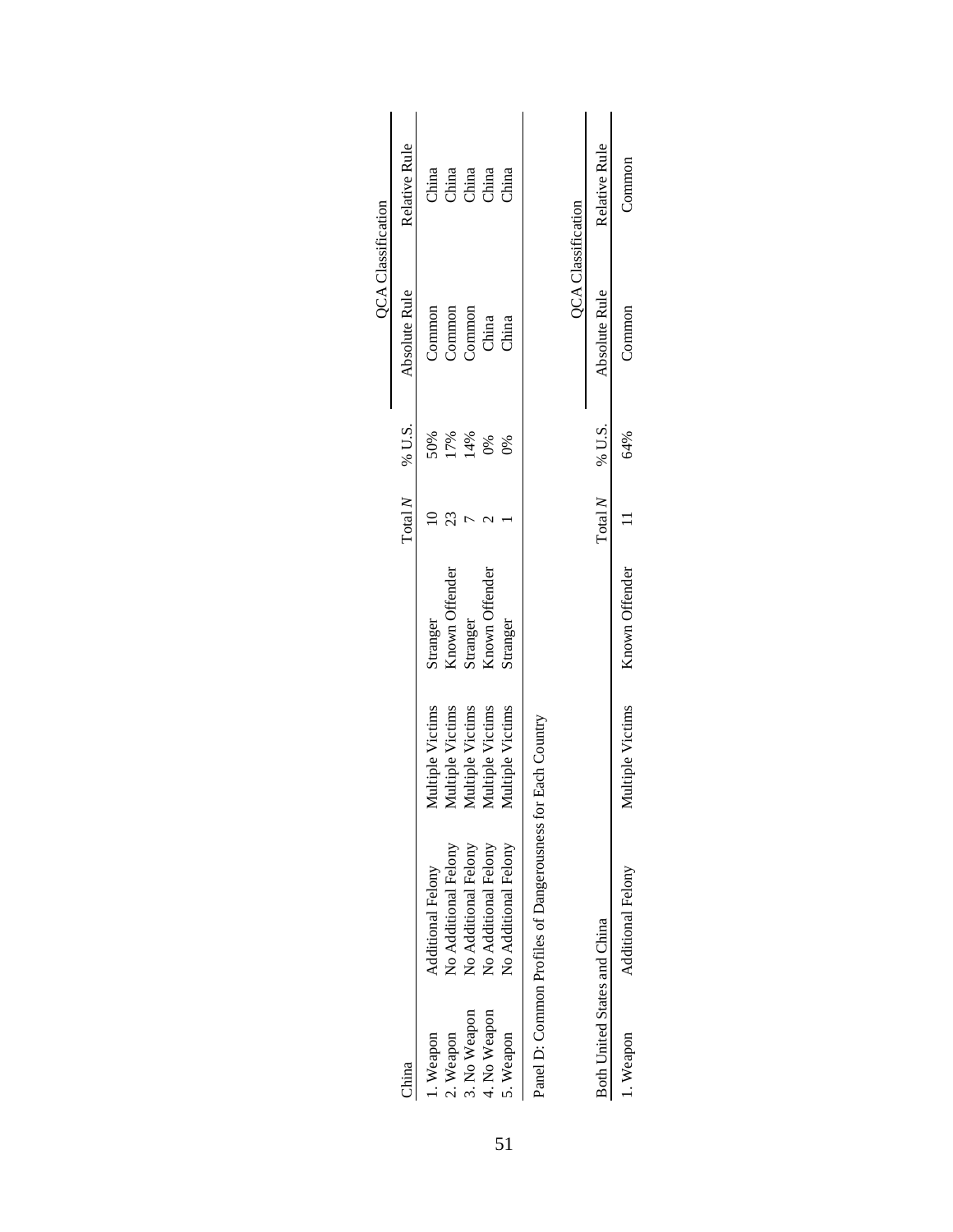#### *Situational Contexts for Dangerousness*

Table 7 presents the qualitative comparative analysis of country differences in dangerousness. The data is displayed in the same format as table 6. Visual inspection and comparison are used to evaluate the patterns and specific variables associated with the situations presented.

First, there is variability across the profiles of dangerousness between the United States and China. 47% of cases are relatively unique to the United States and 43% of cases are relatively unique to China. Only a small percentage of cases (10%) are common across both countries, demonstrating a difference between the United States and China in the relative prevalence of measures of dangerousness in the situational context.

Second, individual variables suggest that some measures of dangerousness are distinct across situations, while others converge. For example, multiple victims are rarely found in offense profiles that are relatively unique to the United States, but are always found in offense profiles relatively unique to China. Conversely, conviction of an additional felony is rarely found in offense profiles unique to China, but is found in the majority of profiles unique to the United States. The prevalence of weapon use is slightly more likely in offense profiles unique to China, than profiles unique to the United States. Similarly, it is slightly more likely for offense profiles relatively unique to China to involve a stranger, than the United States.

Overall, the results of table 7 suggest that some elements of dangerousness are more prevalent in China (i.e. multiple victims, weapon use, stranger) and some elements are more prevalent in the United States (i.e. conviction of an additional felony). The results suggest that particular measures of dangerousness are context specific in terms of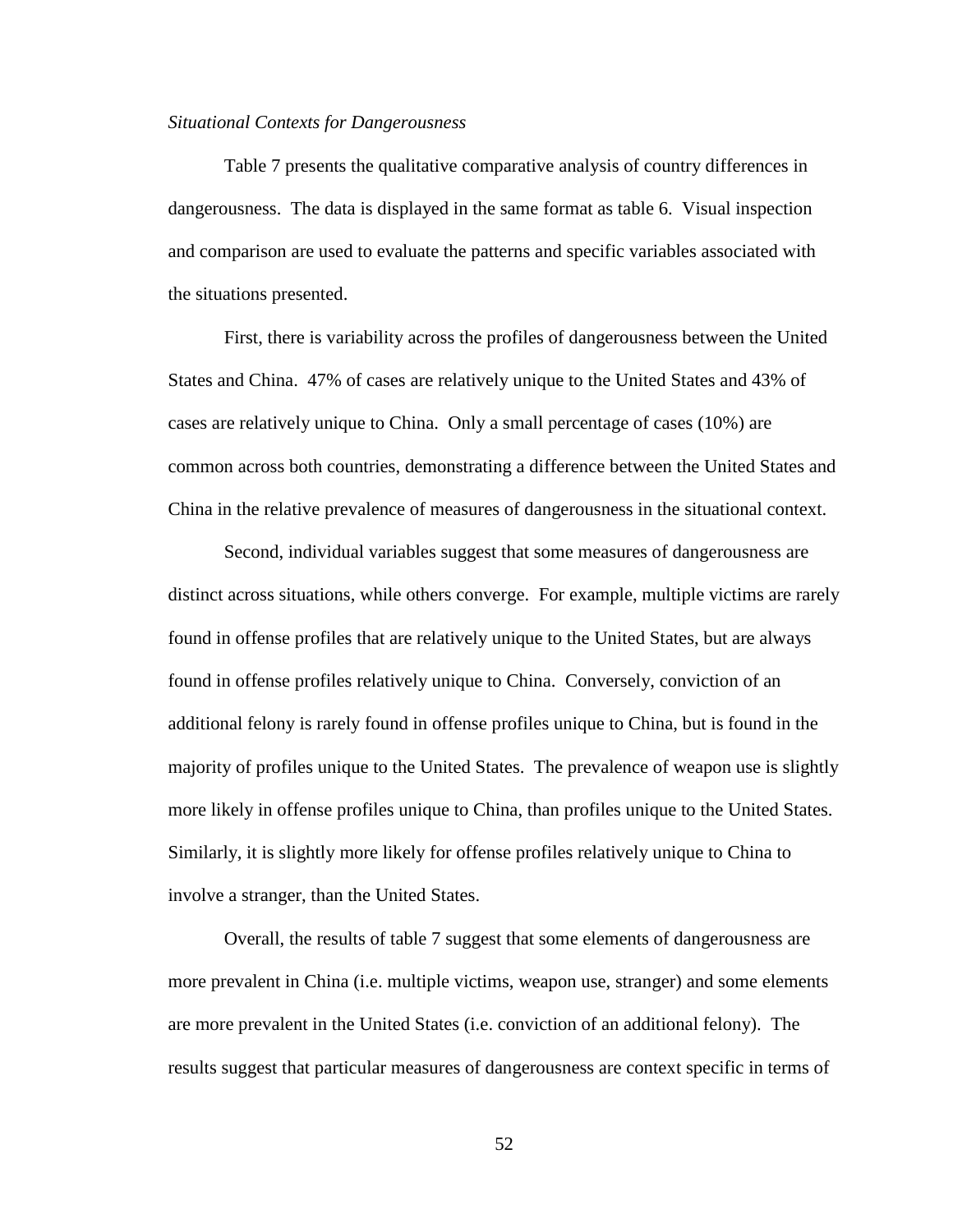their prevalence across countries, indicating that perceived dangerousness is assessed differently in the United States and China.

In sum, the univariate, bivariate and conjunctive analyses suggest that elements of blameworthiness and dangerousness are distinctively defined in the United States and China. Some measures of blameworthiness are more prevalent in the United States (i.e. major severity, prior record), some measures are more prevalent in China (i.e. planning), and other measures are equally prevalent in both countries (i.e. multiple offenders). When considered as a group, however, measures of blameworthiness are more commonly found in the United States than in China. The findings also suggest that particular measures of dangerousness are context specific in terms of their prevalence across countries. Though similarities exist, the analyses suggest that the distinct political, legal and social systems of the United States and China affect capital offense sentencing practices, specifically regarding the measures of blameworthiness and dangerousness.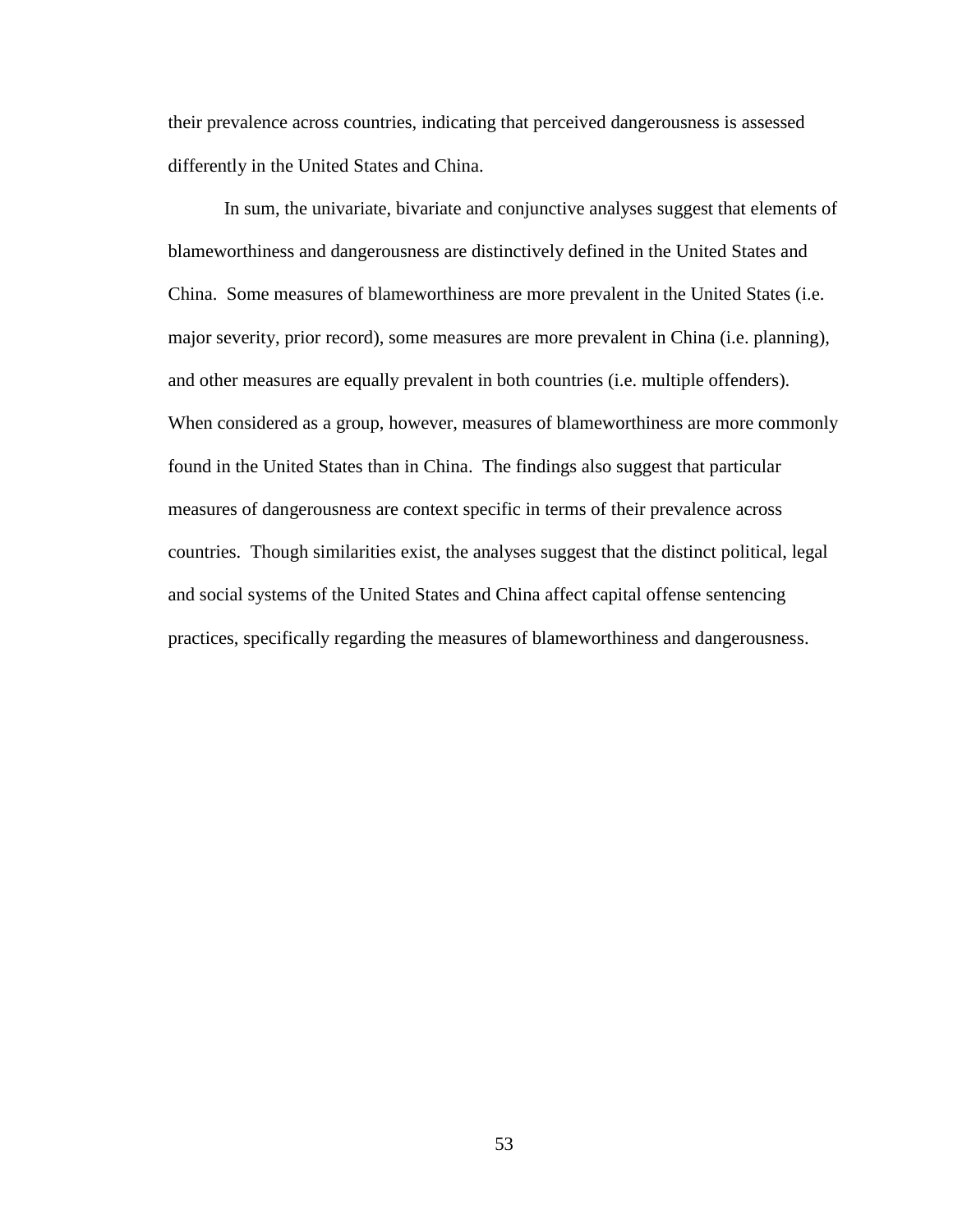# CHAPTER 6

#### DISCUSSION AND CONCLUSION

The United States and China are two of the leading nations regarding use of the death penalty. The current study explores the role of women and capital punishment in the two countries, specifically examining the function of blameworthiness and dangerousness in sentencing. This study attempts to ascertain whether the distinct political, economic, social and cultural differences of the United States and China create convergent or divergent sentencing effects, specifically in the case of violent female capital offenders.

Because of the small sample size and non-random sampling strategies used in generating the data for this study, any findings derived from the current study must be interpreted in the specific research context. Nevertheless, given the explorative nature of the study and the lack of existing research in this area, any findings may help shed light on theory and research.

According to the Focal Concerns of Sentencing perspective, sentencing decisions by judges are determined, in part, by measuring offender blameworthiness and dangerousness (Steffensmeier et al., 1998). The findings of the current study suggest that the concepts of blameworthiness and dangerousness operate with both convergent and divergent patterns in sentencing decisions in the U.S. and China. For example, major measures of blameworthiness (i.e., offense severity, offender criminal history, level of planning, and presence of a co-offender) and dangerousness (i.e., use of a weapon, conviction of an additional felony, the number of victims, and offender-victim relationship) showed, with some degree of consistency, that female violent offenders who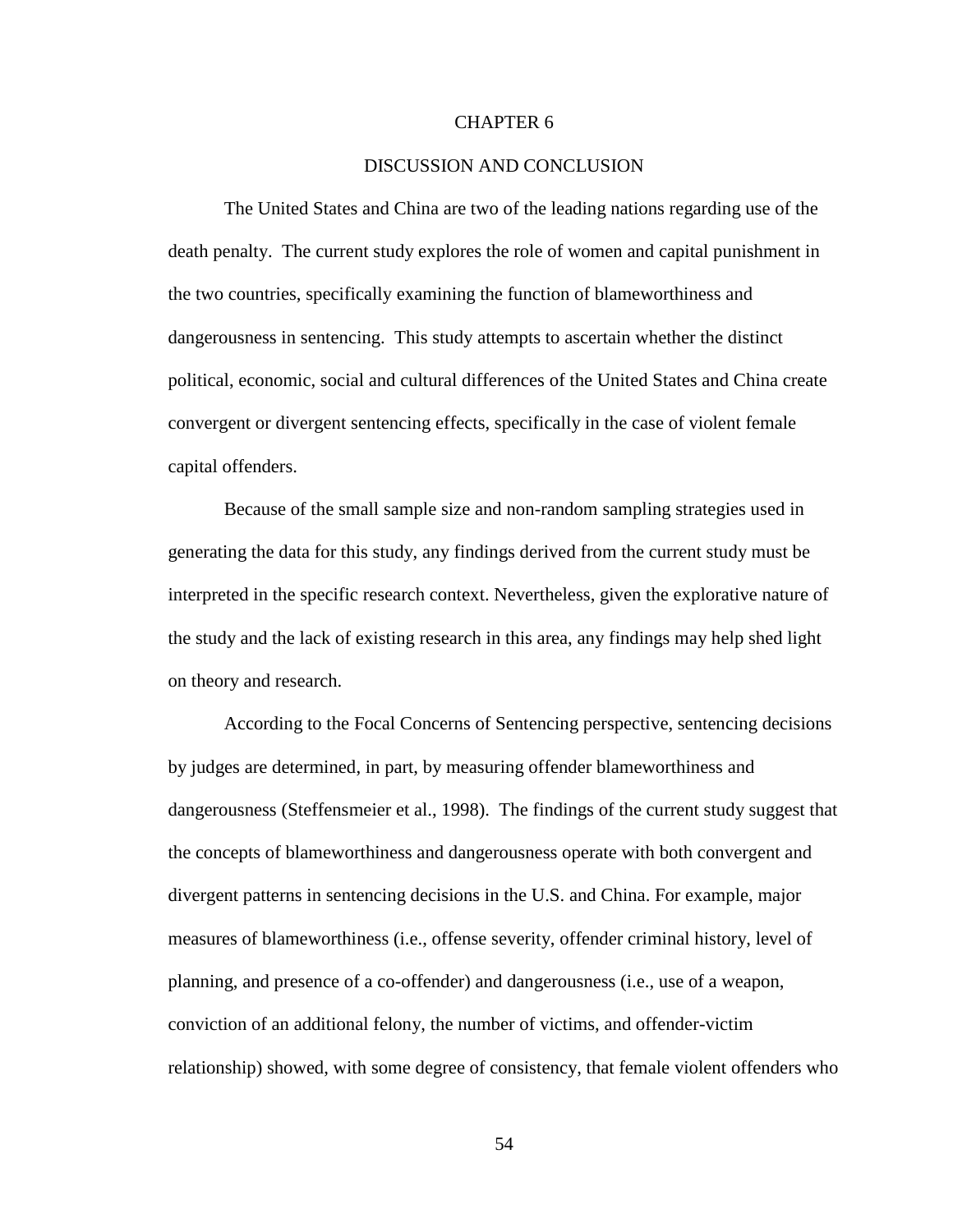are regarded as more blameworthy and dangerous are more likely to receive the death sentence and execution in both of these countries.

Nevertheless, the country differences remain salient. Findings of this comparative research suggest that a higher degree of blameworthiness is generally required in the United States than in China when meting out the death sentence and execution. In addition, offenders' perceived dangerousness is assessed differently in the United States and China.

Theories on female criminality generally ascertain that women are treated more leniently by the criminal justice system, unless their behavior violates traditional sex role expectations. The current study only considers violent female capital offenders; therefore theories on female criminality are not challenged. Findings from the study, however, may be used to support the evil woman hypothesis and imply the relative importance of perceived blameworthiness and dangerousness when considering the inter-related factors on capital sentencing decisions.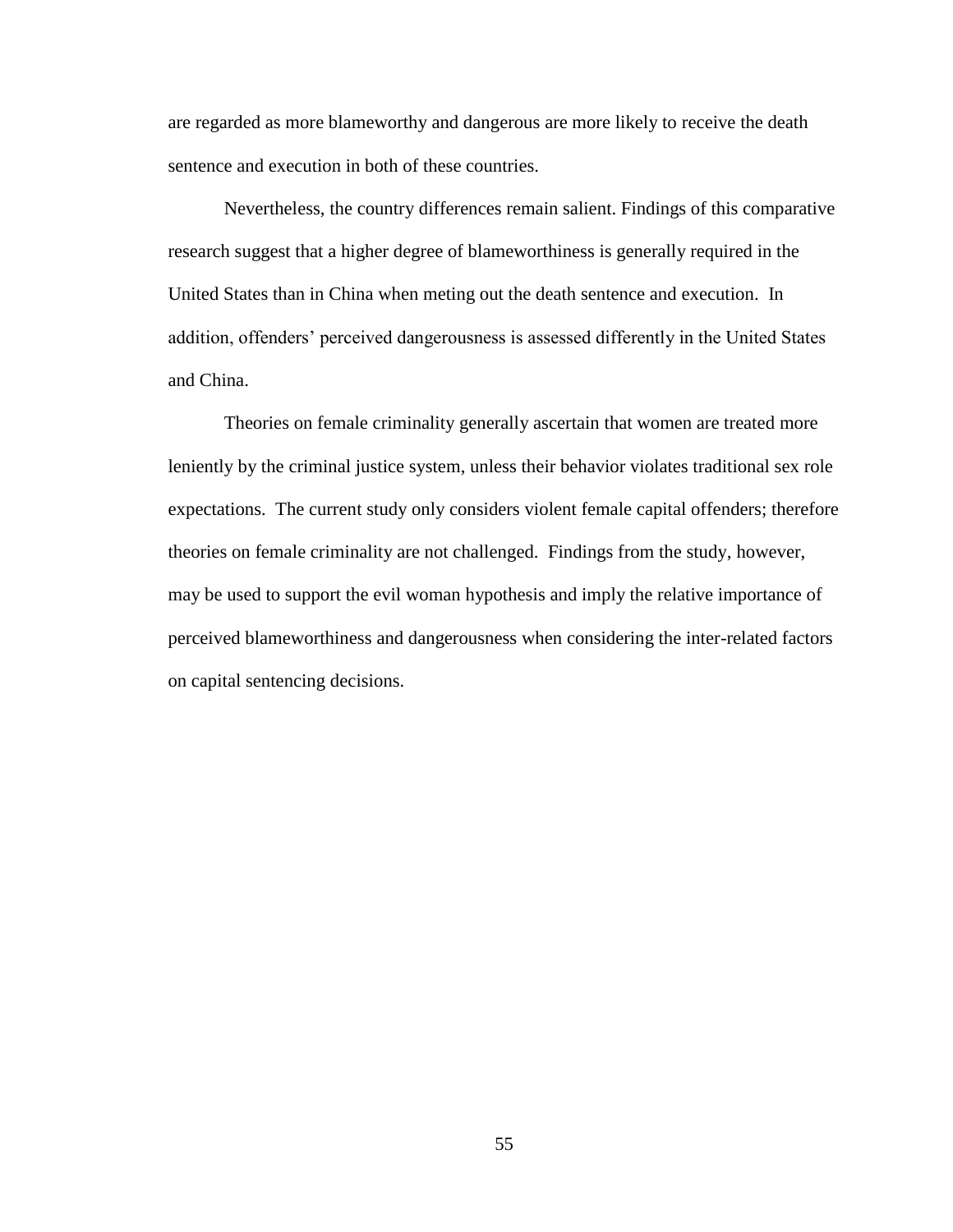## APPENDIX 1

## LIST OF CASE COLLECTIONS

Cao, Jianming. 2000. Renmin fayuan anli xuan 1992-1999. (Selected Cases from the People's Courts – 1992-1999). Beijing: China Law Publishing House.

Li, Peiyou. 2001. Judicial Document Selections of the People's Court. Jiangsu, 2000. Beijing: Law Press.

Qin, Zhengan. 2001. Judicial Document Selections of the People's Court. Beijing, 2000. Beijing: Law Press.

Sichuan Superior People's Court. 2001. Judicial Document of Selection of the People's Court. Sichuan, 2000. Beijing: Law Press.

Zhang, Qimei. 2001. Judicial Document Selections of the People's Court. Zhejiang, 2000. Beijing: Law Press.

Zhu, Mingshan. 1994. Zhongguo shenpan anli yaolan – 1993 xingshi anli juan(Selected Chinese Criminal Court Cases – 1993). Beijing: Chinese University of People's Public Security Publishing House.

Zhu, Mingshan. 1995. Zhongguo shenpan anli yaolan – 1994 xingshi anli juan (Selected Chinese Criminal Court Cases – 1994). Beijing: Chinese University of People's Public Security Publishing House.

Zhu, Mingshan. 1998. Zhongguo shenpan anli yaolan – 1997 xingshi anli juan (Selected Chinese Criminal Court Cases – 1997). Beijing: Chinese People's University Publishing House.

Zhu, Mingshan. 1999. Zhongguo shenpan anli yaolan – 1998 xingshi anli juan (Selected Chinese Criminal Court Cases – 1998). Beijing: Chinese People's University Publishing House.

Zhu, Mingshan. 2003. Zhongguo shenpan anli yaolan – 2002 xingshi anli juan (Selected Chinese Criminal Court Cases – 1998). Beijing: Chinese People's University Publishing House.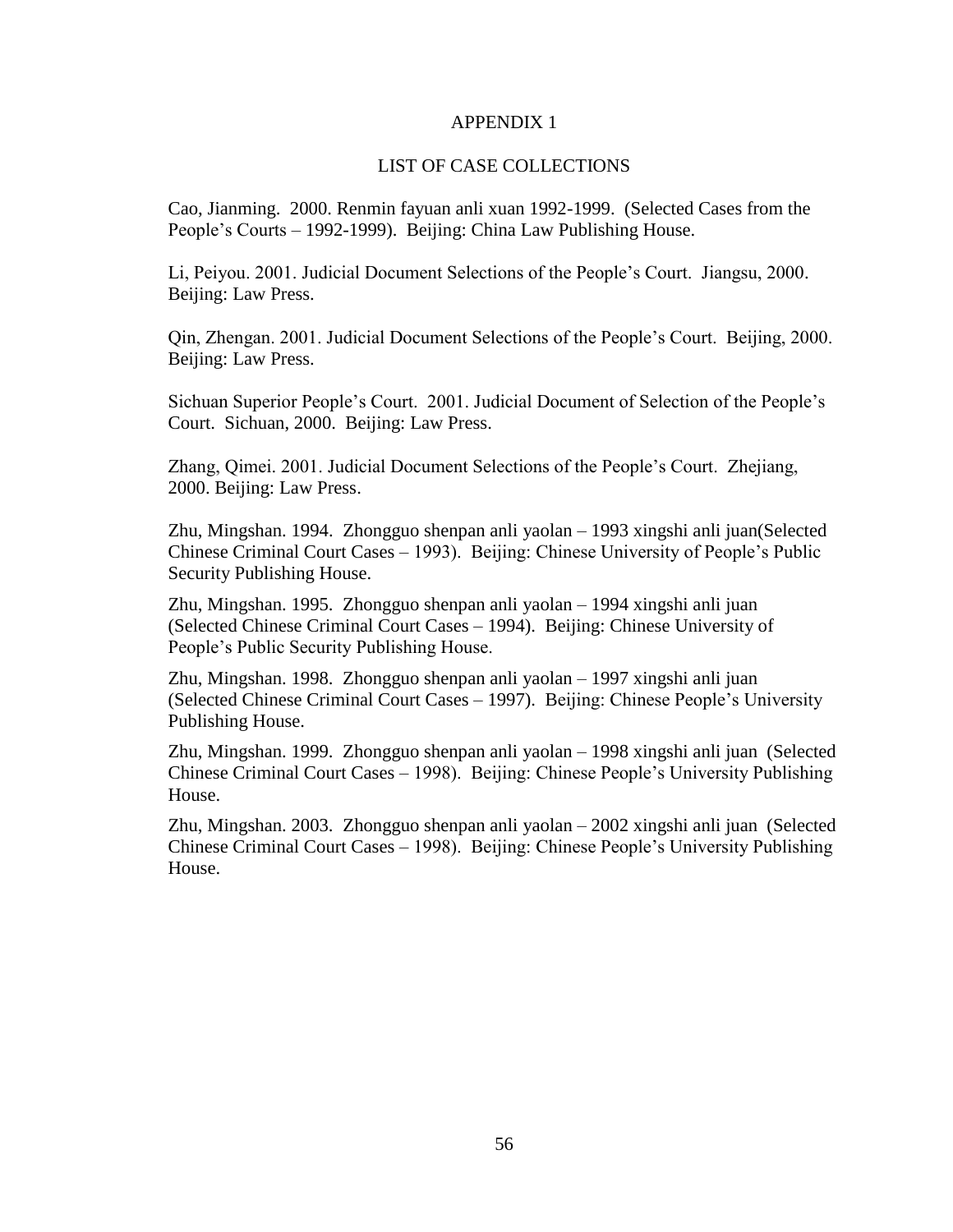#### BIBLIOGRAPHY

- Amnesty International. (1982 2009). *Death penalty statistics.* Retrieved March 1, 2010, from Amnesty International USA: [http://www.amenstyusa.org/death-penalty.](http://www.amenstyusa.org/death-penalty)
- Amnesty International. (2009). *Death sentences and executions in 2008.* Retrieved March 1, 2010, from [http://www.amnestyusa.org/death-penalty/international-death](http://www.amnestyusa.org/death-penalty/international-death-penalty/death-penalty-statistics)[penalty/death-penalty-statistics.](http://www.amnestyusa.org/death-penalty/international-death-penalty/death-penalty-statistics)
- Bernstein, Nagel, I., Kick, E., Leung, J.T., & Schulz, B. (1977). Charge reduction: An intermediate state in the process of labeling criminal defendants. *Social Forces, 56* (2), 362-384.
- Bierbrauer, G. (1994). Toward an understanding of legal culture: Variations in individualism and collectivism between Kurds, Lebanese and Germans. *Law and Society Review, 28* (2), 243-254.
- Bowker, L.H. (1978). *Women, crime and the criminal justice system.* Lexington, MA: Heath.
- Brown, L.S. (1993). *The politics of individualism: Liberalism, liberal feminism and anarchism.* New York: Black Rose Books.
- California Penal Code Section 187–199, 2009.
- Central Intelligence Agency (2010). *The world factbook*. Retrieved March 6, 2010, from [https://www.cia.gov/library/publications/the-world-factbook/index.html.](https://www.cia.gov/library/publications/the-world-factbook/index.html)
- Chesney-Lind, M. (1978). Chivalry reexamined: Women and the criminal justice system. In Bowker, L.H. (ed.), *Women, crime and the criminal justice system* (pp.197-223)*.* Lexington, MA: D.C. Heath.
- Chesney-Lind, M. & Pollack, J.M. (1995). Women's prisons: Equality with a vengeance. In Merlo, A.V. & Pollack, J.M. (eds.), *Women, law and social control* (pp.155- 175). Boston: Allyn & Bacon.
- Crew, B.K. (1991). Sex differences in criminal sentencing: Chivalry or patriarchy? *Justice Quarterly, 8* (1), 59-83.
- Crow, M.S. & Bales, W. (2006). Sentencing guidelines and focal concerns: The effect of sentencing policy as a practical constraint on sentencing decisions. *American Journal of Criminal Justice, 30* (2), 285-304.
- De Bary, W.T. (1998). *Asian values and human rights: A Confucian communitarian perspective*. Cambridge, MA: Harvard University Press.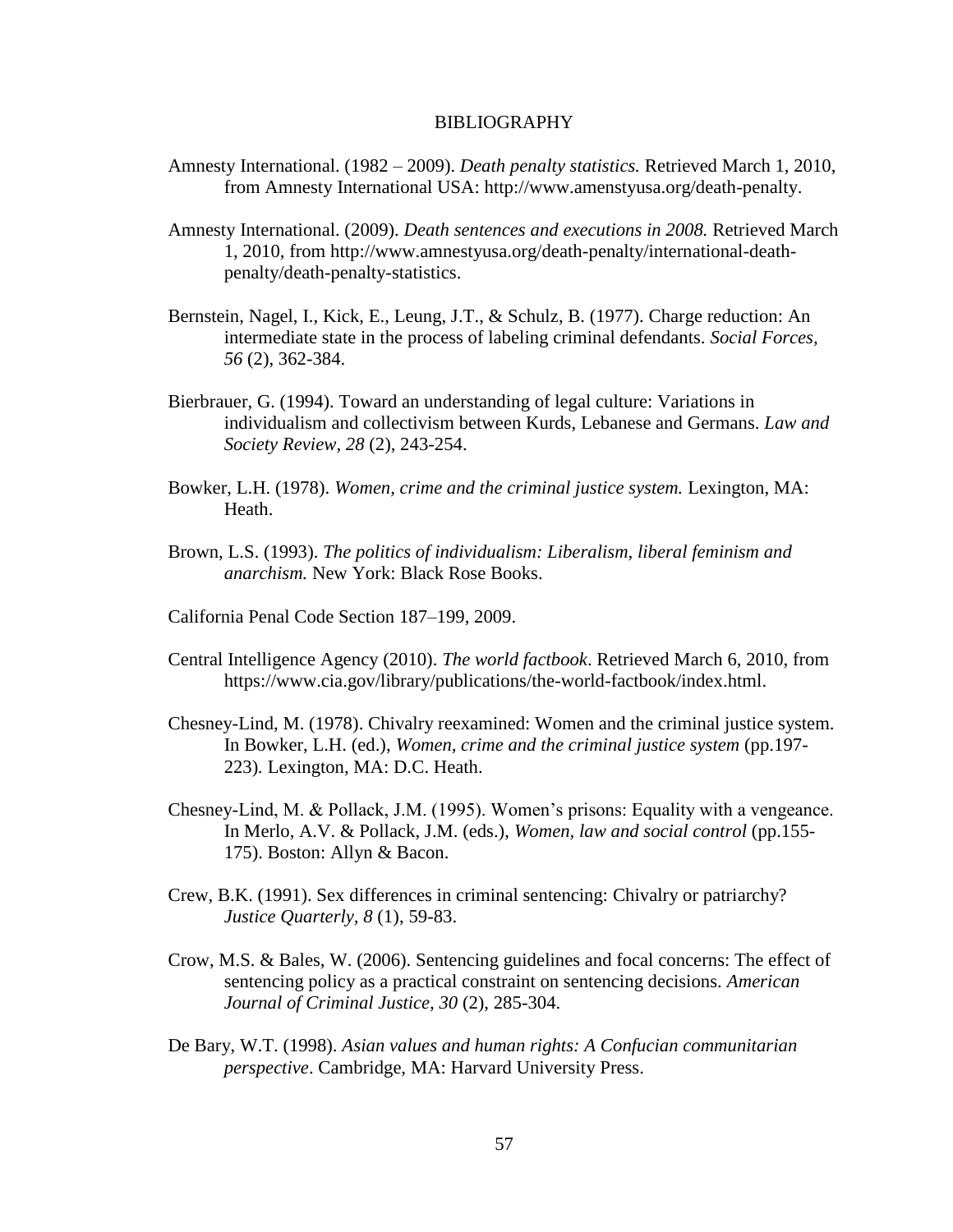- Death Penalty Information Center. (2009). *Women and the death penalty.* Retrieved June 1, 2009, from Death Penalty Information Center: <http://www.deathpenaltyinfo.org/women-and-death-penalty>
- Engen, R.L., Gainey, R.R., Crutchfield, R.D., & Weis, J.G. (2003). Discretion and disparity under sentencing guidelines: The role of departures and structured sentencing alternatives. *Criminology, 41*, 99-130.
- Fairbank, J. (1992). *China: A new history.* Cambridge, MA: Harvard University Press.
- Freedman, E.M. (2006). Giarratano is a scarecrow: The right to counsel in state postconviction proceedings. *Cornell Law Review*, 1079, 1097.
- Gillespie, W.L. (2003). State sentencing policy: Review and illustration. *Justice System Journal, 24*, 205-210.
- Grabe, M.E., Trager, K.D., Lear, M., & Rauch, J. (2006). Gender in crime news: A case study test of the chivalry hypothesis. *Mass Communication and Society, 9* (2), 137-163.
- Gregg v. Georgia, 428 U.S. 153 (1976).
- Griset, P.L. (1991). *Determinate sentencing: The promise and reality of retributive justice.* Albany, NY: State University of New York Press.
- Hill v. McDonough, 547 U.S. 573 (2006).
- Hirschi, T. (1969). *Causes of Delinquency.* Berkeley: University of California Press.
- Hirschi, T. & Gottfredson, M.R. (1995). Control theory and the life course perspective. *Studies on Crime and Crime Prevention, 4* (2), 131-142.
- Kaukinen, C. (2004). The help-seeking strategies of female violent-crime victims: The direct and conditional effects of race and the victim-offender relationship. *Journal of Interpersonal Violence, 19,* 967-990.
- Kirchmeier, J. (1998). Aggravating and mitigating factors: The paradox of today's arbitrary and mandatory capital punishment scheme. *William & Mary Bill of Rights Journal,* 345.
- Kirchmeier, J. (2006). Casting a wider net: Another decade of legislative expansion of the death penalty in the United States. *Pepperdine Law Review*, 1.
- Krohn, M.D., Curry, J.P., & Nelson-Kilger, S. (1983). Is chivalry dead? An analysis of changes in police dispositions of males and females. *Criminology, 21* (3), 417- 438.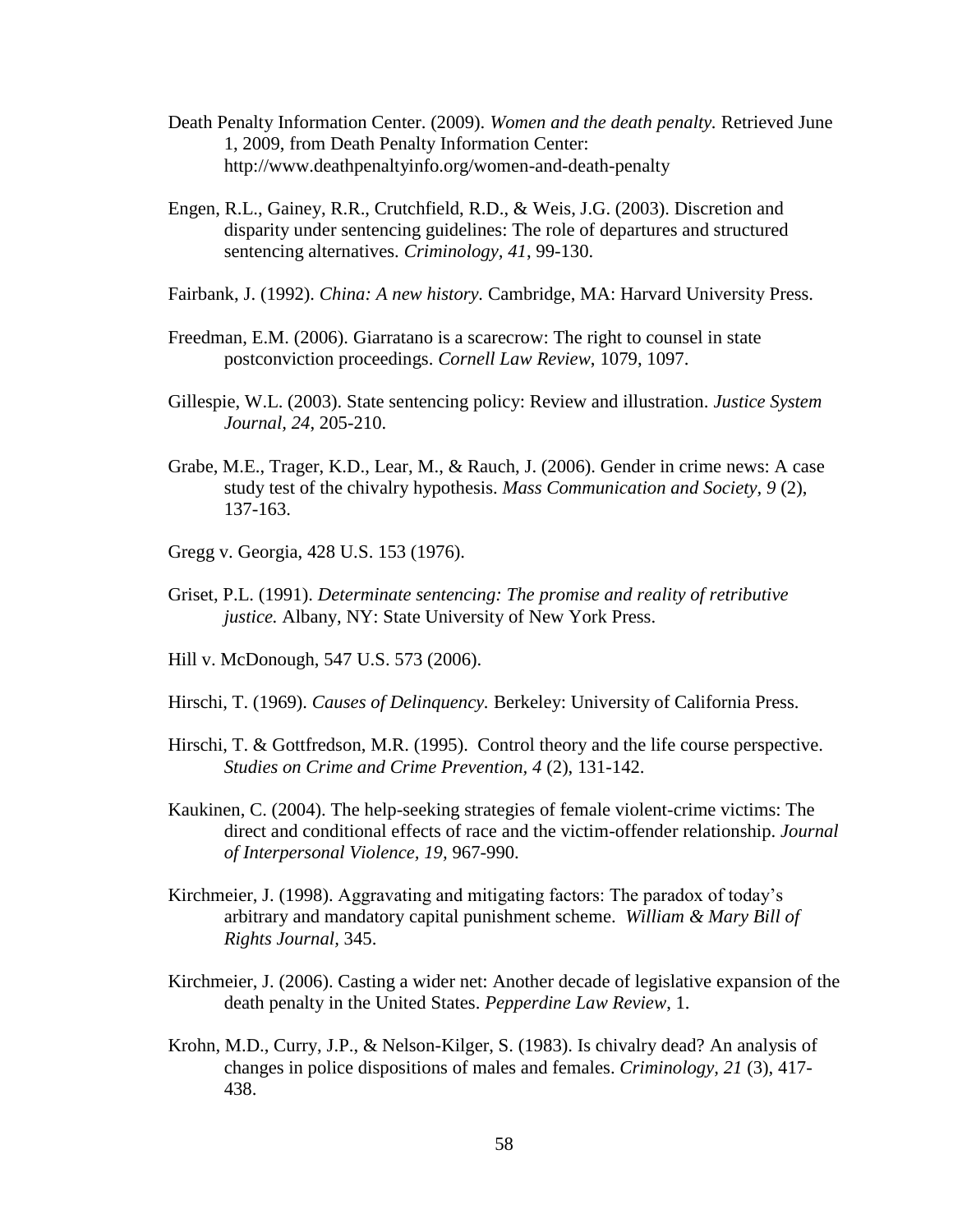- Kruttschnitt, C. (1984). Sex and criminal court dispositions: The unresolved controversy. *Journal of Research in Crime and Delinquency, 2*, 213-232.
- Kruttschnitt, C. & Green, D.E. (1984). The sex-sanctioning issue: Is it history? *American Sociological Review, 49*, 541-551.
- Liang, B. (2008). *The changing chinese legal system, 1978 – Present.* New York: Routledge.
- Lu, H. & Drass, K.A. (2002). Transience and the disposition of theft cases in China. *Justice Quarterly, 19*, 401-434.
- Lu, H. & Miethe, T. D. (2001). Community integration and the effectiveness of social control. In Liu, J., Zhang, L., and Messner, S. F. (eds.), *Crime and social control in a changing china* (pp. 105-122*).* Westport, CT: Greenwood Publishing.
- Lu, H. & Miethe, T.D. (2007). *China's death penalty – History, law and contemporary practices.* New York, NY: Routledge.
- Miethe, T.D. & Drass, K.A. (1999). Exploring the social context of instrumental and expressive homicides: An application of qualitative comparative analysis. *Journal of Quantitative Criminology, 15* (1), 1-21.
- Miethe, T.D., Hart, T.C., & Regoeczi, W.C. (2008). The conjunctive analysis of case configurations: An exploratory method for discrete multivariate analyses of crime data. *Journal of Quantitative Criminology, 24*, 227-241.
- Miller, W.B. (1958). Lower class culture as a generating milieu of gang delinquency. *Journal of Social Issues, 3*, 5-19.
- Moulds, E.F. (1978). Chivalry and paternalism: Disparities of treatment in the criminal justice system. *Western Political Science Quarterly, 31* (3), 416-440.
- Musolino, A. (1988). *Judge's attitudes toward female offenders.* Unpublished manuscript.
- Nagel, I.H. & Hagen, J. (1982). Gender and crime: Offense patterns and criminal court sanctions. In Morris, N. & Tonry, M. (eds.), *Crime and justice* (pp. 91-144*).* Chicago: University of Chicago Press.
- Ragin, C.C. (1989). *The comparative method: Moving beyond qualitative and quantitative strategies.* Berkeley, CA: University of California Press.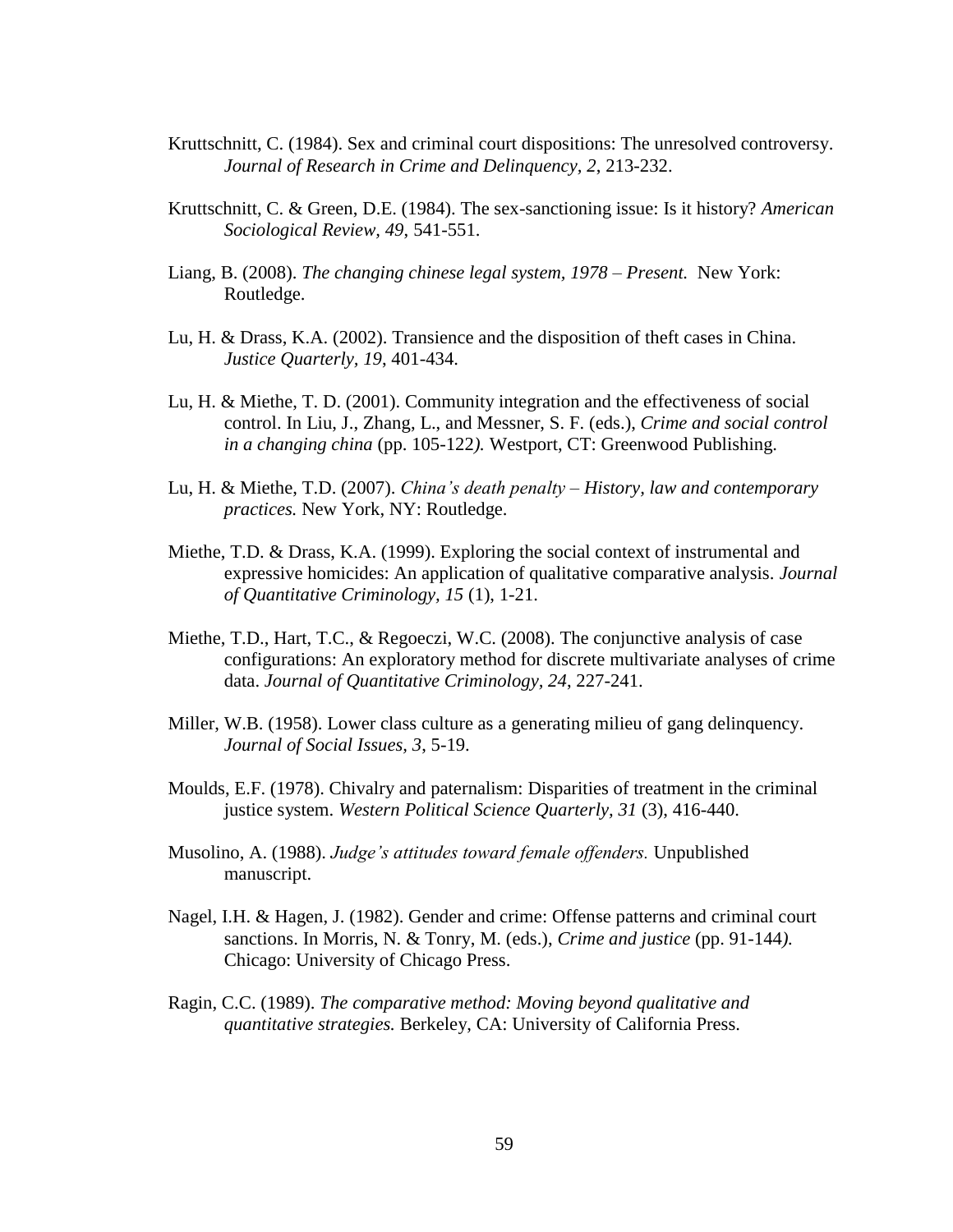- Ralston, D.A., Holt, D.H., Terpstra, R.H., & Kai-Cheng, Y. (1997). The impact of national culture and economic ideology on managerial work values: A study of the United States, Russia, Japan, and China. *Journal of International Business Studies*, *28* (1), 177-207.
- Rasche, C.E. (1974). The female offender as an object of criminological research. *Criminal Justice and Behavior, 1* (4), 301-320.
- Sampson, R.J. & Laub, J.H. (1990). Crime and deviance over the life course: The salience of adult social bonds. *American Sociological Review, 55* (5), 609-627.
- Savelsberg, J.J. (1992). Law that does not fit society: Sentencing guidelines a neoclassical reaction to the dilemmas of substantivized law. *American Journal of Sociology, 97*, 1346-1381.
- Scheb, J.M. & Scheb, J.M. (2002). *An introduction to the American legal system.* Florence, KY: Delmar.
- Snell, T.L., Capital Punishment, 2008-Statistical Tables, 2009, Bureau of Justice Statistics, NCJ 228662, December 2009.
- Spohn, C. & Beichner, D. (2000). Is preferential treatment of female offenders a thing of the past? A multisite study of gender, race, and imprisonment. *Criminal Justice Policy Review, 11* (2), 149-184.
- Spohn, C. & Spears, J.W. (1997). Gender and case-processing decisions: A comparison of case outcomes for male and female defendants charged with violent felonies. *Women and Criminal Justice, 8*, 29-59.
- Steffensmeier, D. (1980). Assessing the impact of the women's movement on sex-based differences in the handling of adult criminal defendants. *Crime Delinquency, 26*, 344-357.
- Steffensmeier, D. & Demuth, S. (2000). Ethnicity and sentencing outcomes in the U.S. federal courts: Who is punished more harshly? *American Sociological Review, 65,* 705-729.
- Steffensmeier, D. & Demuth, S. (2001). Ethnicity and judges sentencing decisions: Hispanic-Black-White comparisons. *Criminology, 39*, 145-178.
- Steffensmeier, D. & Demuth, S. (2006). Does gender modify the effects of race-ethnicity on criminal sanctioning? Sentences for male and female White, Black and Hispanic defendants. *Journal of Quantitative Criminology, 22*, 241-261.
- Steffensmeier, D., Kramer, J.H., & Streifel, C. (1993). Gender and imprisonment decisions. *Criminology, 31*, 411-446.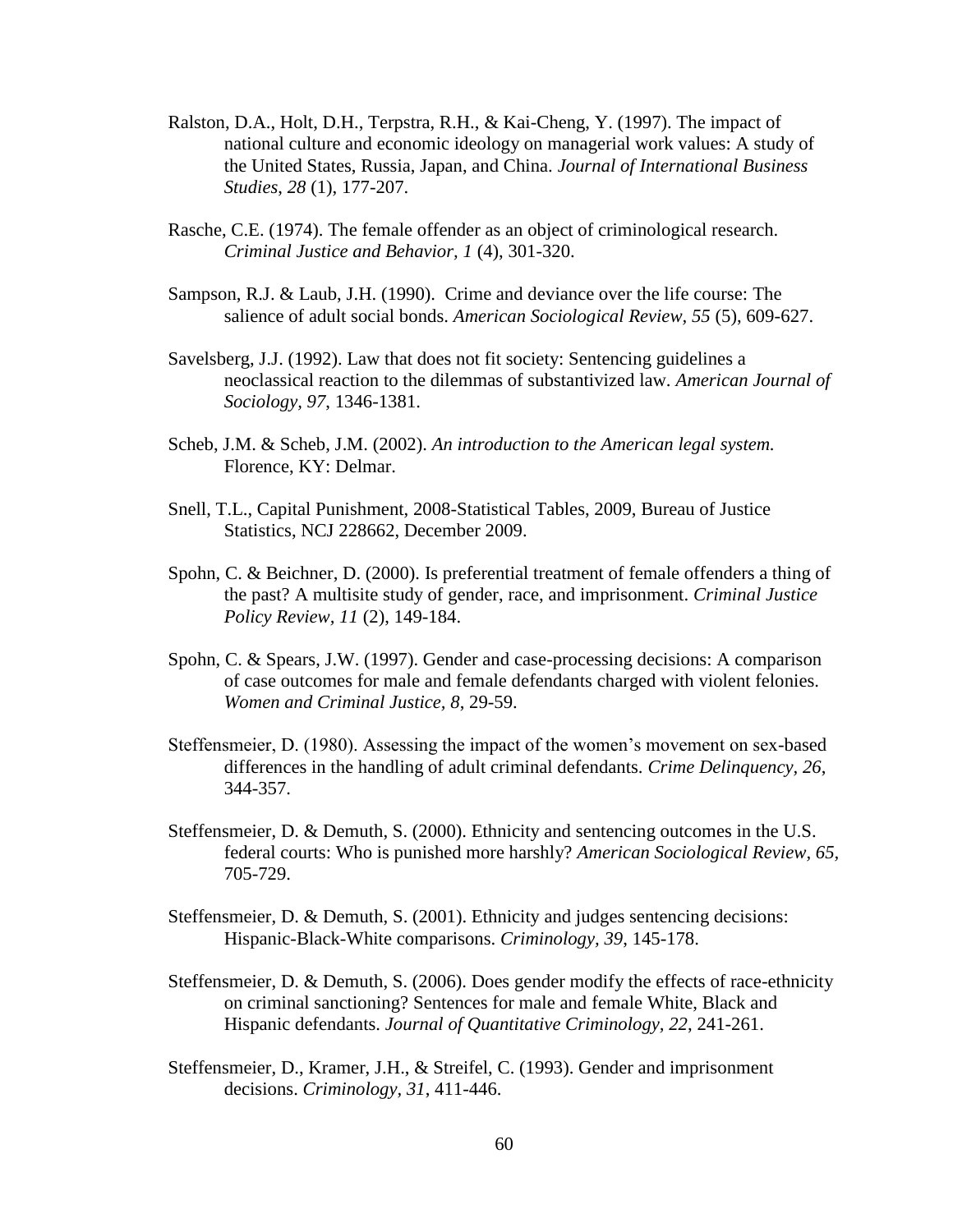- Steffensmeier, D., Ulmer, J. & Kramer, J. (1998). The interaction of race, gender, and age in criminal sentencing: The punishment cost of being young, black, and male. *Criminology, 36* (4), 763-797.
- Streib, Victor L. (2006). Special Feature: Women as perpetrators of crime: rare and inconsistent: the death penalty for women. *Fordam Urban Law Journal*. 609.
- Tonry, M. (1996). *Sentencing matters.* New York: Oxford University Press.
- U.S. Census Bureau. (2000). *American Community Survey: 2000.* Retrieved March 1, 2010, from [http://factfinder.census.gov/servlet/DatasetMainPageServlet?\\_program=ACS&\\_s](http://factfinder.census.gov/servlet/DatasetMainPageServlet?_program=ACS&_submenuId=datasets_2&_lang=en&_ts) [ubmenuId=datasets\\_2&\\_lang=en&\\_ts=](http://factfinder.census.gov/servlet/DatasetMainPageServlet?_program=ACS&_submenuId=datasets_2&_lang=en&_ts)
- Walton, G. (2001). *China's golden shield: Corporations and the development of surveillance technology in the People's Republic of China.* Montreal: Rights and Democracy.